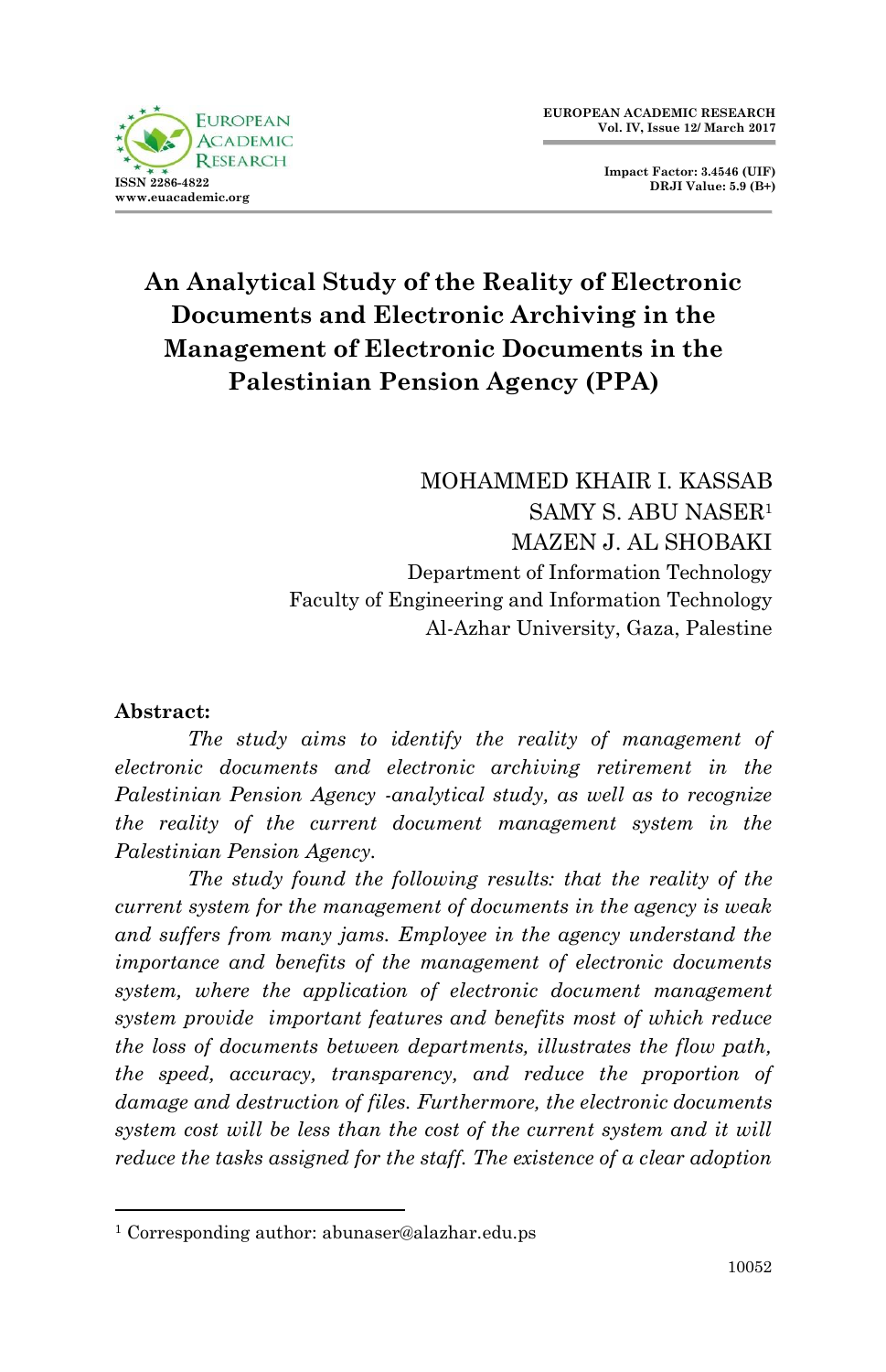*of the agency for the policies and procedures established for the application of electronic documents management system. There are weak plans for training and developing of staff in the agency to raise their efficiency.*

*The study found a set of recommendations, including: increased interest and awareness of the need to implement policies, mechanisms, and procedures to ensure the success of electronic document management system through benefiting from the experiences of other organizations and the private sector. The agency need to increase and develop its services for retirees in order to encourage the private sector, universities, and institutions to join the agency, and open the way for all segments of society in Gaza and West Bank and enhance its competitiveness between international social security institutions. The need to focus its attention on developing and publishing appropriate clear plans and specific goals about management of electronic documents and the agency should be committed to apply them. The need to focus on the establishment of a public management of archiving in the structure dealing with all technical operations and having competent and qualified employees in the field of electronic document management. The need to focus on the Palestinian National Archives and the follow-up with the international standards by the International Council Archives (ICA).*

**Key words**: Electronic documents, electronic archiving, electronic document management system, the Palestinian pension agency.

### **INTRODUCTION**

The administrative documents are the most important source of information in the modern time. Because it contains information that other sources do not such as books. These documents are produced in a formal way within official agencies in accordance with the laws of formal legislation. Hence information in a document is characterized with accuracy and confidence than the authored information, which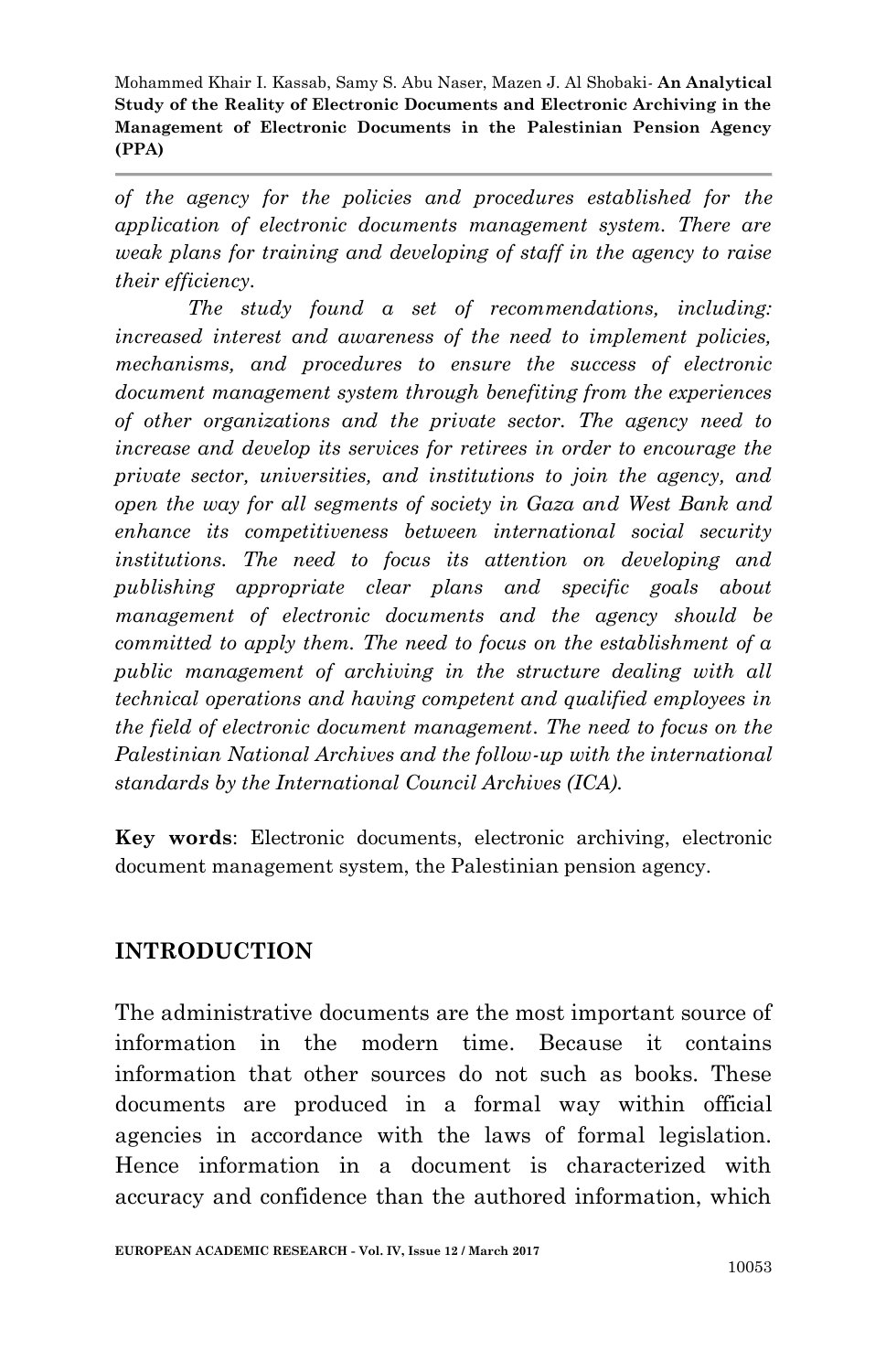is often influenced by the positions, inclinations, thoughts, and opinions of the author and culture. Al-Agha [2] see that the administrative documents record abstract facts as they happen, wherein we find the latest information from the statistics and reports on some of the topics that may be a cause to search, prior to inclusion in the articles, books or even academic theses. On the other hand [1] stated that part of these documents journey will continue through time deserving to stay as historic witnesses, and then archived in national archival institutions as an expensive state-owned sources of national history. There is no doubt that the administrative documents which turned into a conservation eternal archival institutions will come under the auspices of the state, special places are designated for it, and much is spent on protecting and developing methods suitable for its existence. It is therefore essential to succeed in the selection process, which will result in the selection of documents sets that will become part of the role of Archive holdings and even part of the heritage of the nation and the sources of its history and its culture.

The Palestinian pension agency is an important semigovernmental institution that is responsible for providing security, social justice, and ensures a decent standard of living for the individual and the family by social security.

Among the most important systems that the agency relies on is the document management system, where the system is based on dealing with documents and files and the most famous are the files of retiree whose services have finished based on the Insurance Law and Pensions, subscribers files, employees who are on top of their business and pay the value of the monthly installment of the agency based on the law(Insurance Law, pensions and its amendment, 1992[7]), because the paper documents in it contain information that will be used for the calculation of retirees entitlements and benefits involved, and because of the multiplicity of laws and the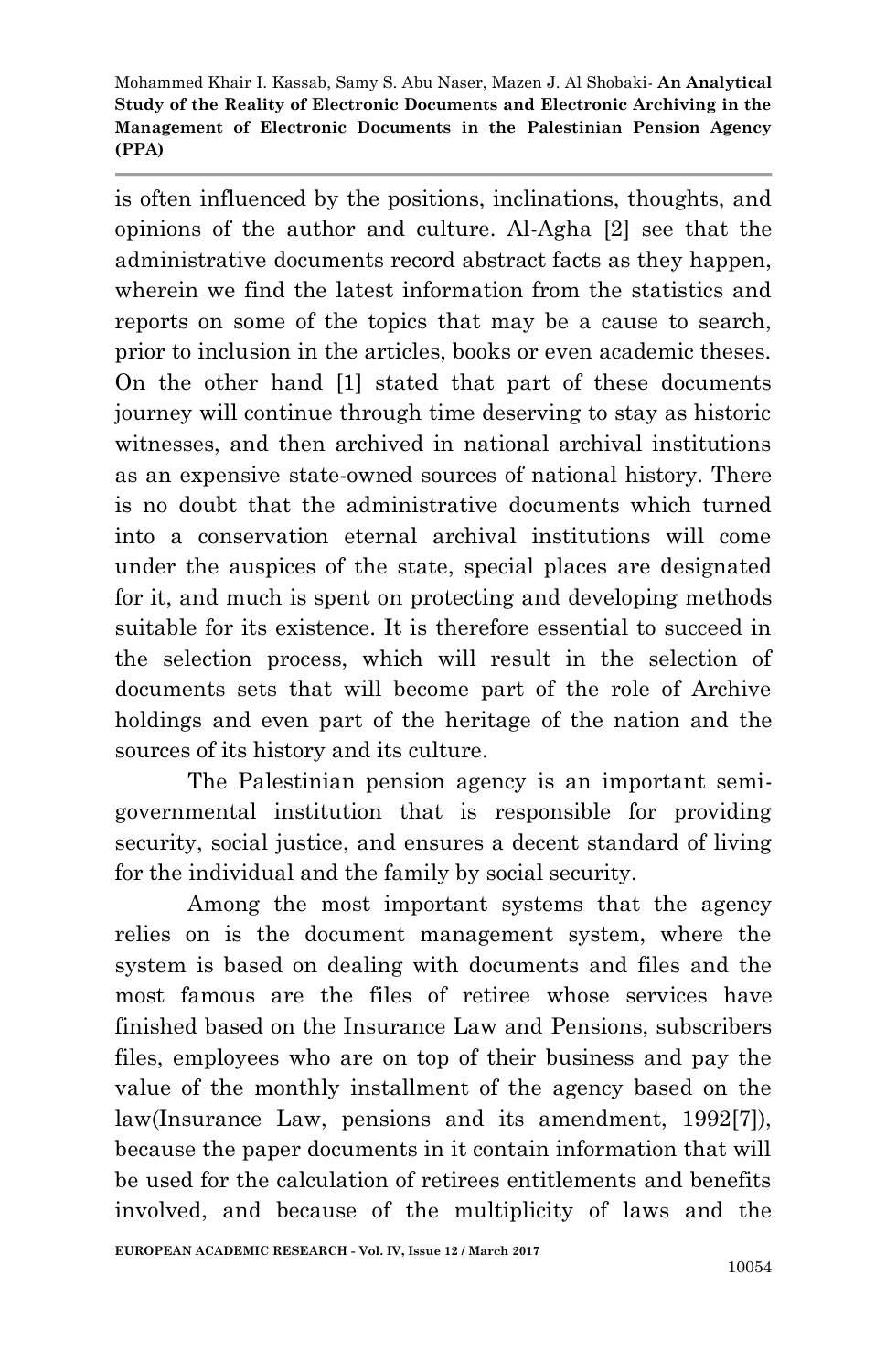emergence of successive amendments, it is always necessary to go to these documents for applying the amendments for several reasons:

- Expected file corruption due to its old age.
- Increasing the size of the paper archives.
- Increase the cloning process in several forms of paper copies, the high costs, and the slow process.
- Booking several stores to store the paper files that require big and expensive spaces.
- The difficulty of follow-up and reaching to paper files.

In the last decades of the twentieth century, with the advent of computers and the development of non-traditional new methods to save the necessary documents and archive them through the use of computer memory - digital memory - and the evolution of this new method with the development of mechanization of conservation and capacity of digital memory and the development of software for archiving and retrieval of information and documentation [3], and with the importance of the need for the agency personnel files, the development of a system for the management of electronic documents is the most important things that must happen as soon as possible as seen by the researchers.

In the context of the overall outlook towards the creation of a contemporary Palestinian social security institution worthy of our society, the senior executive management and Board of Directors in the Palestinian pension agency several years ago paid most of the attention to the capacity building by attracting distinct and varied persons, the development and introduction of new services in the fields of law, investment, control expertise, financial management, financial position, information systems, and office branches in the North provinces of West Bank, etc, and has struggled to create a consistent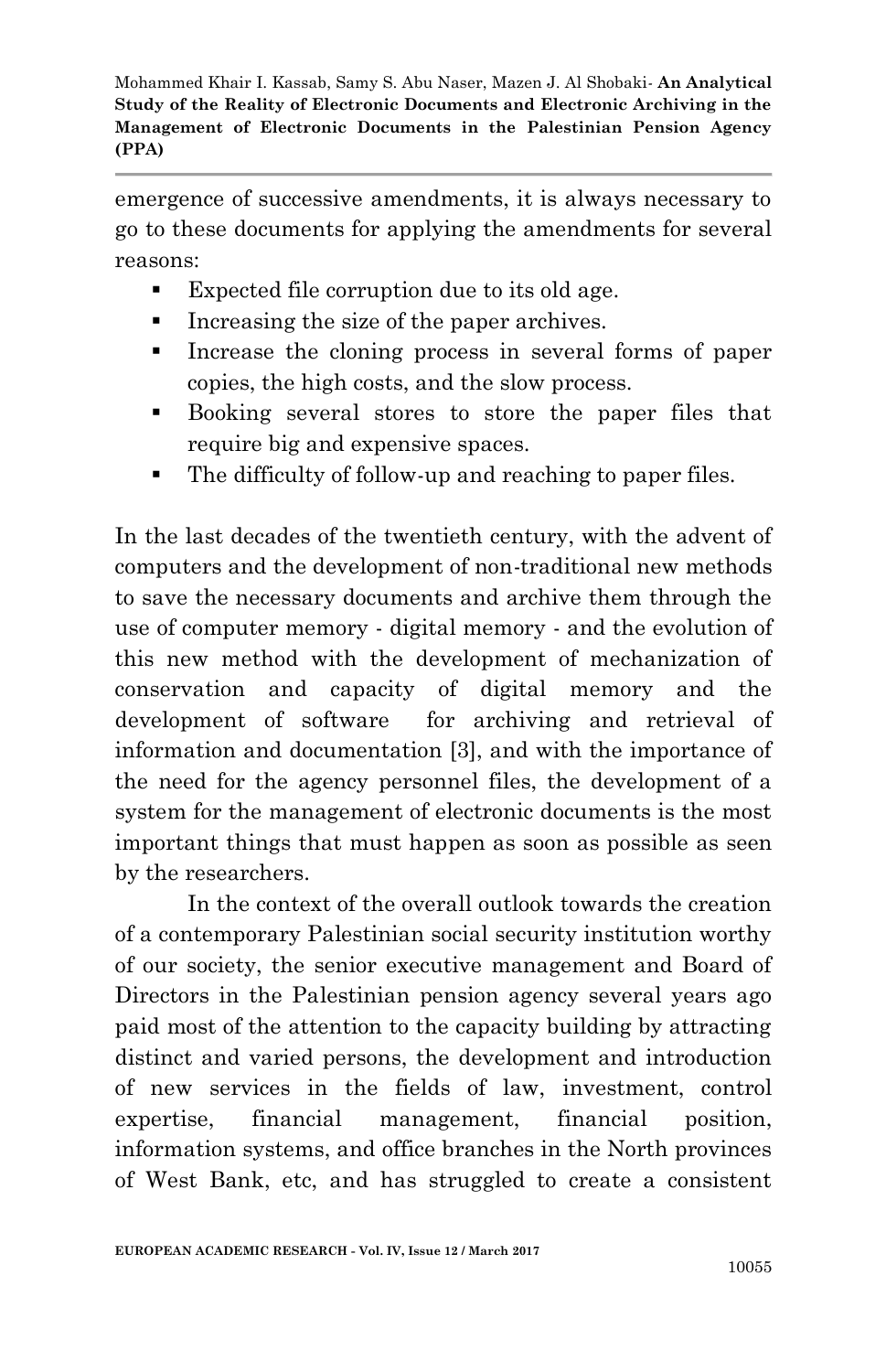mechanism of action consistent with the developments in the field of information technology.

#### **STUDY PROBLEM**

It is clear that the Palestinian pension agency on the verge of a new phase after the launch of the Palestinian e-government project (Ministry of Communications, 2003), leading to the need for the Palestinian pension agency to transform manual processes (traditional) to a computerized (electronic), where it met with the study of Izz a-Din [6, 42-49] that the archive size increases in inflation; because of the increased number of papers within the same file where the average file contains 200 documents in different sizes, the slowness in dealing with the current archiving system, increased costs, the possibility that some of the contents of the file to be lost after reviewing by the competent, damage is certain to get documents paper makes it more complicated to use, the urgency of this historical paper files are concentrated in that they pose in terms of information an administrative system, by integrating these files with electronic records that are on the agency database. The problem of the study is answering the following question:

**What is the reality of electronic documents and electronic archiving in the management of electronic documents in the Palestinian pension agency?**

## **The following sub-questions are branched from the main question:**

- 1. Is there a system for management of electronic documents in the Palestinian pension agency?
- 2. Are there specialists in archive documents in the Palestinian pension agency?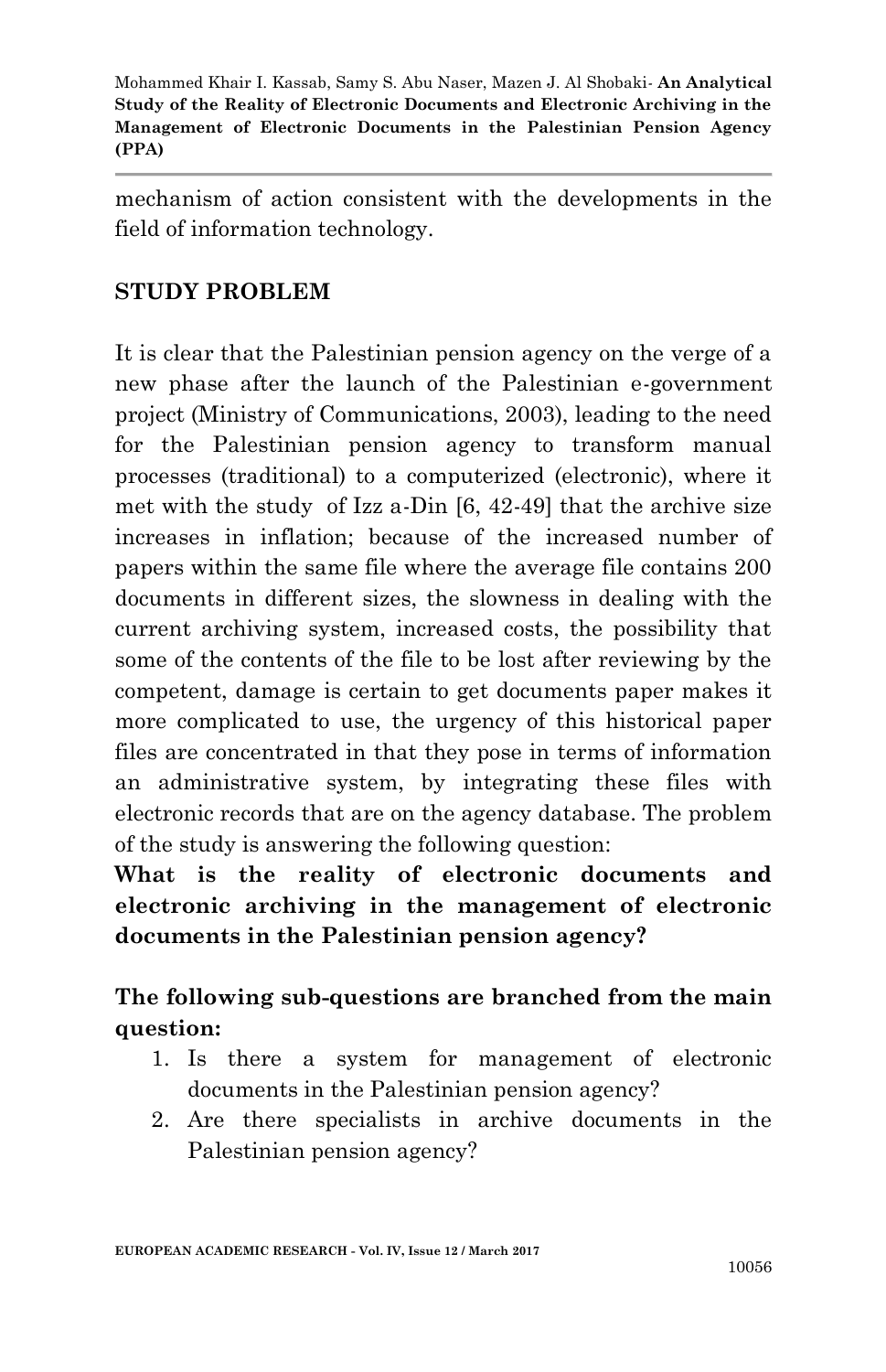- 3. Are there administrative instructions to control the work in archiving electronic documents in the Palestinian pension agency?
- 4. Are there laws and legislation that allows dealing with electronic documents?

### **STUDY OBJECTIVES**

This study aims to achieve the following objectives:

- 1. Identify the electronic document management system.
- 2. Identify the advantages and disadvantages of manual document management system in the agency.
- 3. Recognize the importance of electronic document management system and staff concerns.
- 4. Explore the policies, mechanisms, procedures for electronic document management system.

### **STUDY IMPORTANCE**

- 1. This is the first study in Palestine in terms of authenticity, modernity, and the scarcity of research on the subject matter that need to be enrich with studies because of its great importance in our daily lives.
- 2. The study may contribute to the development of the document management system it has, thus helping it to save time, effort and costs as well as increase productivity and performance.
- 3. Highlight the importance of the electronic document management system to keep the documents from damage and loss in the long term.
- 4. Studying the current document management system and to identify its negativities and try to develop solutions for it; this will show the advantages of the use of modern systems of electronic document management and its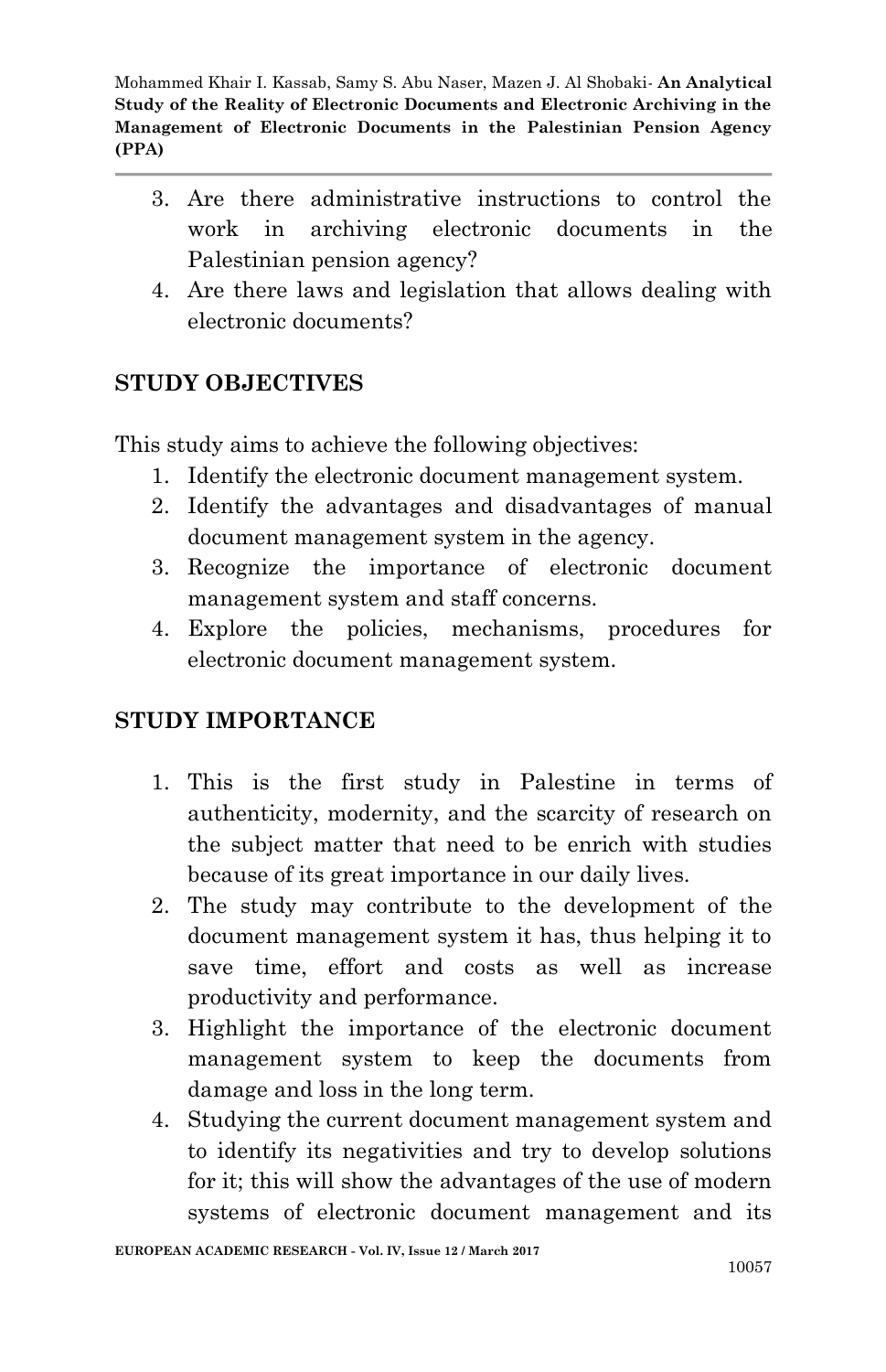> benefits to ensure rapid delivery of services to beneficiaries.

- 5. Scarcity of local studies that relate to examine the electronic document management system.
- 6. Identify practical measures for the implementation of electronic document management system in the Palestinian pension agency.

### **STUDY LIMITS**

**Place limitation**: study was conducted in the Palestinian pension agency.

**Time limitation**: study was conducted and preliminary data was collected during the year (2017).

**Subject (Academic) limitation:** subject was limited to study the reality of electronic document management in the Palestinian pension agency - analytical study.

### **STUDY METHODOLOGY**

The study aims to identify the reality of management of electronic documents and electronic archiving in the Palestinian Pension Agency -analytical study, as well as to recognize the reality of the current document management system in the Palestinian Pension Agency, and in order to achieve the goal of the study, the researchers used the descriptive and analytical approach in conducting the study since it commensurate with the phenomenon in question, the researchers also used primary and secondary sources to gather the data for the study and extract the results.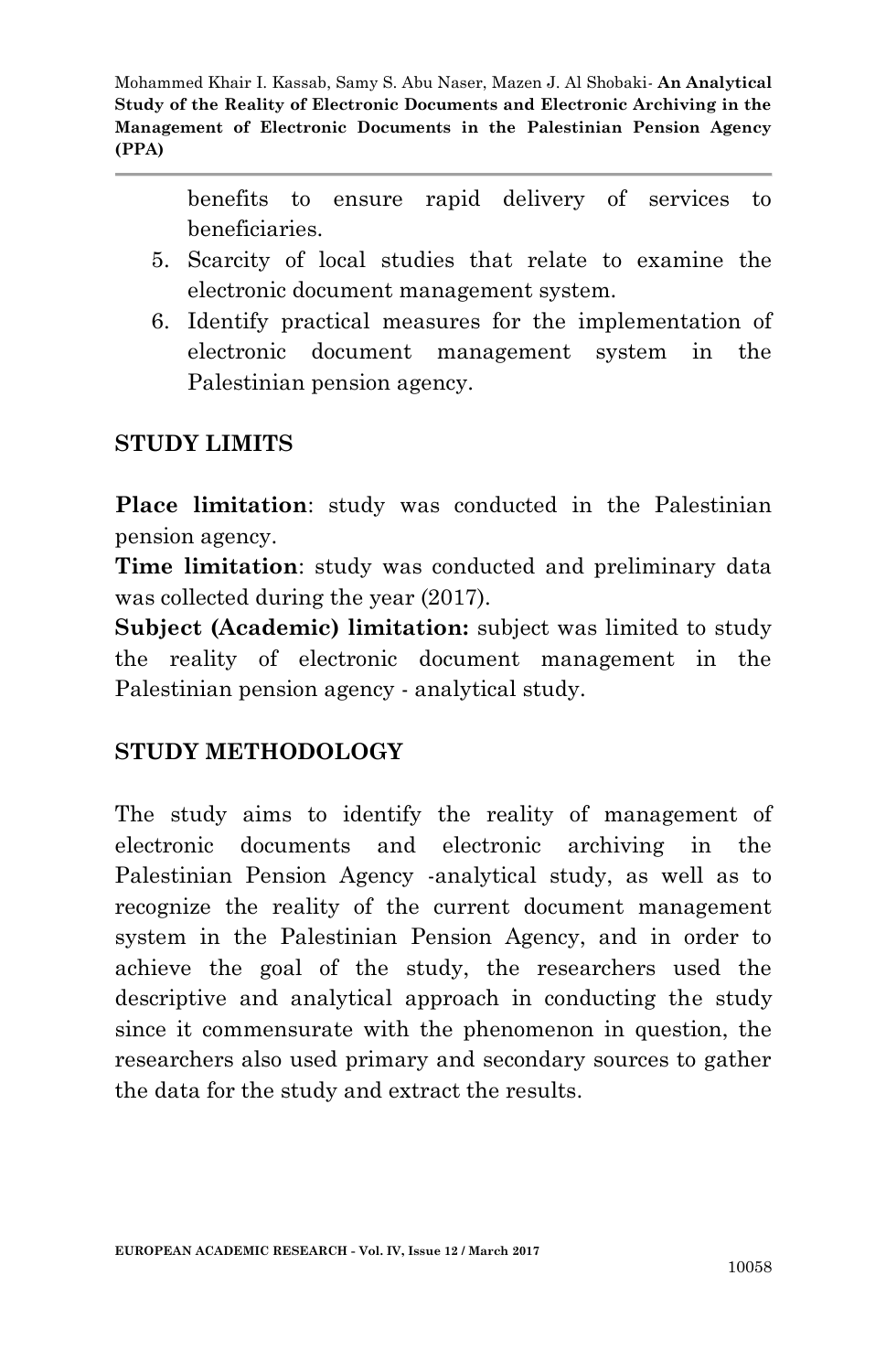#### **THEORETICAL FRAMEWORK**

#### **First- Electronic documents**

Information is no longer just a kind of luxury that boasts its communities or institutions, but has become a key pillar in the development of society and the desired well-being. Information and communication technology has entered all social, humanitarian, and scientific fields. Our present and future is an era of electronic information in the service of society. This society is based in the key for maximizing the human intellect and the mind mechanism with computers networks and modern means of communication, artificial intelligence [27-32], and expert systems [33-41, 43-56].

Adopted archives in the past decades were based on paper documents, but after the Second World war the situation changed completely, not only to the increasing amounts of information produced by the state organizations, but for progress in the forms of media that is records and stores the information, whether text, sound, images, Information, or a video, with the possibility of linking them. It was not initially for the emergence of information technology and the development of networks a significant impact on the archival work in terms of integration and openness to global information systems the way they merged their libraries and distributed and open systems but played confidential and privacy elements a key role in keeping the insular nature of the work of archival [16-26].

But in recent years, and particularly since the beginning of the nineties technological uses have evolved in areas related to information, scientific research, electronic publisher, and databases. In the face of worsening of these huge quantities of documents and mutual phones on open networks and the information it was necessary to find appropriate technical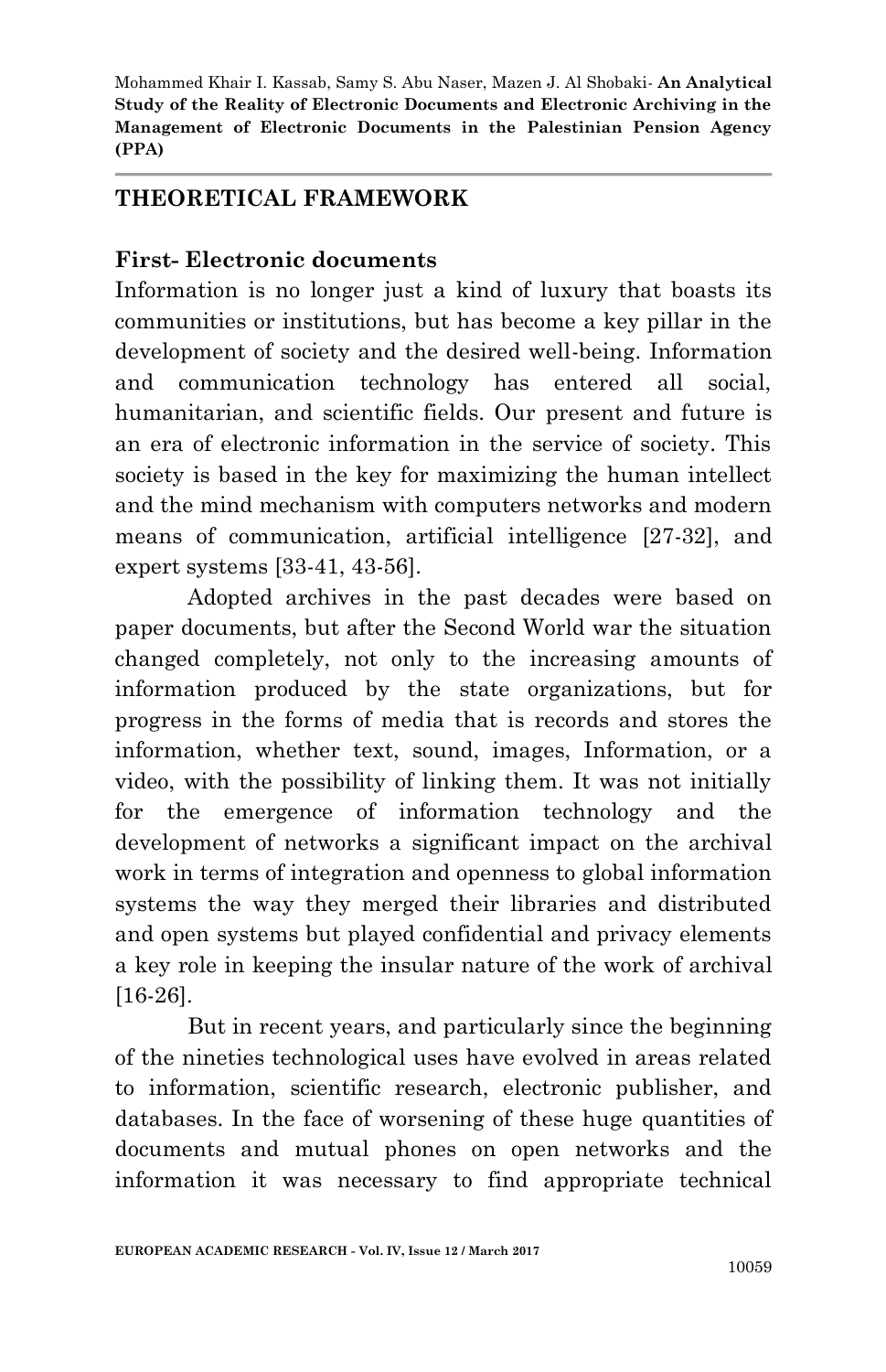solutions to control and to control the various aspects of dealing with them [4].

#### **The concept of electronic documents**

Electronic documents system like any manual system that save documents in terms of use of the public structure of the means of saving documents, which includes Cabinet, Drawer, and Folder, which files are saved in them, and Files, and finally Documents that is the work of scanning them using a Scanner.

The management information systems dealing with data and documents that exceed one of the original sources in the organization, whether produced by the organization in the context of their work or received through the external environment. Dealing with this data and documents is done through the information system of the organization to prepare plans, operating procedures, transaction, and adjusting the flow of data and documents into the organization by adjusting the documentary cycle and measures the performance of administrative activities, while facilitating the means of control of these procedures and follow up its implementation. So we find that the purpose of information systems not only carry out the monitoring, collection, processing and storage, but the ultimate goal lies in the recovery and circulation and broadcast selective operations of information and documents when you need to END USER, where sophisticated systems designed to provide immediate and accurate answers in the light of the documents and data stored in the database. In addition to automating procedures to save time and effort secrecy and ensure when dealing, which determine the paths by which the completion of the procedures within each department and division in the organization through the so-called electronic document system, which manage data and documents within the organization since its inception or received until completed thus avoiding many of the problems of manual Archiving [11].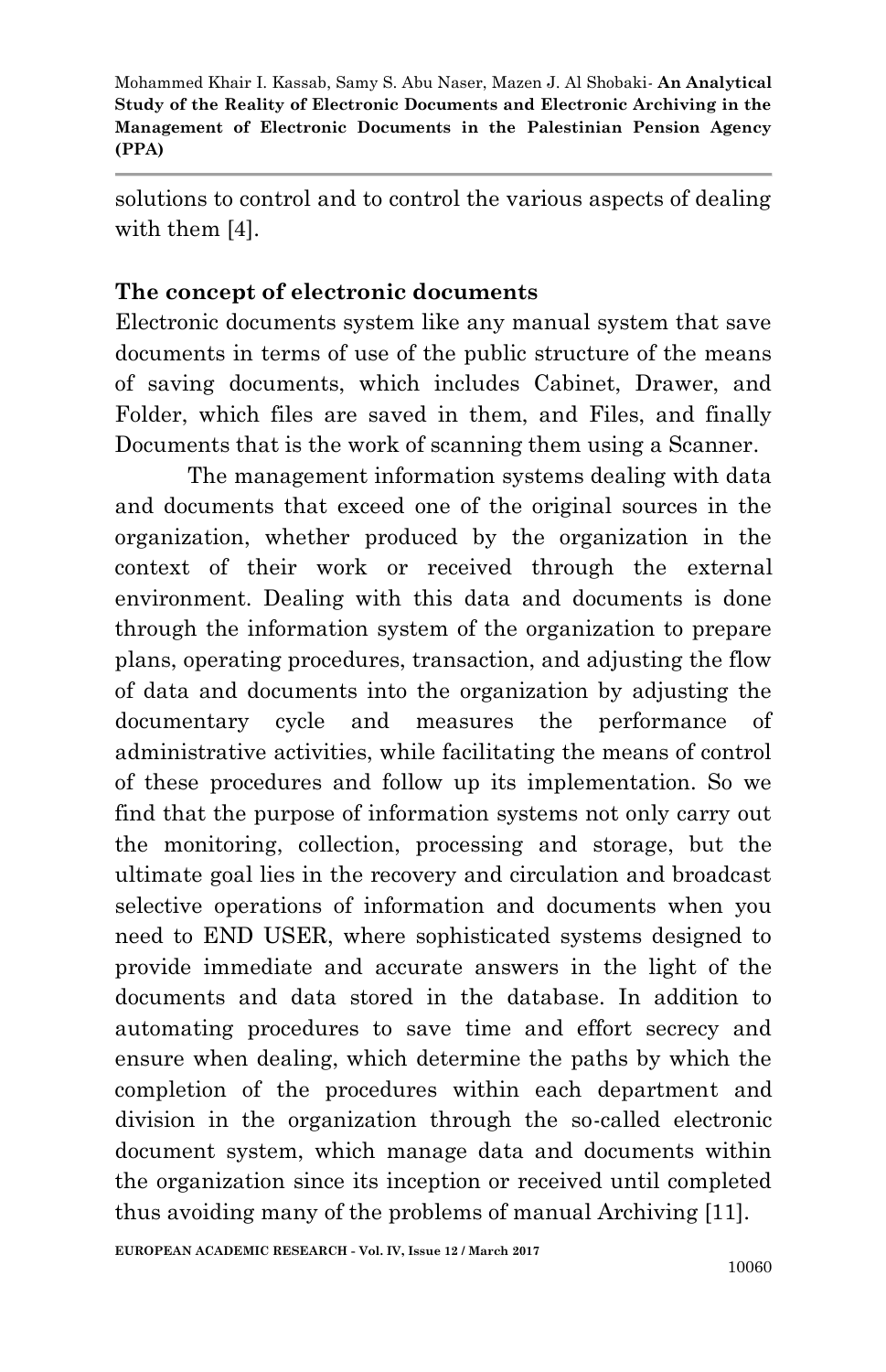## **Justifications and incentives for study in technical computing work documents**

It becomes difficult to handle paper documents in the traditional manual way, especially with the amount of notes and studies produced by the various departments and the presence of a number of shortcomings and difficulties related to study and the disposition of the archival documents, including:

- The limited number of search tools.
- Difficulty of improving study or preparation of structured tools.
- The difficulty of exploiting study tools.
- Slow searches.
- Many searches fail and thus depriving many of the beneficiaries of archival documents required.
- Difficult to dispose of the life stages of the document.
- Tab difficulty of archival documents in accordance with the uniform classification system and the loss of control of the balance.
- The difficulty of counting of archival documents and follow-up accumulation.

With the advent of modern technologies today in the means of massive storage space, and the development of databases and networks such as the Internet, Extranet, and Intranets, which linked the various parts of the institution, appeared electronic records of the information and electronic files - electronic documents - which is exchanged and saved through the modern technology of information, and quickly depend on clicking a button. With the pressure of interests that require interaction between different parts of the world at the same time and the same documents sometimes, and this technique cannot be provided by the reference system (manual), so that a paper document cannot be dealt with more than two parties at the same time, and the original paper document can be destroyed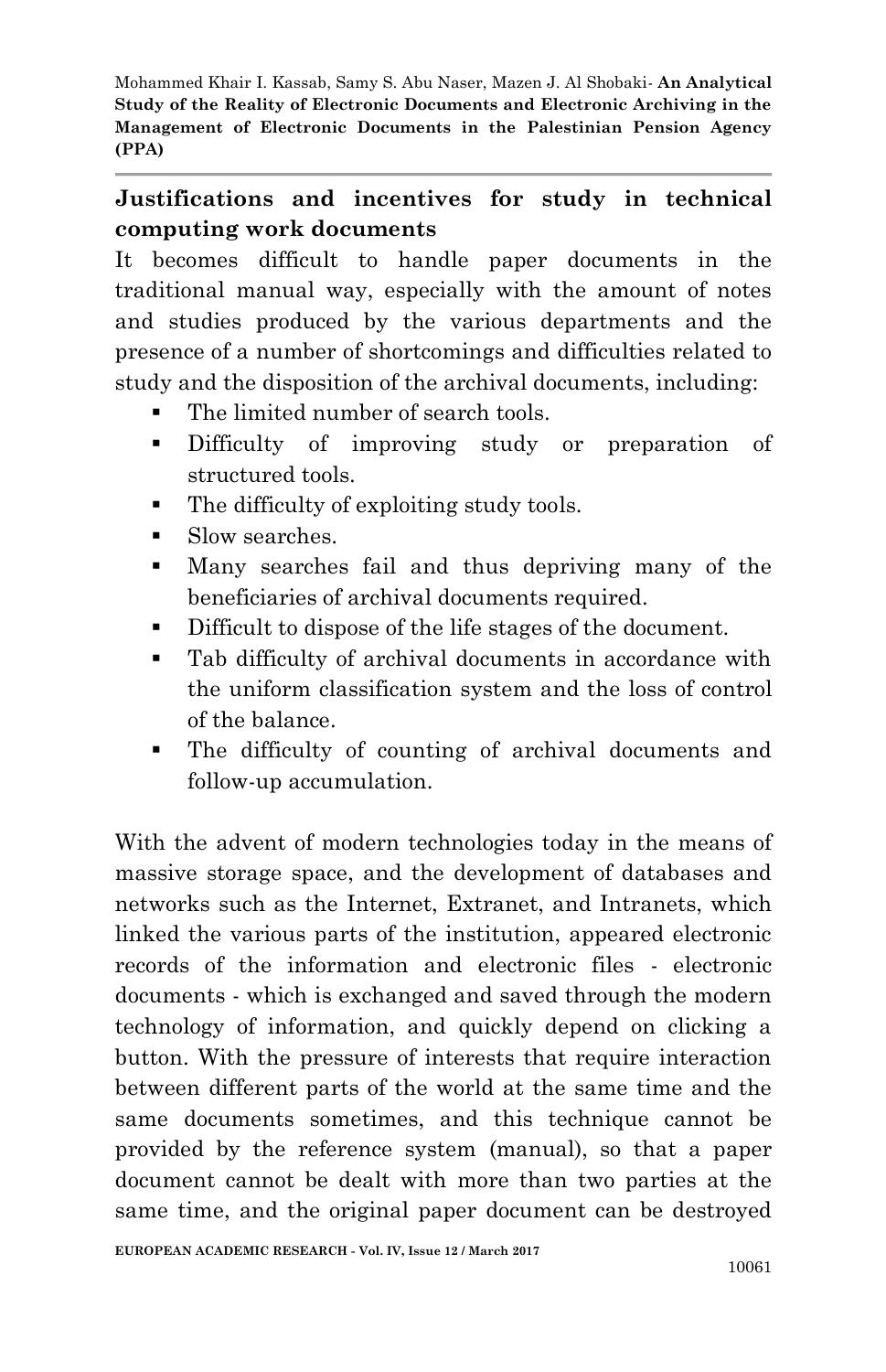and thus the basis of information lost, all of these and other factors with the rapid technological developments, the computerization of documents and electronic archiving technology emerged (digital systems) to solve all the problems mentioned.

With the advent of digital systems, it was found the socalled "computerizing documentation procedures", which is based on transferring, registration, sorting, and preparation of study report about the saved documents electronically, thus data and information are available and can be retrieved quickly which can be dealt with remotely over the network at a later date to become a collective deal with documents at the same time which is the maximum an employee aspired to have in his office [4, 42-46].

### **Types of electronic archive:**

- 1. Archive product electronically updated origin across systems and equipment born digital, any electronic recordings and applications created by computer in its various forms /xml /xls /doc...etc. and these electronic documents are also set its electronic processing to save, search, and retrieval as other documents.
- 2. Archived papers converted to digital: paper-based documents that have been scanned through the Scanner, and this strategic value with respect to the documents that shall be saved for the long term [4].

### **Electronic archiving purposes**

For the electronic documents purposes one aims to reach them including [5]:

- Management without papers.
- Electronic documents exchange.
- The application of e-government methodology.
- Saving office space consumed in storing paper files.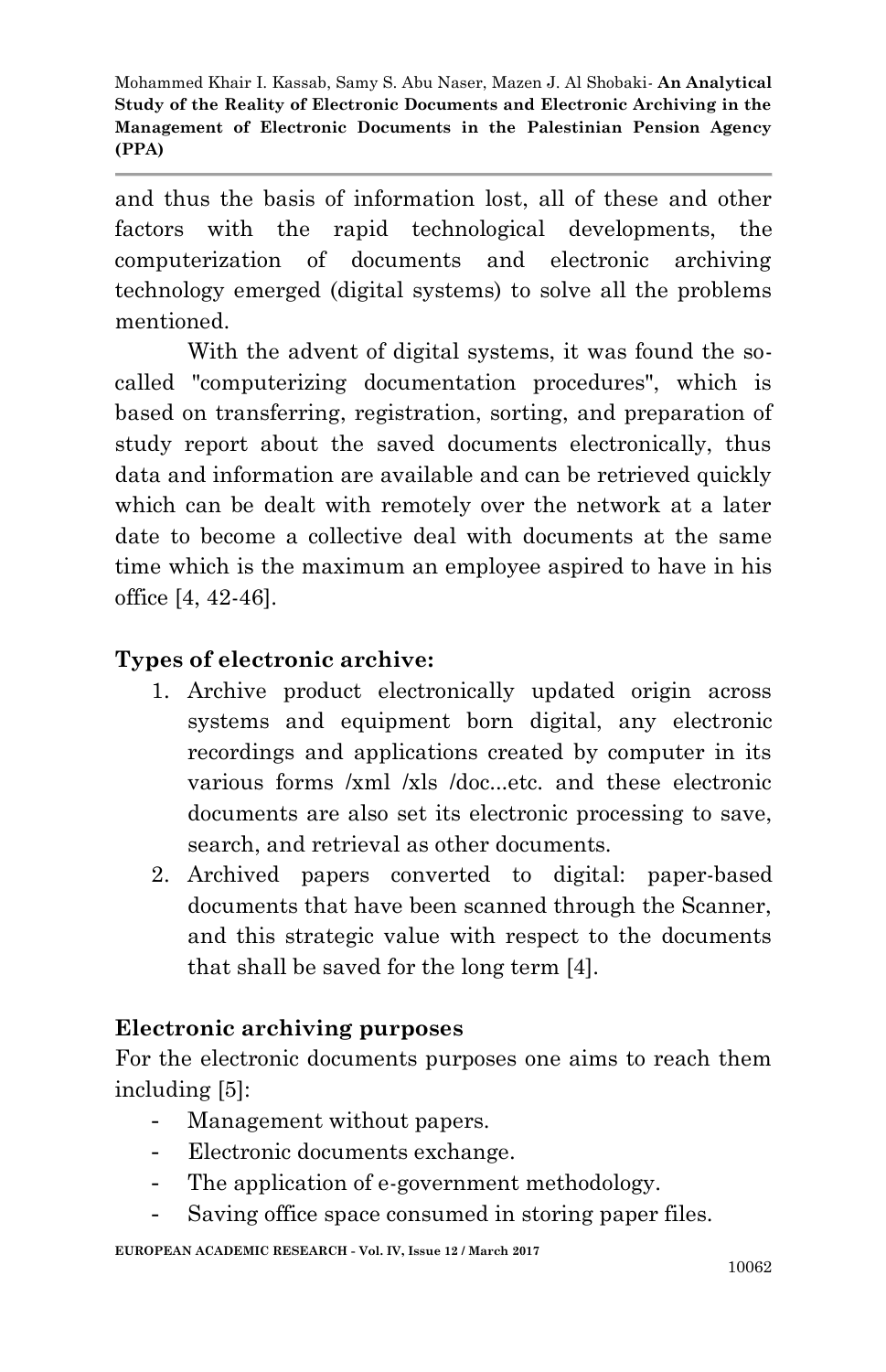- Providing a backup copy of the documents in case of any damage due to any natural or human factors such as fire, theft, loss of documents, or others factors.
- Ease of retrieval of the required documents using different ways of searching.
- Ability to search the content of the documents either through indexing or using OCR techniques.
- Easily share documents inside and outside the institution.
- Availability of documents for many people to see at the same time.
- Increase the effectiveness of the powers of access to documents.
- Weeding files and removing repetitive and unnecessary documents.

### **Electronic archiving objectives**

The two main goals of Electronic archiving are [4]:

- 1. The strategic objective of electronic archiving is reaching paperless environment, electronic government without movement, queues, nor paper documents.
- 2. Immediate goal of the institution of electronic archiving is facing a massive flow of documents and control of the stacked archival by processing, saving, and retrieving it quickly.

The electronic archive supposed to speed the processing of documents by indexing them automatically, store them in more than one original copy, and distribute these "original" copies to the various parties concerned. Therefore the employee is no longer afraid of slow access to the document. The document retrieval became more rapid and in a diverse ways. The document which is not ranked considered in the science of archival lost piece of information and how can a person control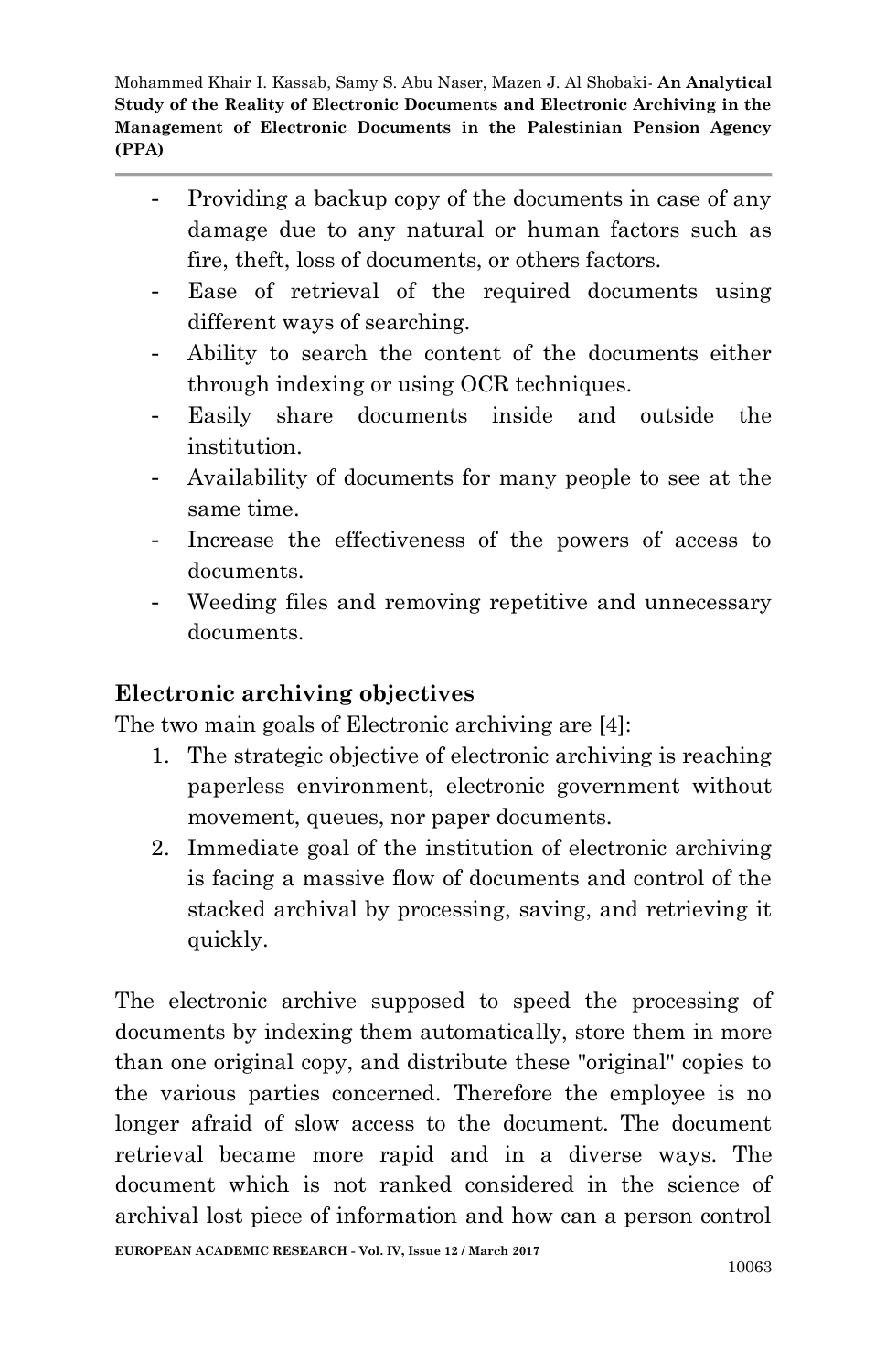the order of millions of documents and save them without using electronic archiving system?

## **Procedures for securing documents and data in the electronic document management system:**

The documents and data are secured in more than one way in the electronic systems to increase the emphasis and to ensure security against all chances of damage, loss, or disasters, we find them in insurance on the level of time, place, physical medium, qualitative, as follows [11] :

- 1. Insurance on the level of time: to make backup copies of all data with different levels of insurance specified in intervals like backups on the level per day, the level per week, the level per month, and level per instance.
- 2. Insurance at the level of the place: make backup copies of data on the level of time and choose one of these levels, day, week, or month, and then save this insured temporal level and save copies of them in more than one place, where it can be backed up in the workplace, another copy at the headquarters of the institution, a copy in a bank, and a copy of the outside the state in safe countries.
- 3. Insurance on the level of physical medium: where backup copies of all data on more than one physical medium level, copying the work on the same hard drive, another copy on another hard disk in the same machine, another copy on laser discs, and other copy on magnetic strips, and so on.
- 4. Insurance on qualitative level: where backup copies of all the data either automatically where computer is configured to do backups periodically every certain period of time, or that the backups are done by the official system administrator as doing backups on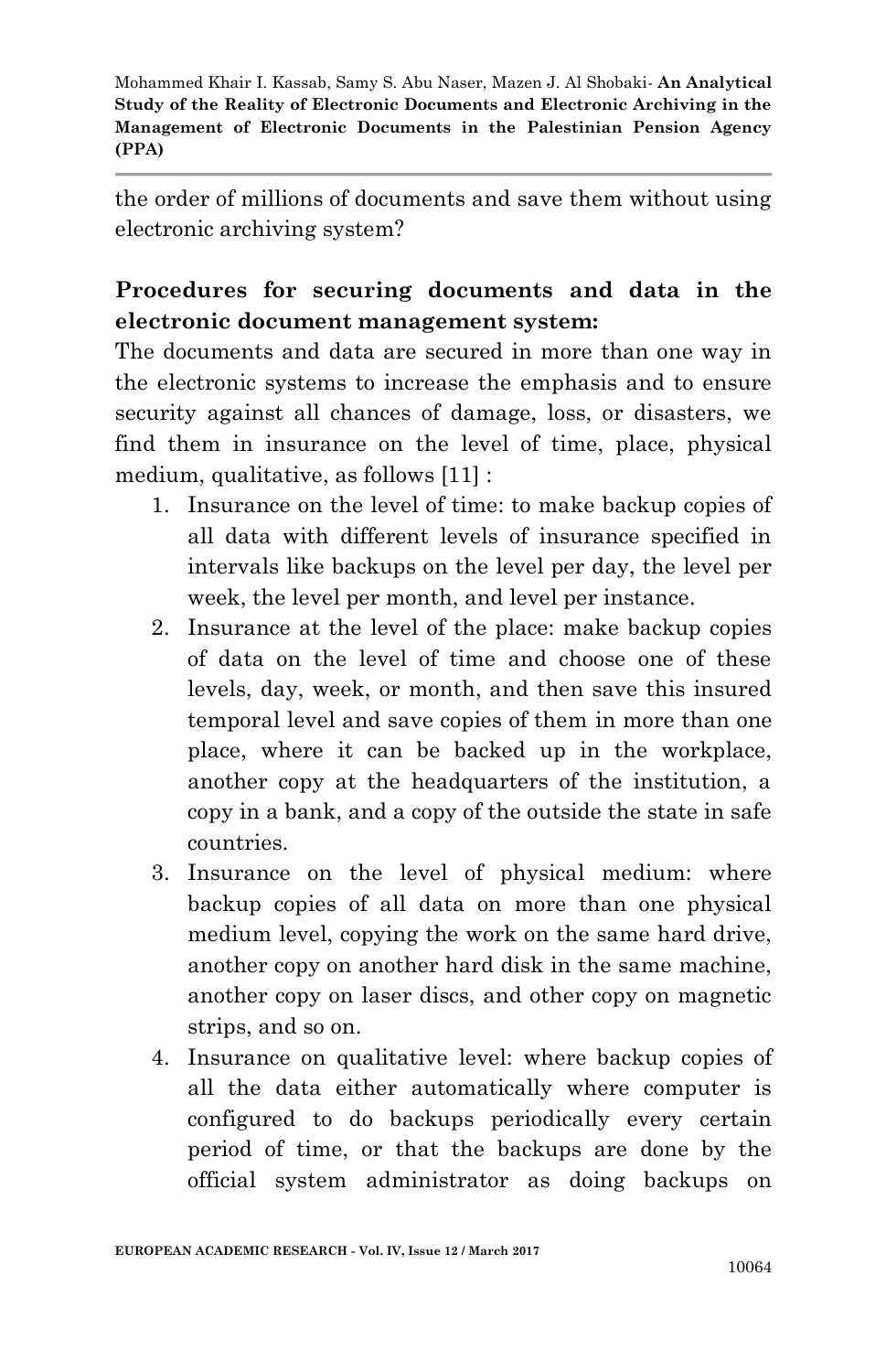> different periods, media, and saving them in different places.

Through these actions to secure documents and data it is clear with the different insurance systems, more than one way of various insurance procedures can be combined, depending on the importance of what is being run from the actions and data, as well as on the organization's ability to provide and use more than one way to secure the system it has.

### **Electronic archiving problems**

Al-Jimi state that the most famous problems that can occur due to work on the electronic archiving [4]:

## **1. The problems of the development of electronic systems and devices:**

Archive experts warn about the electronic archiving virtue of the rapid development of electronic software systems, so that the electronic archive as records shall be preserved and archive must enter the system through the traditional archival methods, so treat it and save it even maintains its characteristics and its scientific, research, and historical value. In this framework official Digital Archive of American in Washington State, "Adam Johnson" say that content is what should be retained and not the medium which was written on it. Furthermore, the importance of content is equivalent to the storage vessels, because the loss of the vessel the loss of the information that it has. However, the development of hardware and software gives it the ability to deal with old electronic documents and not vice versa.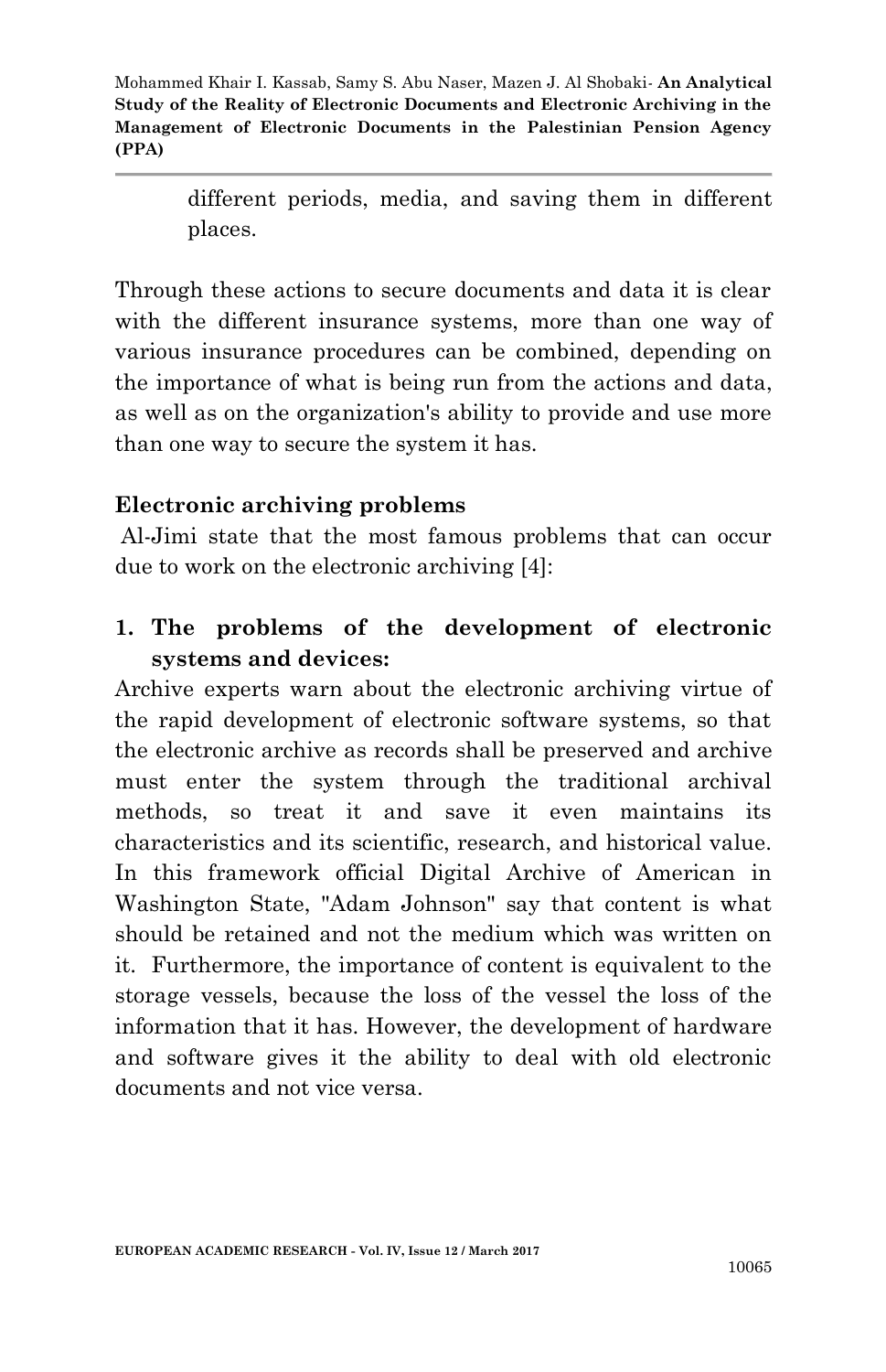## **2. Electronic document subject to the depreciation and amortization, whether deliberate or even normal:**

The assumptions has identified the life of electronic document to thirty years, but we did not get to this time since the electronic document appeared because of its novelty, but we consider that this period is not sufficient for permanent preservation of the electronic archive, so technical people in the field need to displace the electronic document periodically from a one type of storage to another throughout the life of the archival document electronic so it can keep abreast of the developments devices of electronic systems, but this in itself represents a danger to the original content of the document, which could change or destroy part of it and also would change the data associated with the document or the so-called (meta data) which is archival data taken in consideration during the final stage of the document.

# **3. Some technicians suggest that information to be stored in the form of plain text such as ASCII / Unicode:**

It can be read from various systems and hardware no matter of its development, but this method also can be messing with the content of the document and wasting parts of specially photos and graphics. The storage in the form of PDF can lead to practical problems and that the "Adobe" company saw this coordination solution to this problem through the PDF /A. Files stored in XML format which is a separate file independent of for all systems and devices used today because it is not influenced by the changes that you get. As for the pillars or storage media that affected the development of systems and equipment, the storage networking industry association see that this is the real problem for electronic archiving and called it a "one hundred years archival trouble " is the predicament in which the technical about archive of the one hundred years in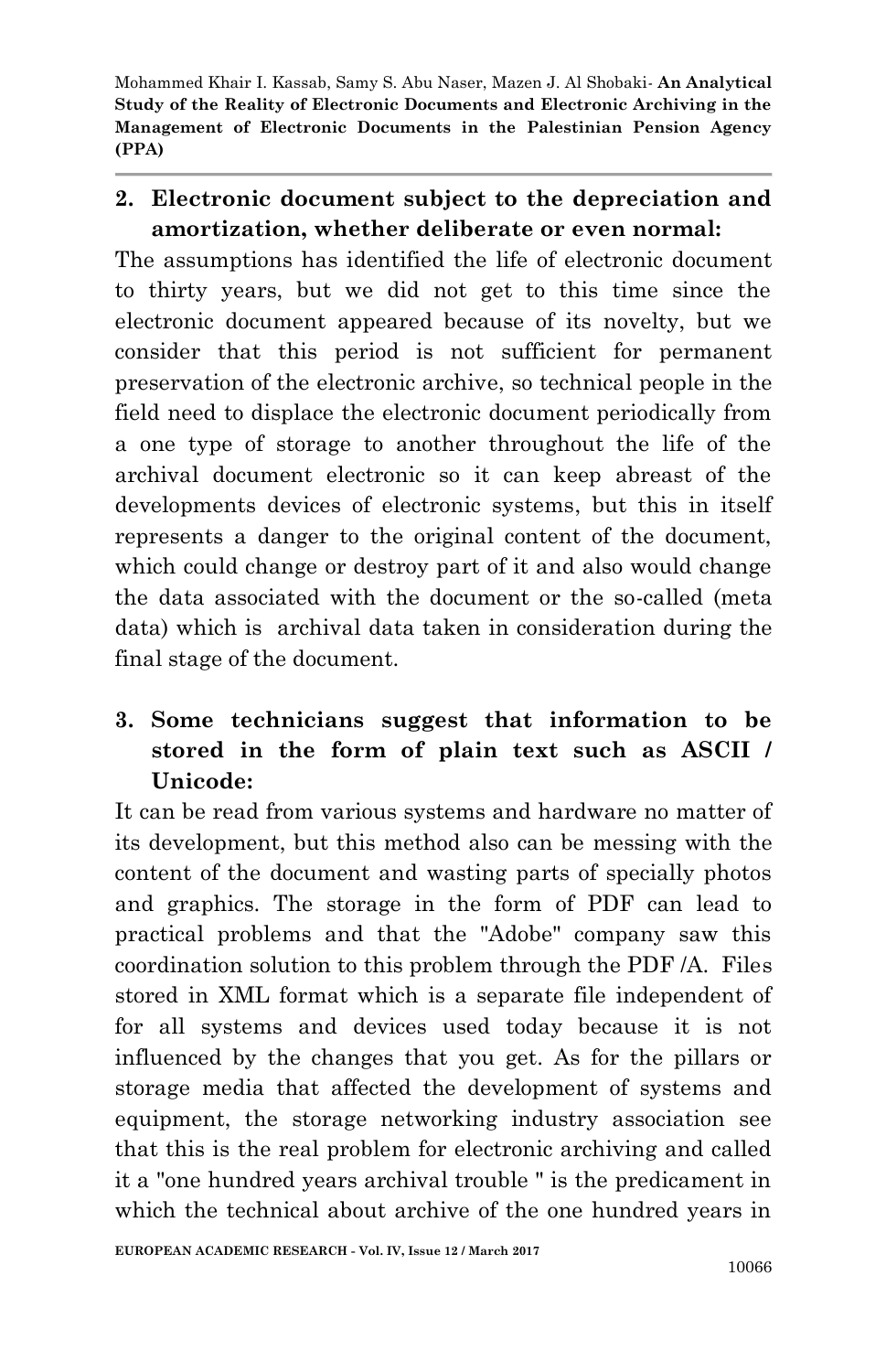which traditional archiving methods managed archive for more than 100 years.

## **4. Digital document security and preserving its identity problem:**

Archive experts today warns about the security of electronic document prone intentional and unintentional sense technical or normal, so that the balance of the electronic documentary stored in one medium can be damaged at a glance thus, the contents of the information is lost. The technician who made the electronic document and hardware reader for it, and put the protection techniques for it can spoil this protection and may change it and thus leading to forgery or alteration of content and the destruction of a part of it and thus the loss of basic identity. No matter how successful technology today in reassuring specialists in that registration electronic document on compact WORM which means "Write One and Read multiple" that means one could read document contents, but cannot change it. That remains a matter of positive endeavor for the technical writers of this document and the reader for it. Who guarantee something else happen to it?

As for the possibility that the document is exposed to natural devastation whether it is technical or deliberate, the technical solutions assure us a copy of the document in several other versions similar to CDs, a method called conservation reserve for information or in the central server or subsystem (server) called Mirroring or Clustering which means the use of two domestic servers or suppliers working together as one group to increase performance. But all that remains to technical solutions, and technology is man-made, he can dispose of it as he wishes, according to his intention and purpose.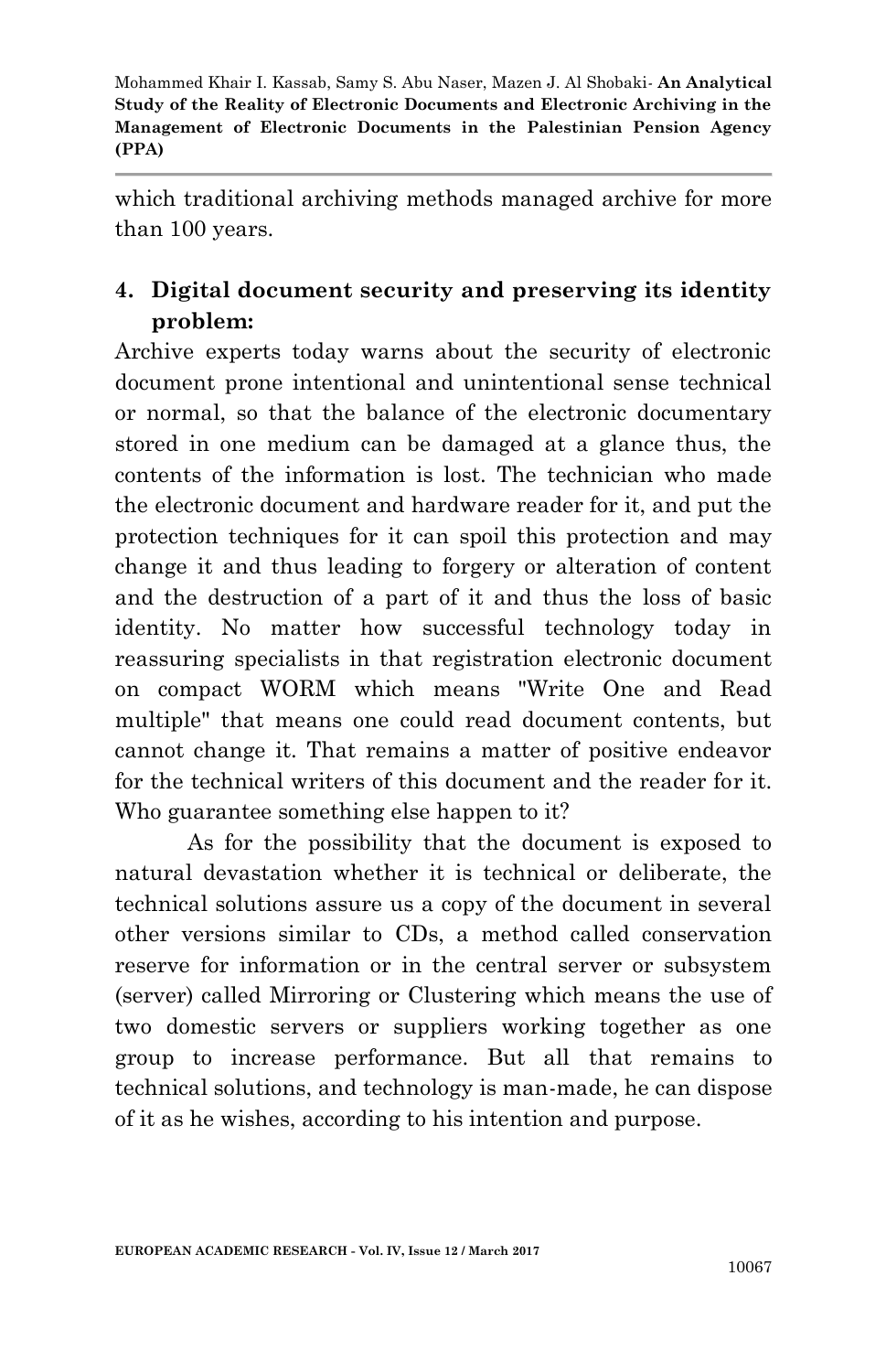## **5. The problem of the digital signature and maintaining the legitimacy of electronic document:**

Technology featured electronic signature to compensate handwritten signature on the electronic document even give it formalization (legal legitimacy) means legal proof of the document and establish a legal guide on the official form of it. Today there is a pairing between the uses of technology to save documents, maintain the legal strength by not playing with its content. Thus signature is the only way to ensure the document officially and identity for that the "digital signature" of the document was invented.

## **6. Cost problem of electronic archiving:**

Electronic archiving technique requires a high cost compared to traditional paper archiving, so that today's technology novelty still cost a lot, and perhaps one of the main reasons why some people did not enter the midst of experience yet. However, due to the anticipated goals of this new technology, so as to save documents in the best special climatic conditions, there is an impressive dust, such as those on a paper document, and obsolescence due to continuous touching it as is the case for classic archive, especially and most importantly minimize huge space, such as those required by the paper archive, which is one of the main problems caused by traditional archiving institutions today, all of this and the other would cover the cost of the electronic archiving, especially if they are correct technical solutions to the problems that were mentioned.

In summary to say that the electronic archiving today posed several problems requiring strategic studies because the technology today is still fledgling and cannot test its efficacy particularly in terms of durability, withstand the statute of limitations, and time problems. We should be waiting for the next time to judge it. Also, some believe that the archiving using (microfiche / microfilm), which is called the standard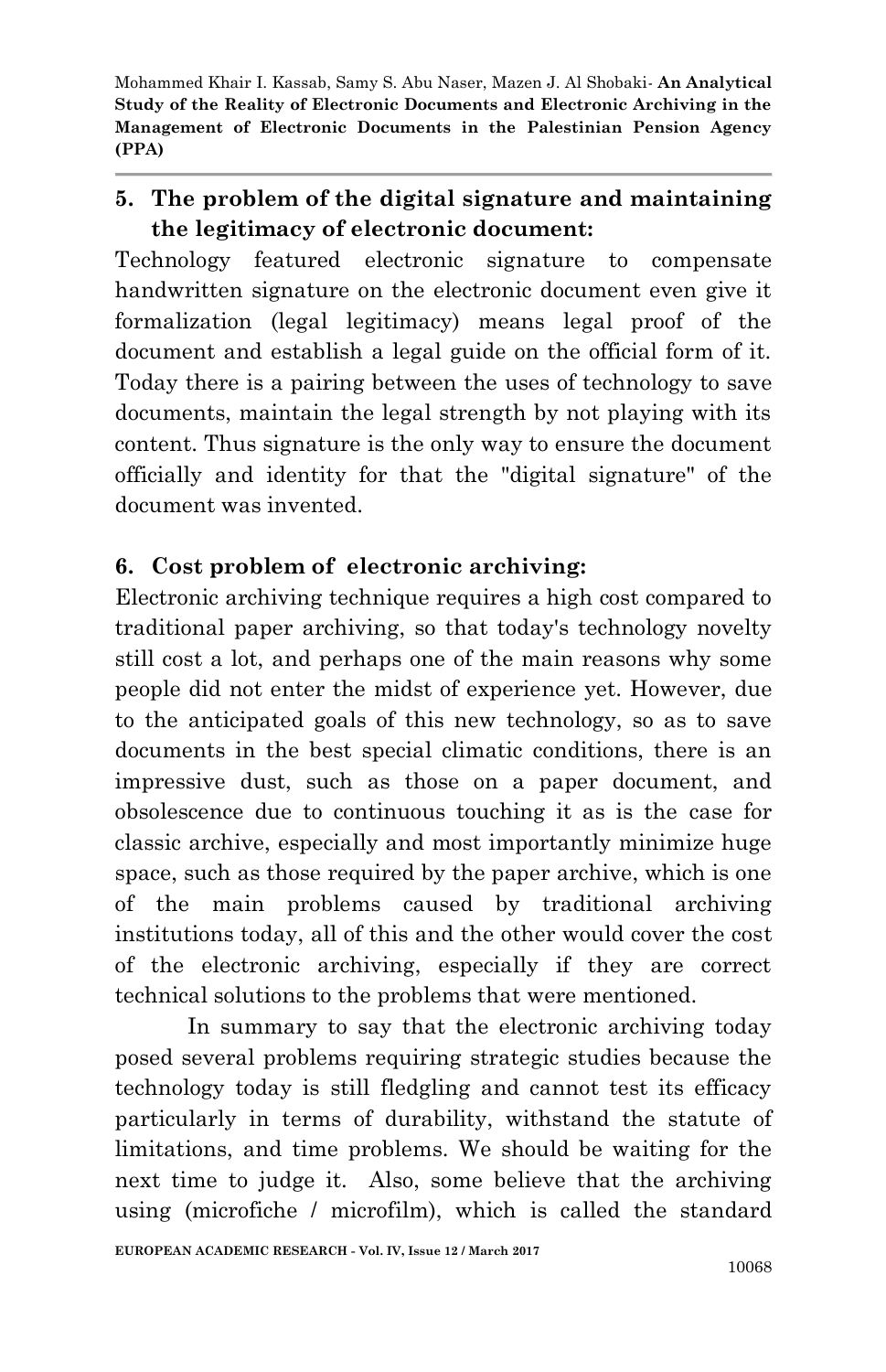archiving is still the best way in the long term, so that the values of the document age of more than a century, it has been possible judge it to a certain extent now by virtue of obsolescence compared to the electronic archiving, provided that periodic maintenance of the films is done and also provided work to find the integration of these documents with electronic documents solution.

The US National Archives used archiving through "fixed figure" in the long term which is a strategy aimed at a way to reduce the risk of the development of electronic devices and software, and the reservation of the downsides of dependency for these devices and systems.

It has been acknowledged that modern technology has caused problems to the system of archiving of paper documents mainly related with features of electronic document and fragility about the long-term with conservation, worth of legal and technical problems linked through the relevant organs and systems, so it should reconsider the restructuring Archiving system that takes into account these and other problems so the system becomes integrated, taking into account the different types of documents, especially since the old concept of the archive stipulates that the Archive is every document regardless of its type any shape.

## **7. The problem of creating electronic document:**

The first confusion caused by the electronic document is the matter of establishment first precisely where it was created collectively, cross-media system, cross-linking between the various parties involved techniques so electronic document is not necessarily has to be in one unit as it is for paper document in which the establishment was personalized, and as the source represents an important sign of the archival which is enshrined in the principle with respect for origination or origin especially during the last period and final archival. The source or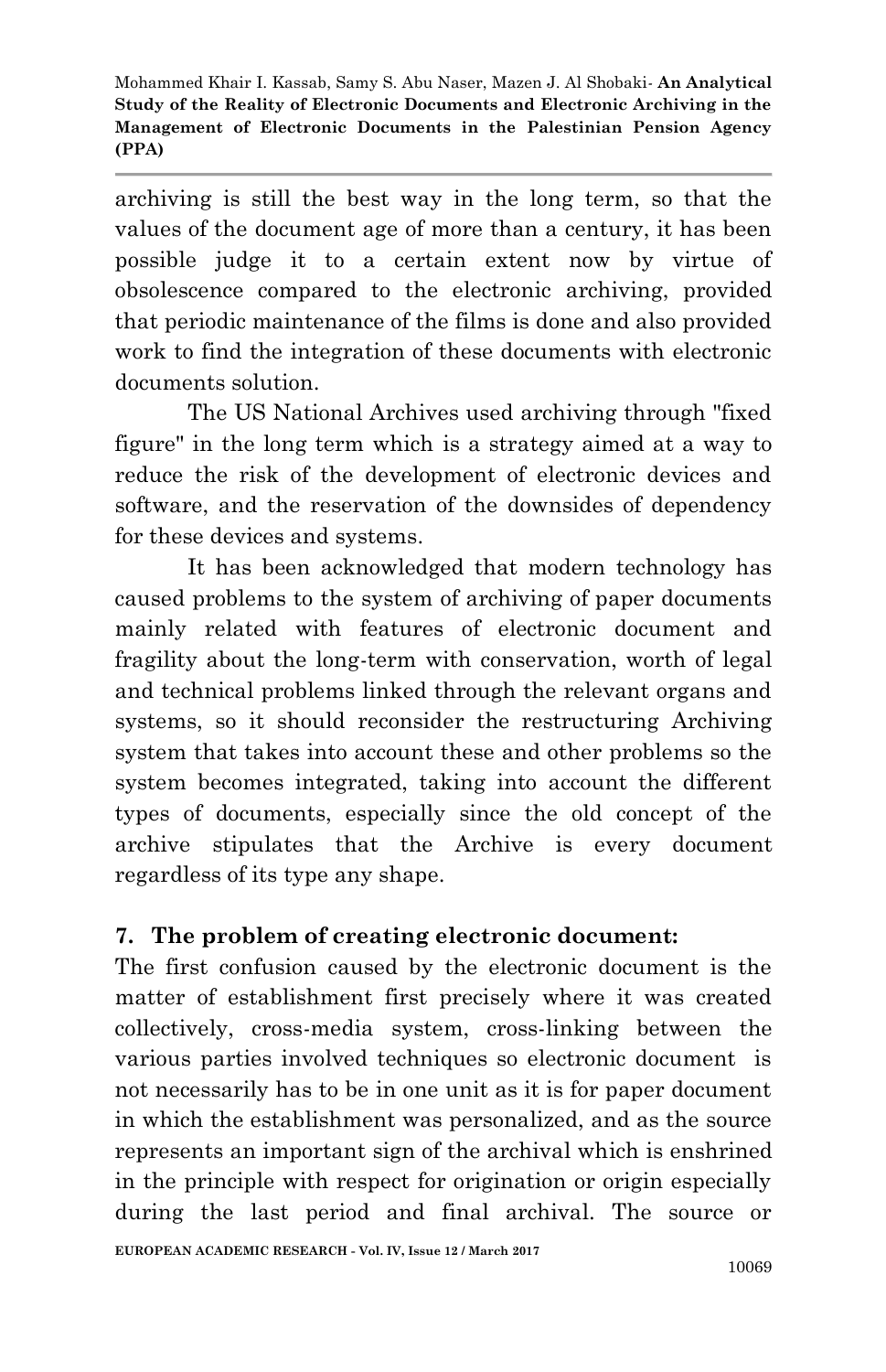shareholders in the creation of the document should be known and that it was a problem for interactive sites of the document. So that decades later it becomes not worthy and not useful to refer to the documents if it source cannot be specified and the content of the documents organically linked to the functions of the source that created them.

On the other hand, electronic document has added new information about document or the so-called Metadata from the used information system and its provider, and the date of origination, brand, transaction... etc., which are essential data for the use of the document especially outside the perimeter of growing up and the length of the stages of life. There have been issued techniques (EAD = Encoded Archival Description) to adjust these data and the method of recording and archiving to track document throughout its life. This method is described as the physical description of the document or cataloging and indexing, the two processes that enable us to identify the document data define its identity and terminology enables retrieval and know their content.

The method of (Metadata) today is one of the most advanced method in the world to build open information and distributed systems, and the metadata method as well as classification of documents, which adds the symbols of the documents make it easier to use and adjust its position within the total documents as in the case of paper documents, but the difference between this and that is paper document is classified for safekeeping inside the office, while the electronic document by default is classified and archived electronically [5].

## **8. Conversion problem of electronic document from the active to semi-active.**

As for the problem of converting electronic documents from the active phase to the semi-active, the principles of the science of archiving impose it, it is true to say that the electronic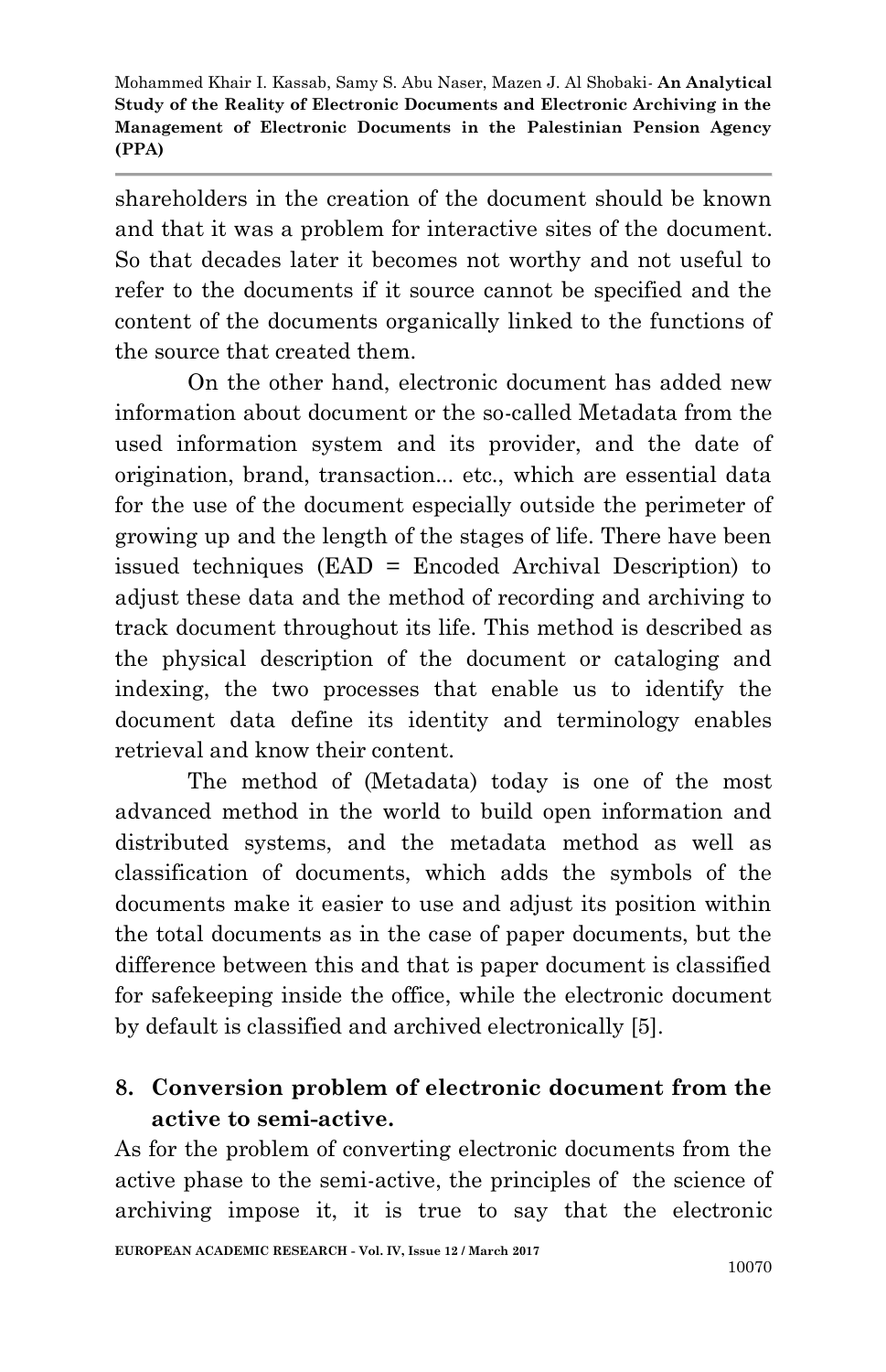document does not represent a burden like the paper document in the office where it is converted to a larger space, but also the employee is not qualified to deal with the semi-active document even if it is electronic which is the duty of the archival person, and here enters the functional relationship between the document and its origin not only a matter of a place saved and the possibilities of storage. Therefore there is a need to identify the saving techniques and adjust the extended saving of electronic documents from the outset in order to determine its fate and assess their value. The archival person is demanded to intervene and support administrative, technical persons from the creation of the document to determine the outset on the important descriptive archival data that aforementioned during the final stage of the document, and thus the change and the development of the archival profession is essential to keep pace with these developments archival.

Modern information technology has impacted on the reality of archive serious and rapid impact even exceeded the dream reality, the world has realized that humanity will reach the level of the open archives across networks without paying attention to the extent of modern technology to respond to it, and did not take into account the main concept of the archive and the developments that have occurred the emergence of new professional disciplines such as electronic trade, virtual and calculated management, which has collided with the basic concept of archiving.

## **Advantages and disadvantages of electronic documents (automatic save)**

Automated saving lacks legal credibility to the outputs, where so far it does not count the output of the computer before the courts unless they are certified with signatures and seals, as well as the possibility of modifying and changing in what is dealt with in automated systems in the event of failure to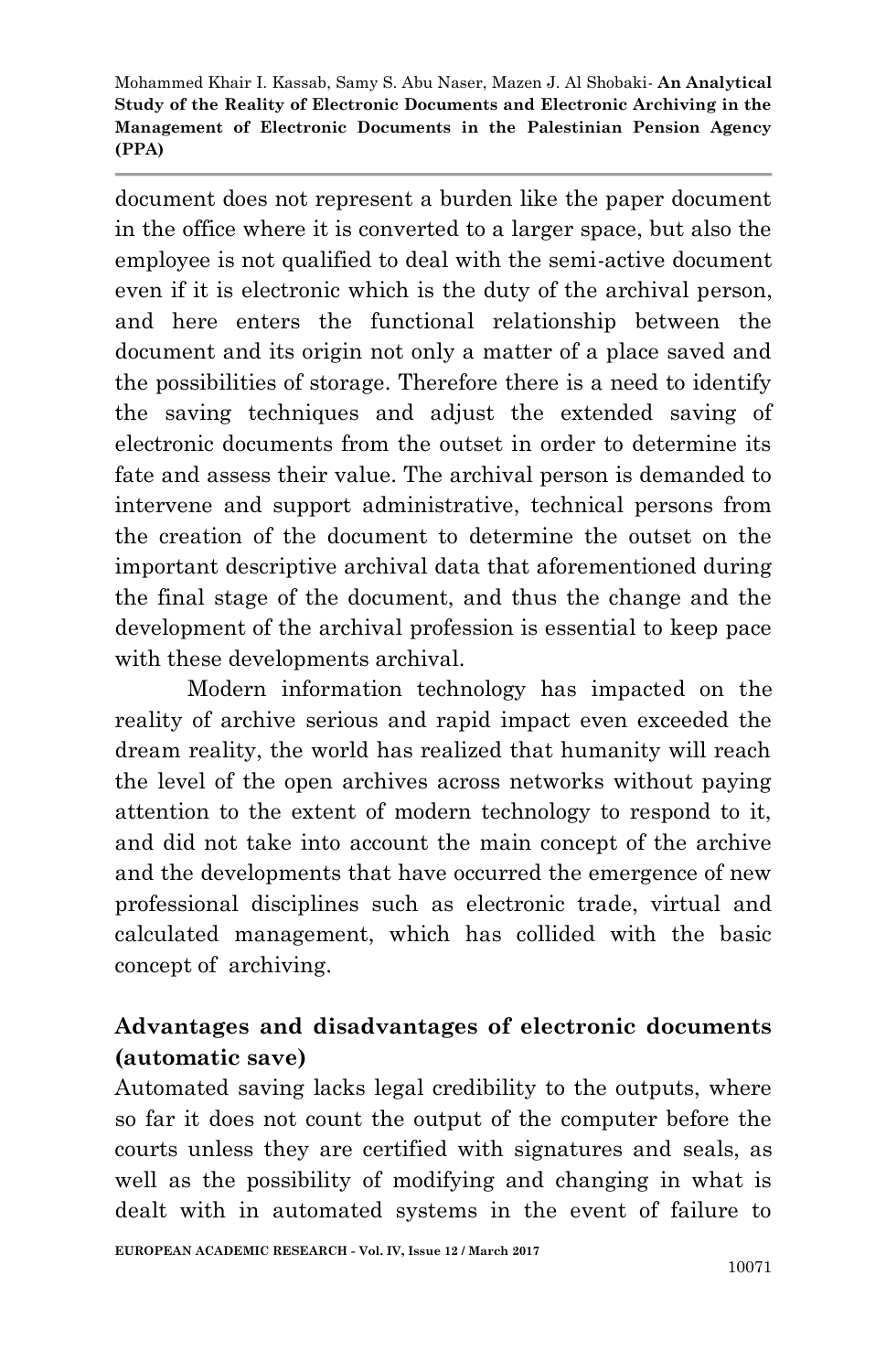tighten supervision and control of the system, but automatic saving of documents and files features many advantages including [10]:

- Eliminating the problems of saving and dealing with manual files which results in damage, loss, theft, or other manual trading risks.
- Participation at the level of the file subject, the documents, and data related to the topics.
- Elimination of the problems of saving provides spaces of up to 90%.
- Define password for each user.
- Define password for each and every application archive of software applications within an organization.
- Define paths for the sessions of documents between more than one user.
- Characterize attachments tracks that are on the basis of documents to go through.
- Dealing, retrieving, transmitting capabilities and speed of transfer of documents and information to others in multiple locations in real time.
- Management of documentary cycle since its inception and until the completion of all the procedures and the possibility to follow all the procedures on the network, and print the report for all stages of the documentary cycle.
- Quick access to the substantive content of files and information directly due to the classification and indexing systems used.
- Access to reports and statistics and comparative tables easily and conveniently through the databases that contain data and all related organization documents.
- Elimination of chronological and geographical separation between the categories of beneficiaries to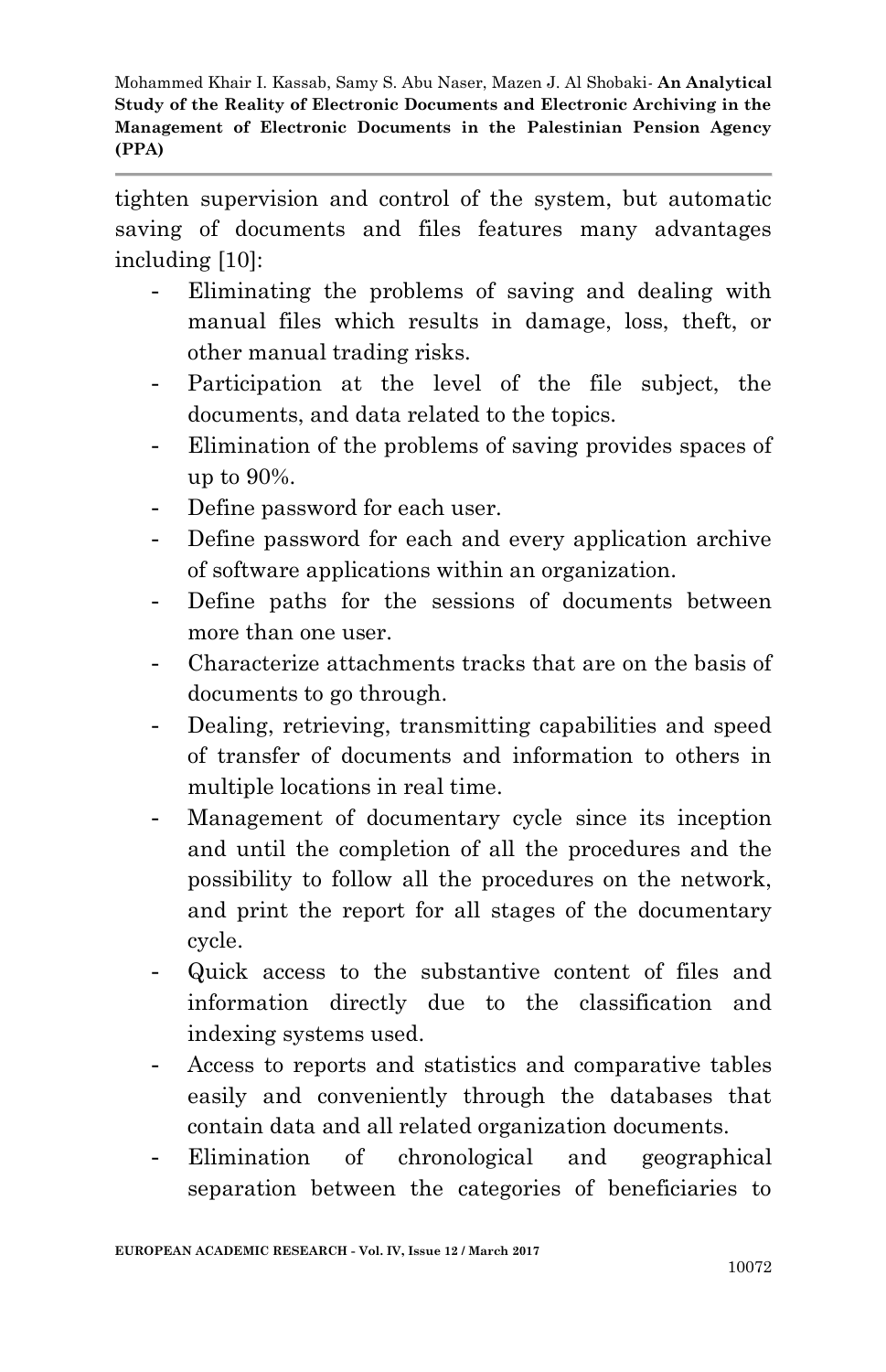> meet the immediate needs of the information and documents.

- Make connections with others at the same time without problems in the transmission of documents and information.
- The integration, coordination in handling operations of documents and information within and outside the organization.
- Provide an opportunity for employees to deal with the technical regulations of the documents and information at the international level through their dealings with other local and international organizations.
- Provide selective broadcasting of information and documentation services immediately after the data and documents updated.
- Confirm the credibility and validity of the technical systems for documents and information when dealing with others with high confidence.
- Accuracy, speed, insurance and maintaining files and information against all types of risk by the existence of alternative copies in multiple places.
- Save time, effort, and the rationalization of fiscal expenditure, including works to improve the economic optimum utilization of available resources.

## **Second- Palestinian Pension Agency (PPA)**

The idea of establishing the Palestinian Pension Agency was in the year (1964), to provide a decent life for the social categories of its beneficiaries and the provisions of the law, for themselves and their heirs. In the form of insurance fund and pensions for officials and employees and workers of the public sector in Gaza Strip, according to a decision issued by the Egyptian ruler at the time, and so after reviewing the article (28) of the constitutional order in the Gaza Strip issued on 05.03.1962 and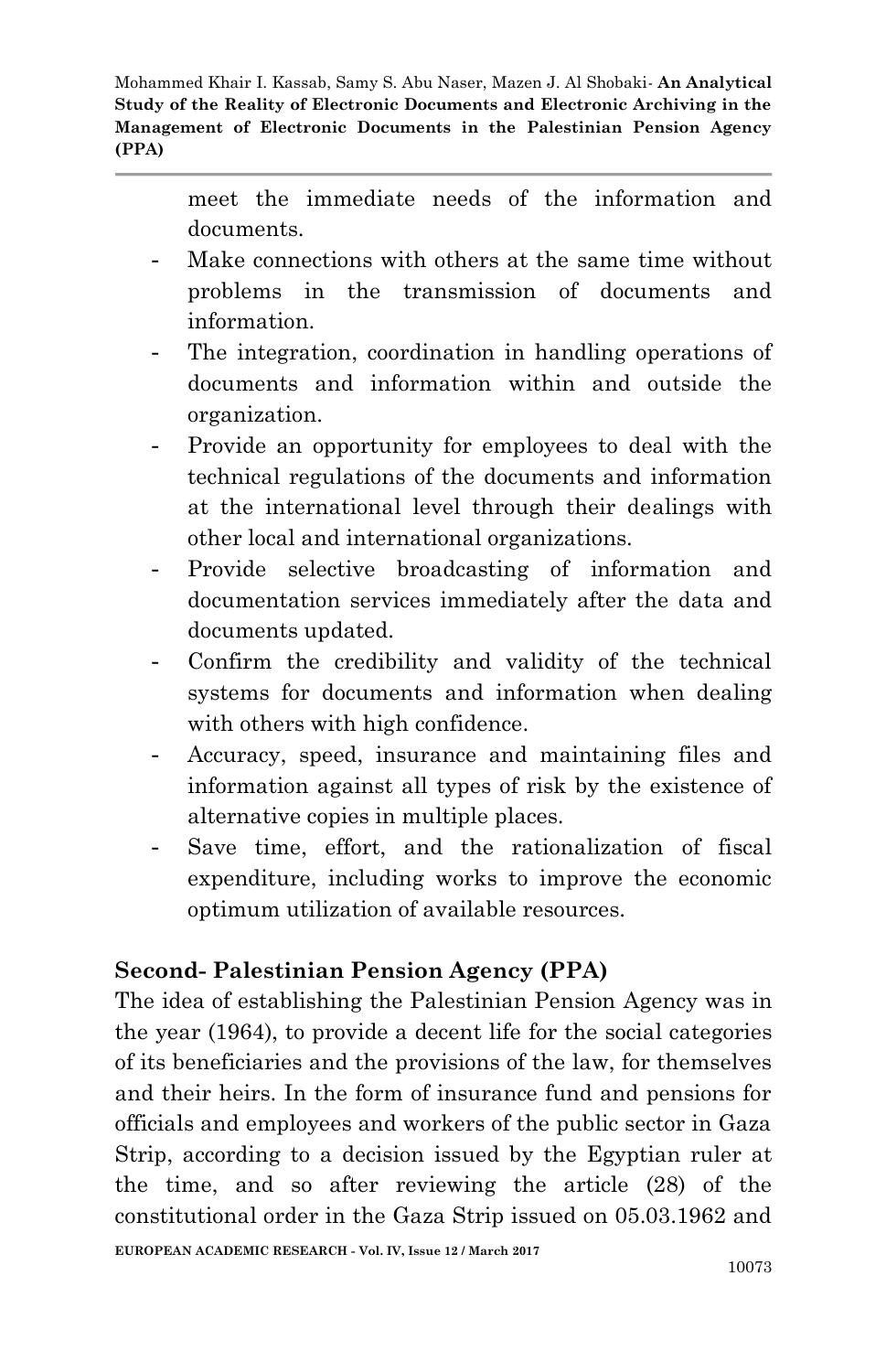the Order No. (311) for the year (1954). It was the work of insurance and pension law No. (8) For the year (1964)[8]. The work continued under Israeli control as well. And it was followed by some of the amendments and additions to the law in order to develop and improve the law and convenient ambient conditions to resolve the issues faced by the private fund after passing through different stages of the Israeli occupation and then to the Palestinian Authority, but finally the fund was able to achieve some sort of administrative and financial autonomy, in order to preserve funds and benefits for beneficiaries.

Authority has won the confidence of the local and the official community, which was gained through successful implementation of the law to the fullest and the best of the proper techniques for achieving the objectives and keep pace with our time and fit our society and comparable systems in other countries. Agency is a full member of the World Social Security Corporation (ISSA), which is the only member representing Palestine in the field of social security to the (ISSA) since 1998, giving it the opportunity to train and participate in conferences, seminars and workshops of local, regional and international action in the field of social security. One sign of that success is the actuarial studies prepared to fund the agency. In addition to the desire of many sectors of society to benefit from public pension law No.  $(7)$  of 2005, as most of NGOs and universities involved with the agency benefit from this law. The government also relied fully on the agency to apply the law of insurance and pensions for the Palestinian security forces from the technical and legal terms (Approved General Structure of the Palestinian pension agency, 2005).

### **User categories of the Palestinian pension agency**

According to Law No. (8) of 1964, and two decisions of the president, the beneficiary categories are: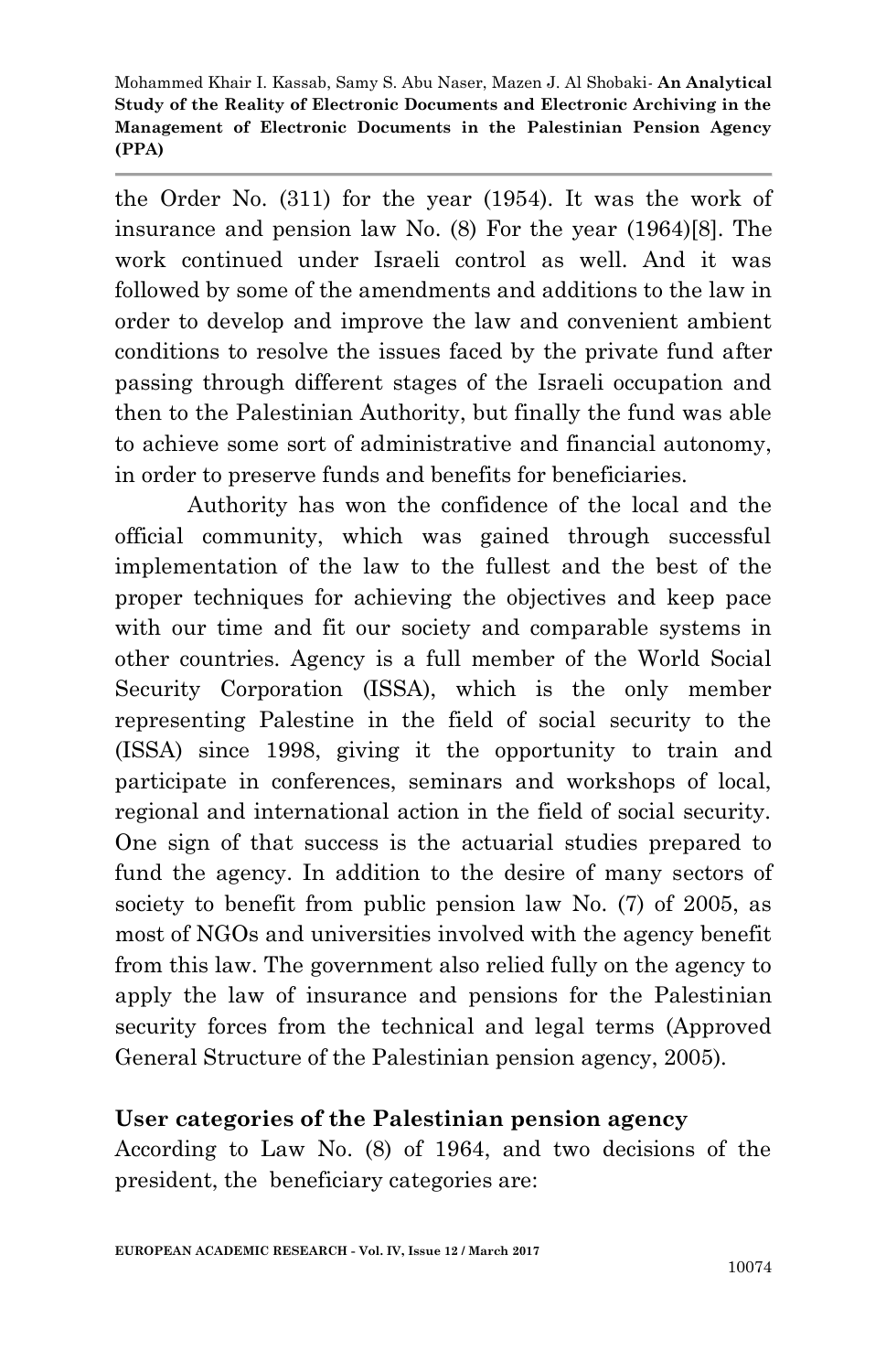- Staff, users, and workers of civil administration, and police officers tethered salaries described in the first section of the administration's budget.
- Staff, users, and workers of the management of Palestinian pension agency, or their salaries paid within any section of the budget or subsidies.
- Staff, users, and workers of municipalities and village councils in the Gaza Strip, and the Department of Islamic Awqaf.
- Staff, users, and workers of the electricity distribution company, and the staff, users, and workers of civil management in the West Bank.

Finally, according to for the security forces number (16) for the year 2004, pensions of members of the Palestinian security forces are settled in Palestinian pension agency.

## **Sources of funds and resources of the Palestinian Pension Agency**

Palestinian Authority pension agency funds made up, according to the law, from the following sources:

- 1. Contributions deducted monthly (10%) of the salaries of the beneficiaries to the provisions of the law.
- 2. Amounts performed by entities that are committed to salaries of beneficiaries by 12.5% of them.
- 3. Proceeds of Agency invest funds.
- 4. Other resources resulting from the activity of the Agency.

## **Palestinian Pension Agency Department**

### **Administrative Affairs Department**

It is one of the key departments that provide the necessary services to all acts of Palestinian **Pension Agency**, where it is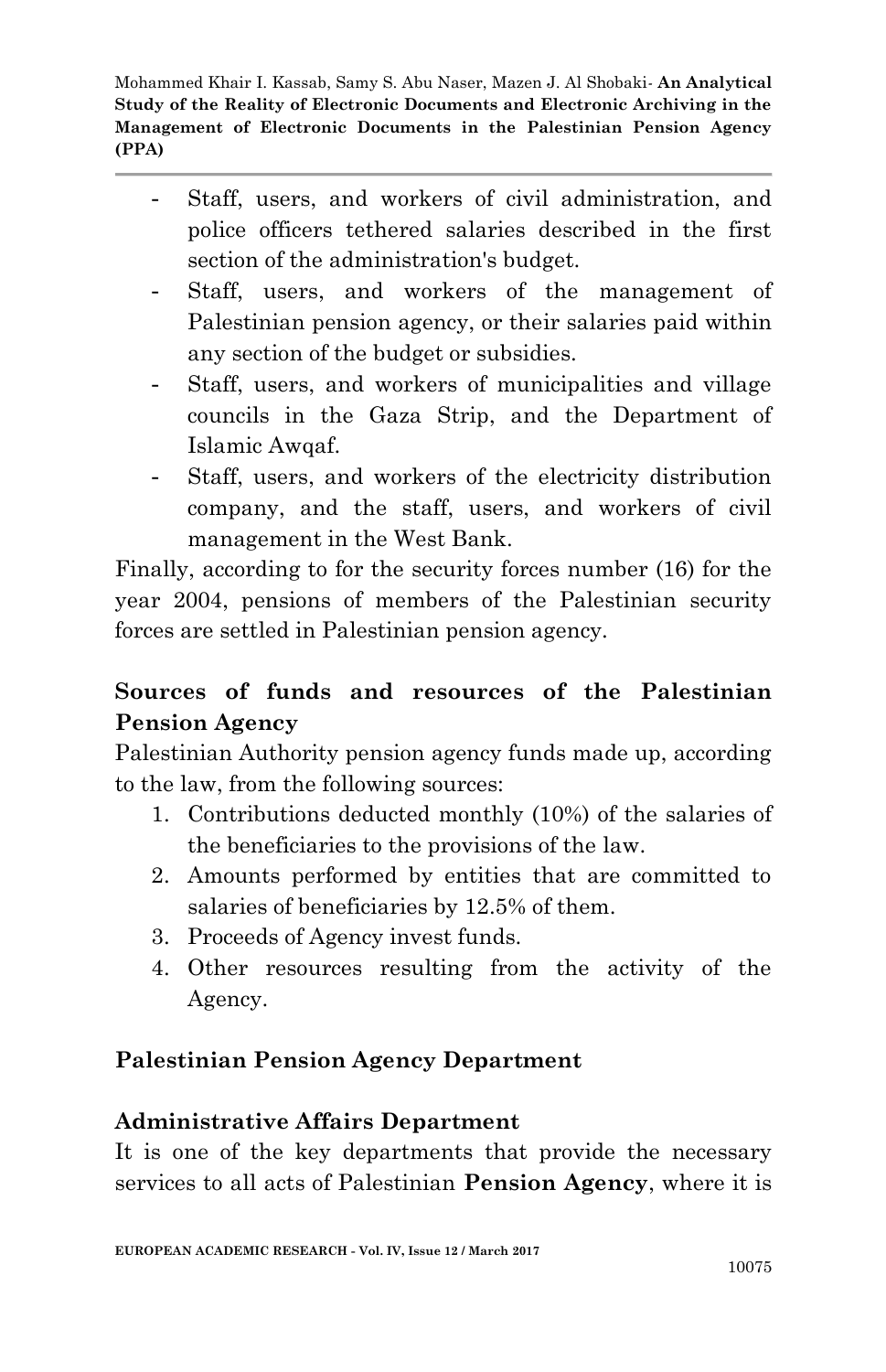divided into three main sections as follows (Approved general structural of Palestinian pension agency, 2005):

**First:** Department of follow-up and files.

**Second:** Department of Personnel.

**Third:** Department of Supplies and Procurement.

### **Administrative Affairs Department tasks**

The tasks of the administrative affairs department in the following points:

**First:** Department of follow-up and files**:**

- 1. Make sure to complete files, documents and data for new appointment of staff and follow-up during the service in addition to the completion of the retired files, while providing the technical departments in the agency with documents, data, forms, and correspondence that is in line with the law and regulations in this regard, which requires the application of electronic document management system for the control and the proper functioning and regularity of work in all competent departments starting with the administrative Affairs Department to all the other departments.
- 2. Address all government ministries, municipalities and other entities concerning their employees and provide them with information about the staff in coordination with jurisdiction over the contributions and quotas of these entities.

# **The researchers believe the certainty of the application of electronic document management system for the same reason described in the previous paragraph referred to above.**

1. Receive public employees and retired staff and provide services to them and provide them with the necessary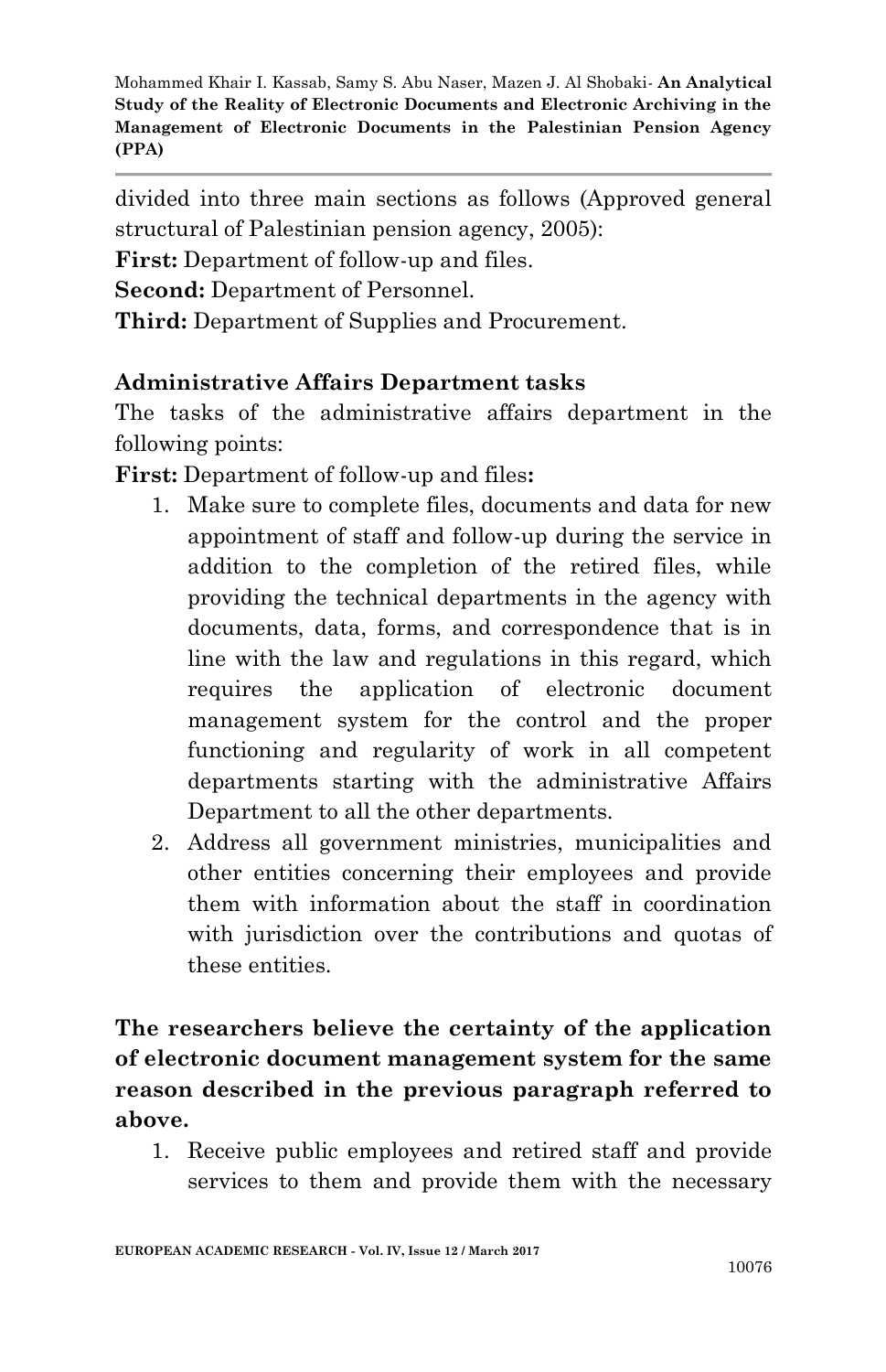> files to complete the procedures and requirements of the exchange dues in the agency.

- 2. Follow-up the completion and modification of personnel data of beneficiaries by law and supplying various departments with classified documents, according to the needs of each department.
- 3. Save, edit, and arrange all National Authority personnel files of users whether they are on top of their work or retired and in line with legal regulations and instructions.

## **Second, the functions of the Personnel Department:**

- 1. Follow-up and save files of staff of the Agency to ensure the completion of their data in line with the variables pertaining to each employee.
- 2. Follow-up ongoing and everyday things such as vacations, record attendance, and movement during the work hours and others.
- 3. Preparing correspondence and address the General Personnel Council and all the other operators on any functional changes concerning personnel stakeholders.
- 4. Preparation of monthly and regularly reporting with respect to the staff of the agency and forwarded them to the General Personnel Council, which also includes lists of extra hours, attendance sheets, confidential reports, affidavits, family situation, and other reports.

The researchers see that all of these tasks can be set in a scientific and better through electronic document management system for fast delivery in all these tasks.

## **Third: the functions of the Department of Supplies and Procurement:**

1. The department supplies and procurement specialized in purchasing supplies and the provision of all the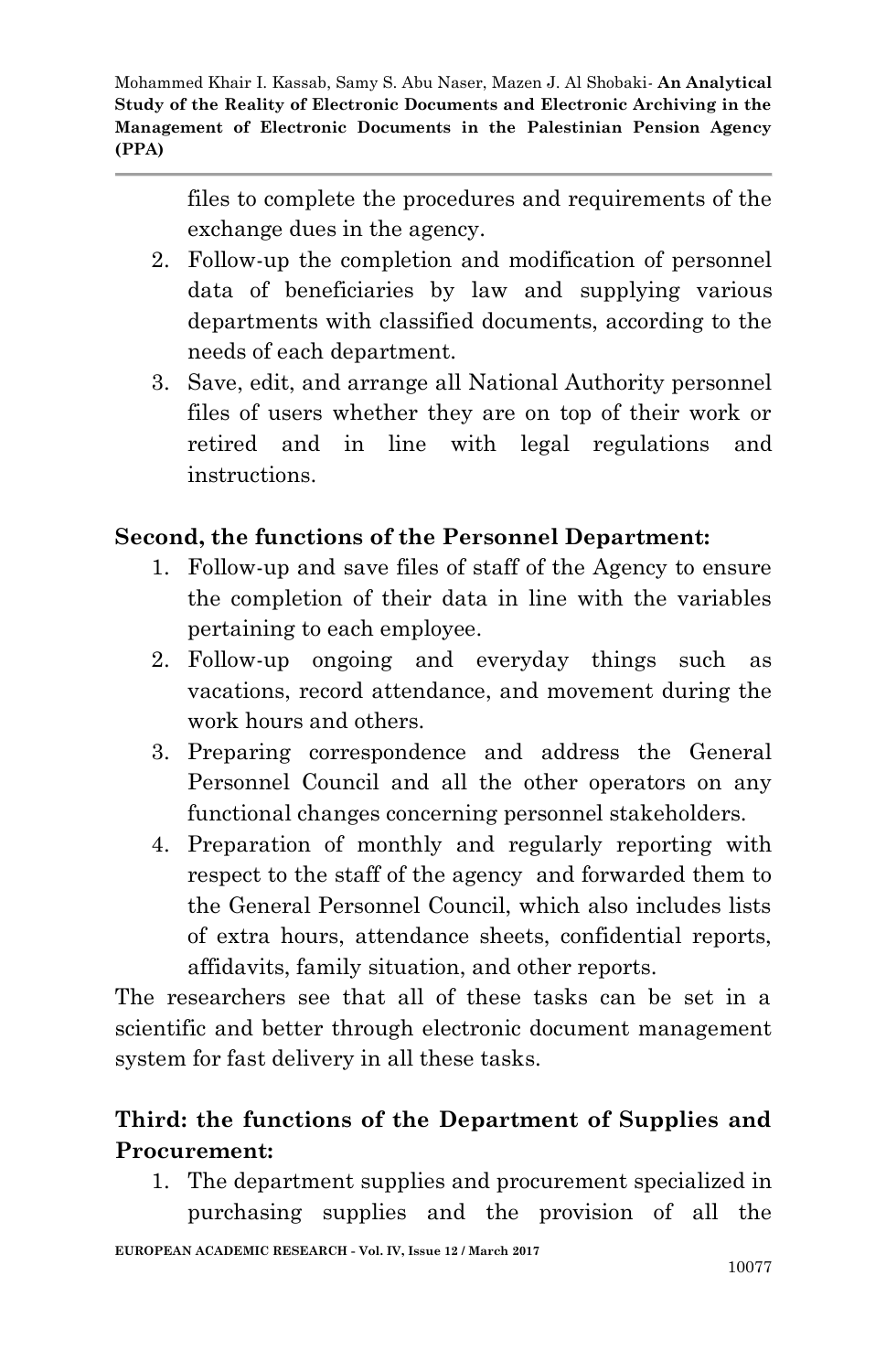> requirements of the agency of goods and materials required for all acts of agency and services, taking care to abide by the law of public supplies, issued by the Ministry of Finance of the Palestinian National Authority.

- 2. Retain business purchases and stores records and preparation of annual and periodic follow-up to the annual inventory and provide the league with all the requirements of the committees report.
- 3. Do all the work of the stores in the agency from saving fixed assets and under-use and following-up, registering, and concerning for their safety.
- 4. Following-up materials consumed and providing employees with their needs and in line with instructions issued by the Senior Executive Management in the agency.

From here, the researchers see that the best system to guarantee the functioning of the Department of Supplies and Procurement is the application of electronic documents management system to ensure good workflow more accurately and better.

Overall, dealing within the same department in Palestinian Pension Agency or the relationship with the General Personnel Council or the relationship with the organization and management with regard to military personnel, as well as all other operators or relevant ministries such as the Ministry of Finance or the Department of Finance Central or social affairs, etc. all require accurate organization and deserves management system to manage these documents, which will be faster in electronic form, can be saved, requested any time it's needed, and helps in the fast delivery of all walks of life and all other third parties. As for dealing with the public retirement employees from the civil or brothers in the military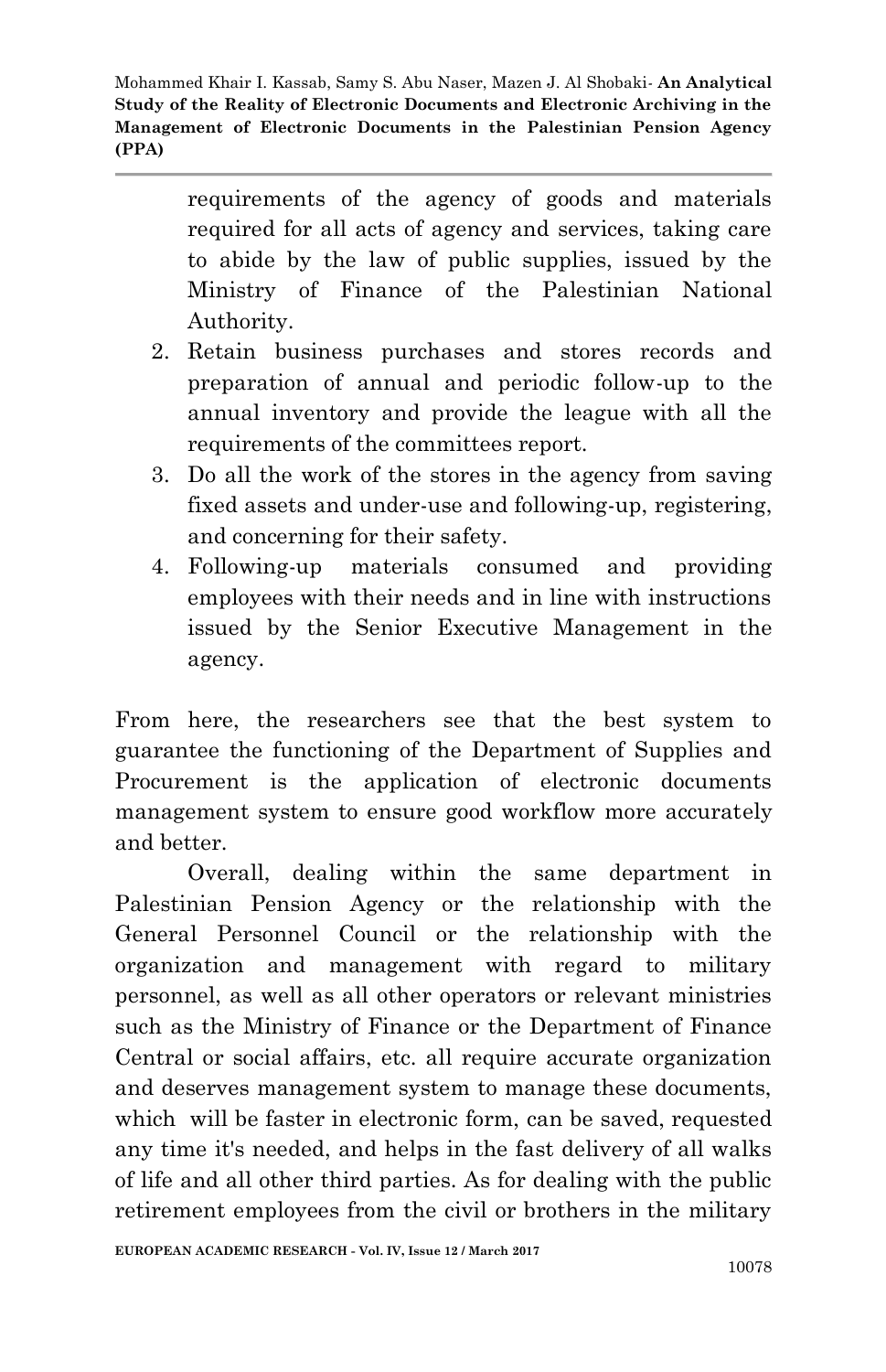cadre could, the electronic document management system can serves them in a manner that ensures the safety of their actions and their documents to complete their procedures of giving them their rights at the agency.

From the standpoint of the researchers, there is an urgent imperative to actually begin to apply the mechanisms and procedures for electronic document management system in all internal and external business of the agency.

## **General management of the affairs of offices and branches**

Overall management of the affairs of offices and branches according to the map key organizational structure and management in addition to the main administration offices, one in Ramallah and one in Nablus. Thus, the overall management of the affairs of offices and branches that position Ramallah in addition to offices and its affiliates, represent one of the largest three major departments in the organizational and administrative structure of the agency, it is worth emphasizing the existence of bottlenecks in the organizational and administrative structure in terms of the amendment and additions, according to the evolution and needs of the administrative work, it is currently linked to the of numbers of beneficiaries in insurance and pensions and the possibility of providing services equally and as quickly as possible in all the territory of the Palestinian state. The researchers can summarize the most important tasks and functions as follows:

## **Functions and tasks of the general management of the affairs of offices and branches in the Palestinian Pension Agency**

1. Organize, coordinate and follow up with offices and branches with the senior executive management of the General Pension Agency.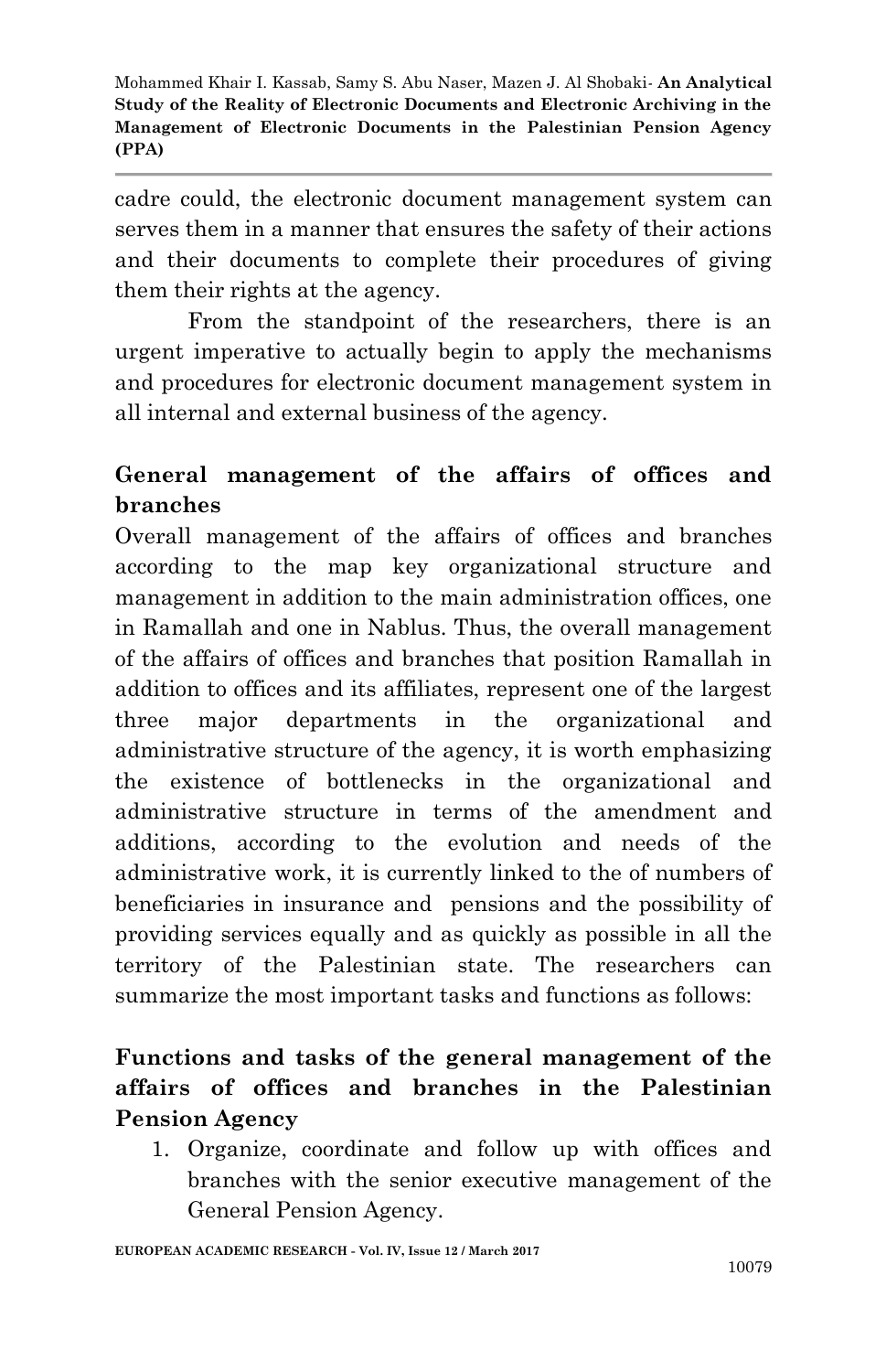- 2. Preparation of periodic reports, memos and studies on the work and achievements of branch offices and departments and discussing them with the President of the agency and following them.
- 3. Follow-up and ensure the implementation of the decisions and instructions issued by the supreme executive management and Board of Directors.
- 4. Management and supervision of all activities of the offices and branches administratively, financially, legally, technically and make sure the procedures for implementing the activities according to the requirements of the law.
- 5. Follow-up and supervision of the legal work in offices and branches in the West Bank in coordination with senior executive management and specialized department in general Pension Agency which include the provision of legal advice, representation of the agency in front of the courts and the ministries and institutions of the Palestinian National Authority and third parties involved in related the work to the agency.
- 6. Contribute to the preparation and development of the organizational and administrative structure of the job description of the general pension agency.
- 7. Participation in the preparation of various studies, notes and discussing them with President of the agency for submission to the Board of Directors to discuss them and take the right decisions.
- 8. Participation in the preparation of the general annual reports of the agency according to the needs of the administration and the requirements of law.
- 9. Participation in various meetings and discussions with the senior executive management in the agency in various areas of the strategy and the daily activities of the agency.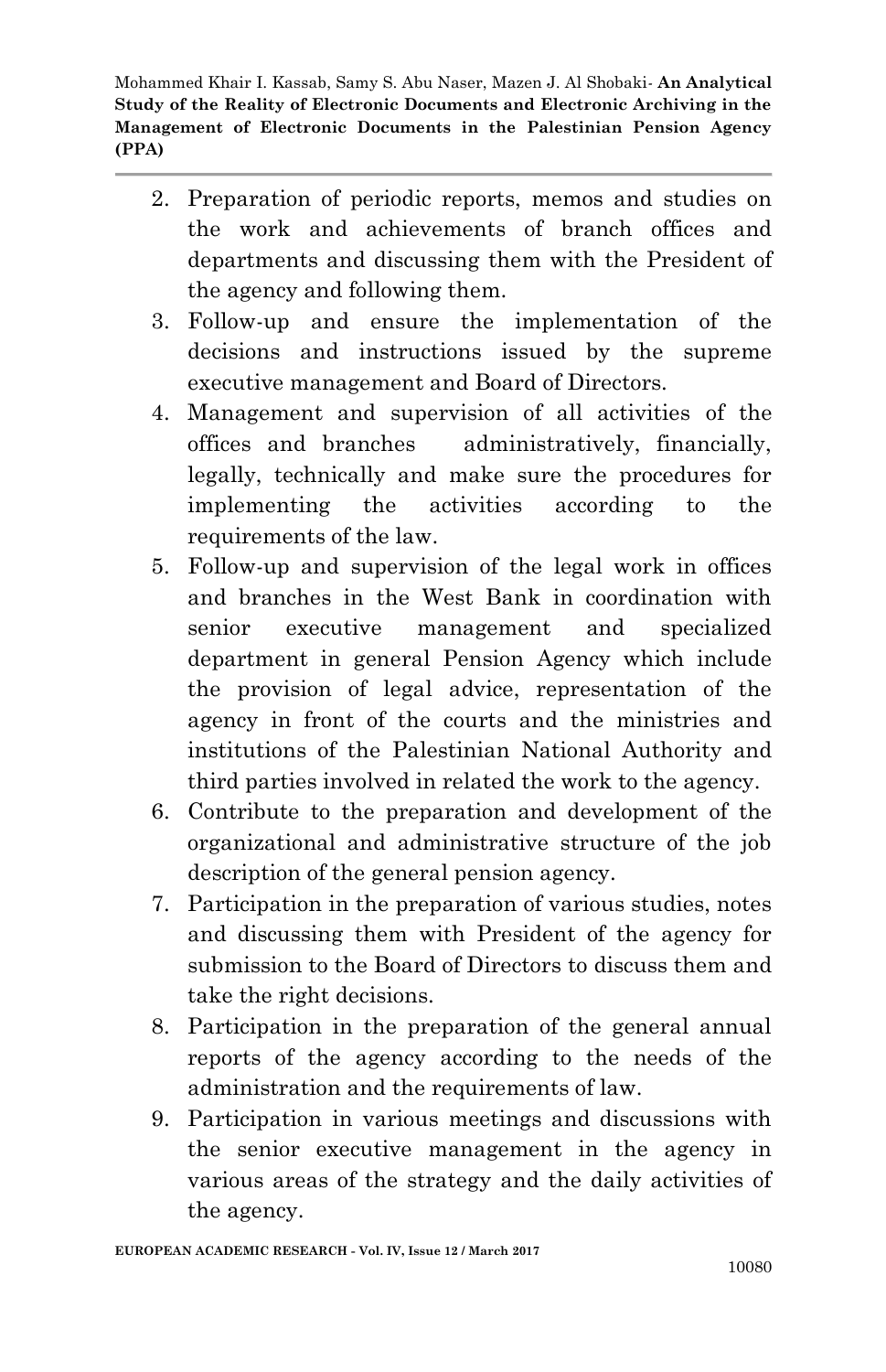- 10. Participation in the development of strategic and operational plans of the General agency of insurance and pensions.
- 11. Participate in the preparation and development of a system to work in offices and branches, according to the need of the administration and the requirements of the law.
- 12. Participation in the work of the various committees in the agency and prepare and follow-up reports .
- 13. Make the necessary Settlements of personnel files whose services ended according to the law and followed up with major jurisdictions in the agency.
- 14. Carry out the registration and examination of financial, legal and preparing of financial documents and review them and followed up with core competencies until paid.
- 15. Manage and organize special archive files of beneficiaries in staff offices, branches, according to the law of insurance and pensions.
- 16. Supervision and follow-up to the requests of branches regarding for checking, recording and following up until paid.
- 17. Follow the work of the agency with the Ministry of Finance and the General Personnel Council, ministries and other agencies on the application of the Pension Insurance Act with respect to offices and branches and activities, which include the following:
	- Screening and follow-up the supply of annual contributions and ensure that it is collected in accordance with the law.
	- Overseeing the receipt of correspondence, sort, and follow-up files and card processing function.
	- Overseeing the receipt of appointment decisions and conduct the examination and follow-up files of users and the cards function.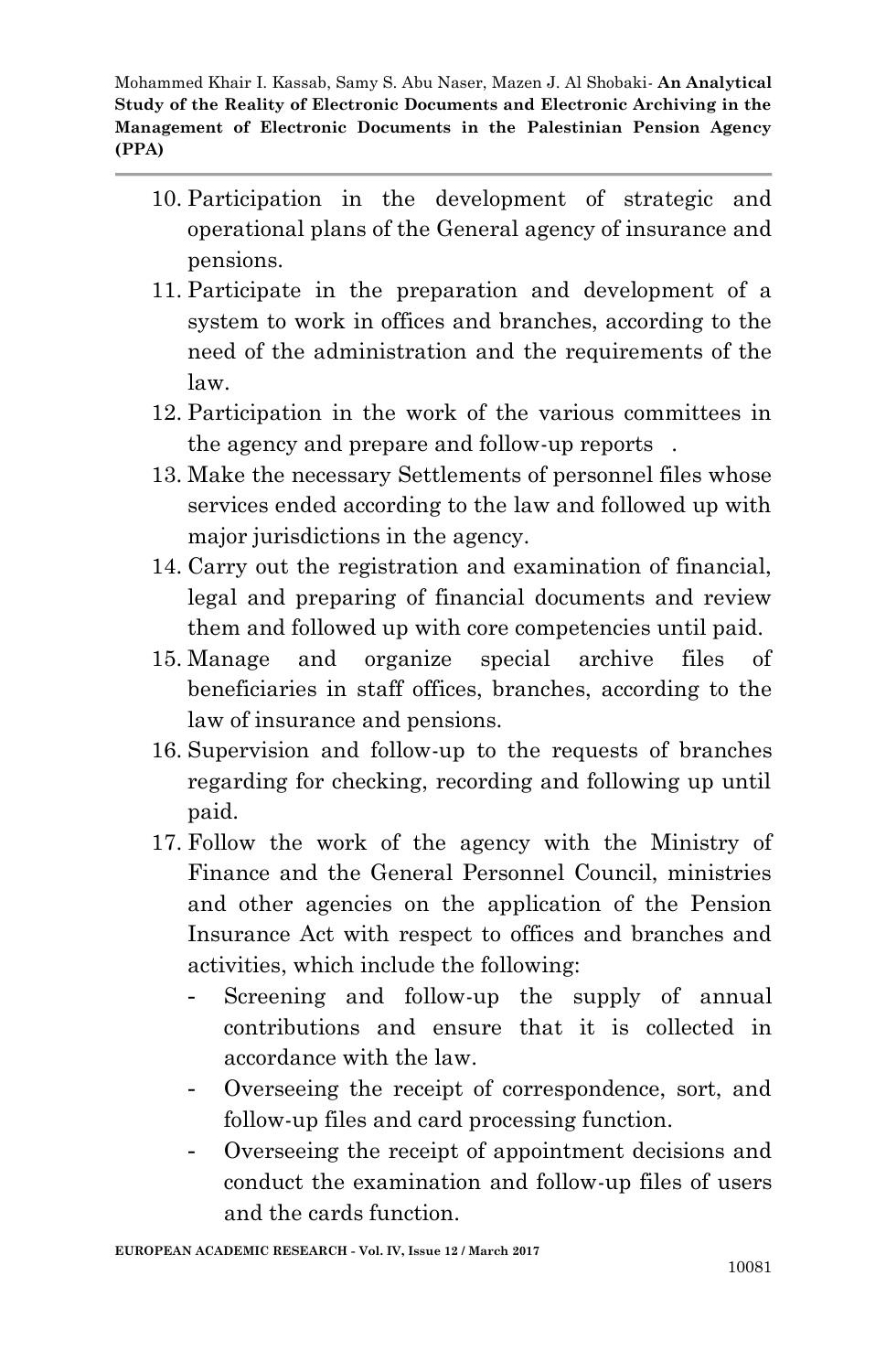- Continue to record of the files of the beneficiaries in accordance with law.
- Management and supervision of receipt, examination and processing of employees who ended their services from civil or military personnel or retirees of the Palestine Liberation Organization and receive purchase orders for the period for the purposes of pension files, processes, thus leading financial settlements setup necessary according to the law and followed up with core competencies in the agency.

### **Information Technology Department**

The researchers took two detailed models to talk about the need of the Administrative Affairs Department and the Department of offices and branches in the West Bank to implement document management system being the first department that audit go through them and being on direct relationship with the third party, which came by the researchers while talking about the Administrative Affairs Department as well as the office of the agency in Ramallah, since the department of information system is the relevant department to implement and monitor the document management system electronically we had to talk about the duties of this department:

## **Tasks of the IT department in the Palestinian pension agency**

- 1. Organization and implementation of the activities of the Information Technology Department according to the needs of management and development, and the law requirements.
- 2. Participation in the development of strategic and operational plans of the agency with regard to the management of systems, information, and follow-up implementation.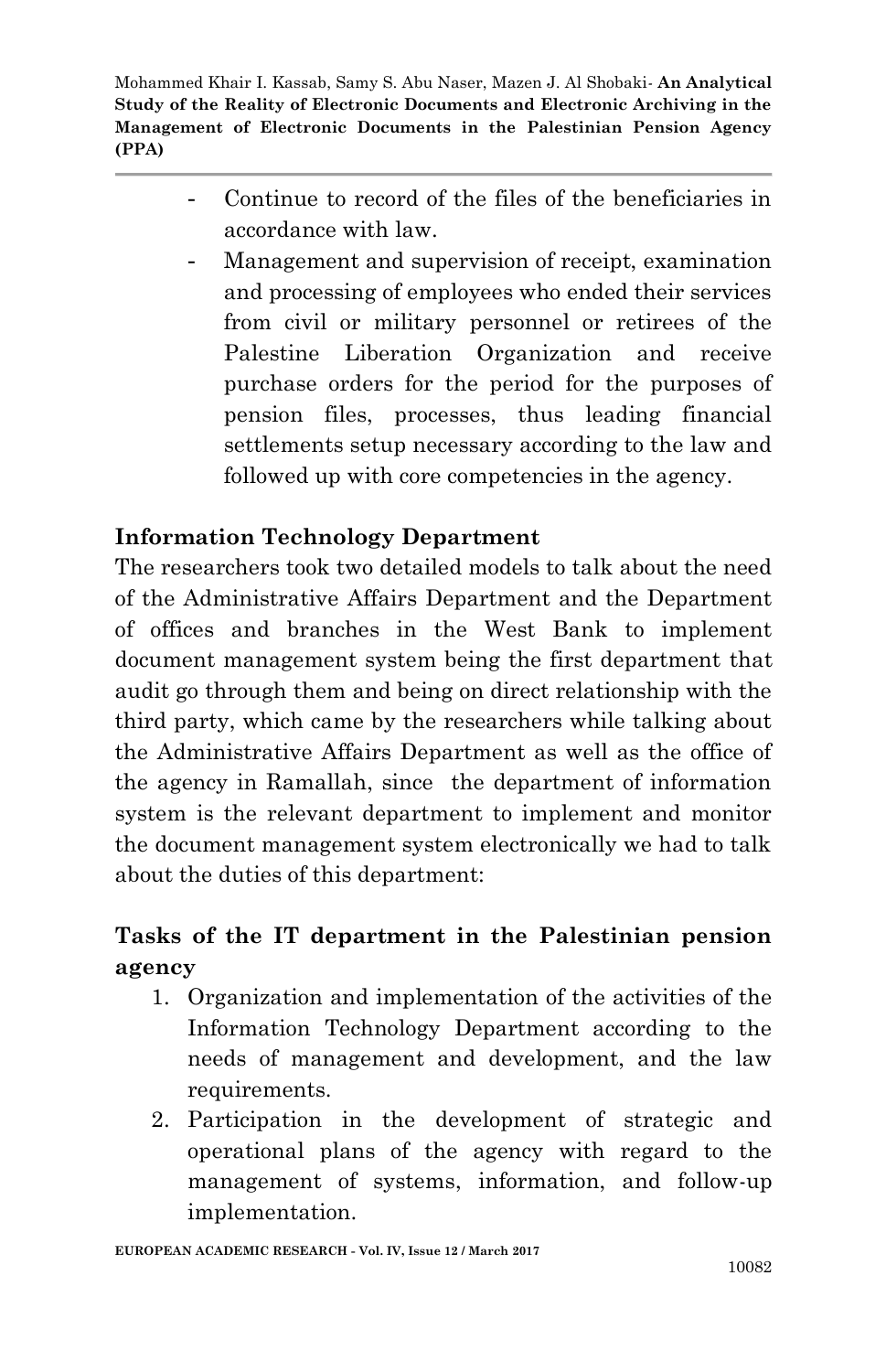- 3. Management and supervision of all of the Information Technology Department in the agency of the administrative and technical terms in accordance with the law.
- 4. Preparation of periodic reports and memos and studies on the work and achievements of the IT department of information and discuss them with the President of the agency and following them up.
- 5. Follow-up and coordination with financial ministry and the General Personnel Council, ministries and other bodies operating points as the electricity distribution or central financial management or organization and management with regard to cooperation and exchange of information in the field of systems management, information technology, according to the requirements and needs of the executive management and the requirements of the law.
- 6. Perform periodic maintenance and emergency of the devices and computer network and its accessories.
- 7. Preparation and follow-up of the development of computer software and systems.
- 8. Maintaining the integrity of the database through the maintenance and development of methods of handling data stored, resolve any problems or bottlenecks during daily use and follow-up in saving data and provide guidance and technical support to computer users in the Palestinian Pension agency.
- 9. Provide support and assistance in the conduct of actuarial, financial and technical studies, and through the provision of statistical data and information necessary in this regard according to the requirements and needs of senior executive management.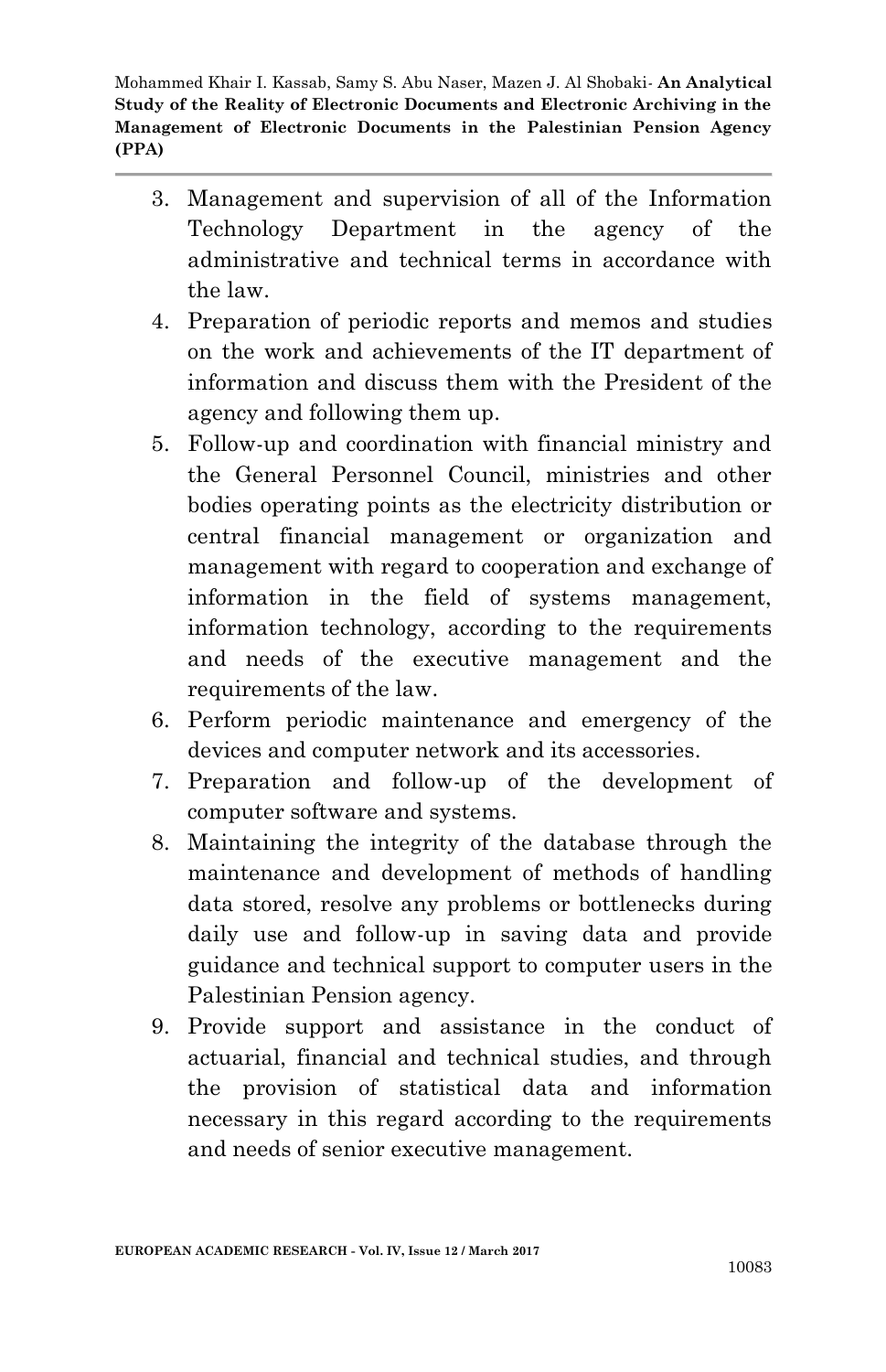- 10. Printing and processing of cards for the staff of the agency and retired employees to give them the appropriate card.
- 11. Exchange of information and correspondence through email locally and internationally, according to the requirements and needs of the executive management.
- 12. Preparation, management and design of the website of the agency http://www.ppag.ps.
- 13. Provide Palestinian banks in (Gaza Ramallah) detailed electronic copy of civilian and military retirees, according to the instructions of the executive management.
- 14. Provide the Board with the Office of Ramallah and branches in the provinces of North West Bank with all the required data, as well as the monthly pension of civilian and military retirees voucher through e-mail to be sent their owners in time.

The researchers note to the terms of reference for the work of all the other departments, especially the Office of the President of the agency, the Department of Legal, Technical Affairs, the Department of the periodic pension, the Department of the settlement, drainage and department of loans, replacements, the Department of accounts, financial position, the Investment Office, branches provinces of the north West Bank, all of which have hard work cannot be overlooked, but researchers do not sees the need explore their works because the study deals with the application of electronic document management system in all departments of the Palestinian pension agency.

For example, the implementation of the secretarial work and the coordination of all acts of the Office of President of the agency with the various departments and the Office of the archive Chairman of the agency, reports, information, and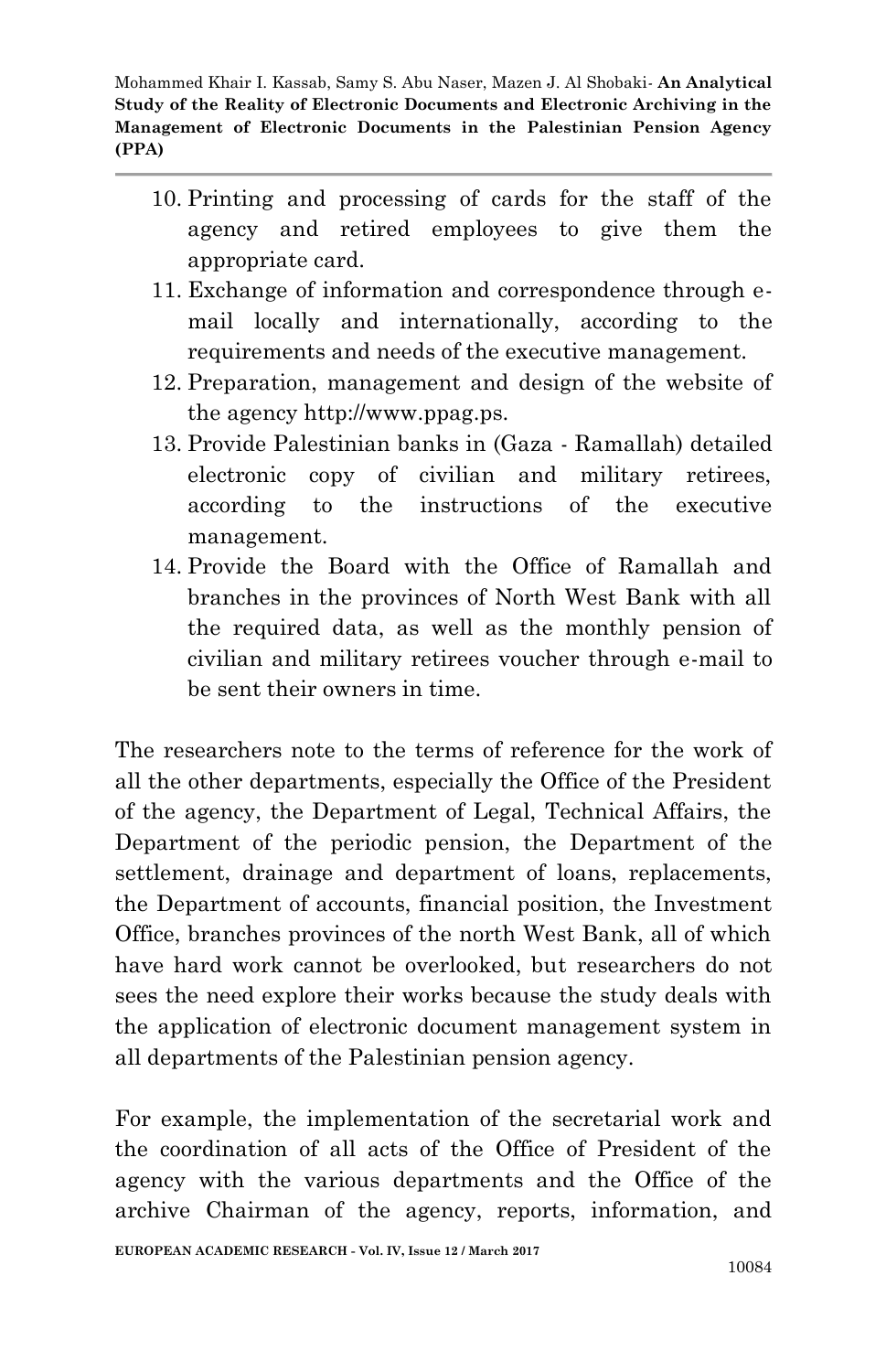studies all events that require a system through which electronic authentication to organize the daily work and the internal and external are referenced as needed.

## **The life cycle of the documents required for the files of (beneficiaries, retired)**

The figure below illustrates the most required documents to exist in the file for authentication to convert it to distract his dues, and illustrates the flow path of this file between the agency's departments to be placed in the archives of the administrative affairs or pension archive.



**Figure 2: Documents in the file of a beneficiary in the Palestinian Pension agency and retired in accordance with law**

*Source: Designed by researchers*

# **Movement within the competent departments of the Palestinian Pension Agency in preparation for paying the dues of the beneficiaries in accordance with law:**

The main objective of the existence of Administrative Affairs Department is to enable departments and other departments to carry out its work to the fullest. It is distinguished from the rest of the administrative affairs departments in the ministries of various in that they follow up, receive, record and save all correspondence that pertain to all employees of the Palestinian National Authority as a new archive exceeds the archive any ministry or body being includes all correspondence of General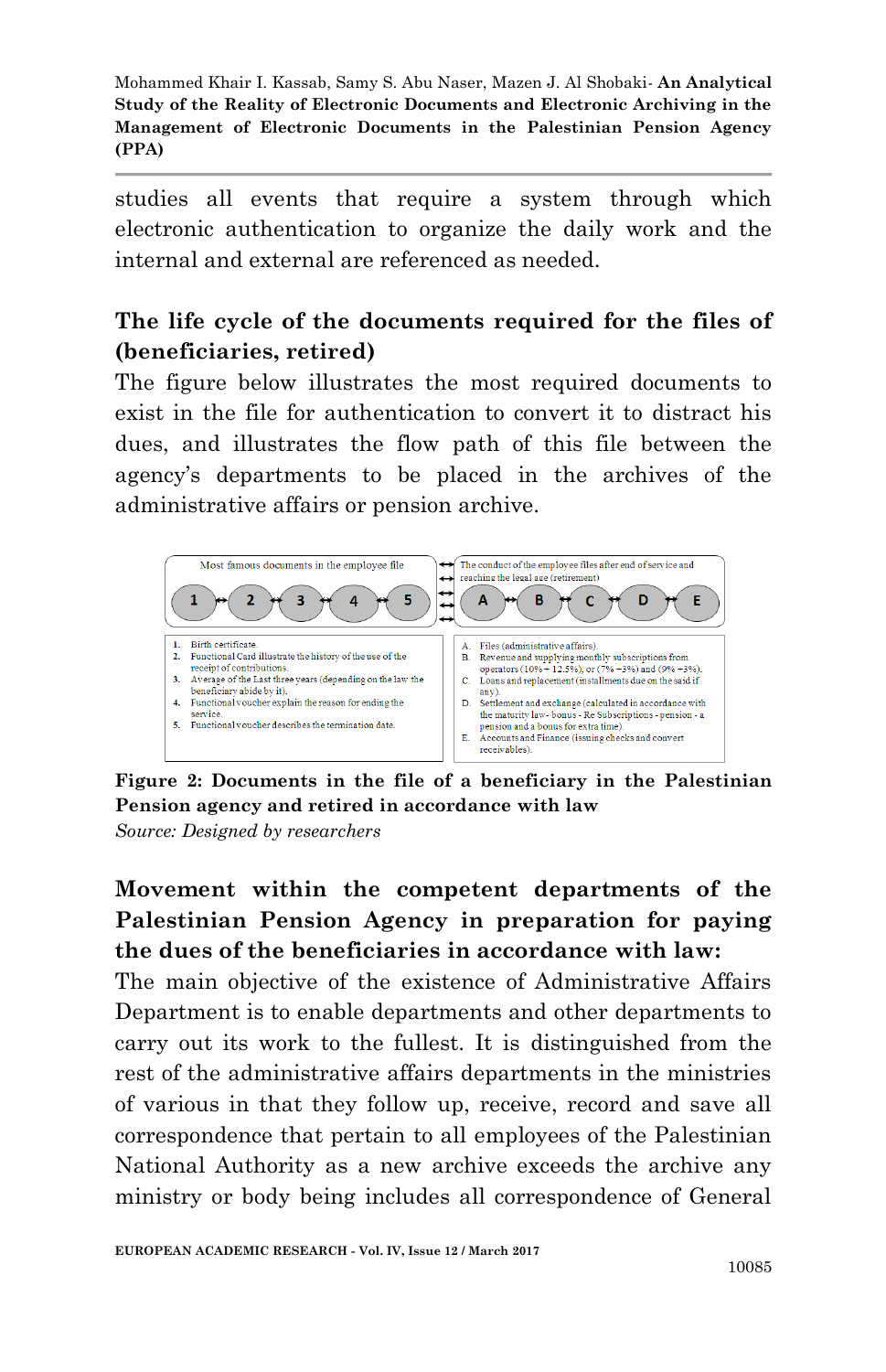Personnel Council, the Finance Ministry, local authorities, municipalities, universities, Electricity distribution company, and all other beneficiaries law (insurance Law and pensions, as amended, to the staff of the Gaza Strip, 1992[7]) and (General pension Law No. (7) of 2005, as amended) .

Here, there is an urgent need for a system to manage these documents electronically and rapidly and meets all requirements meticulously as you apply the instructions and rules and regulations regarding this correspondence from all entities subject to the provisions of this law, in addition to the work of the conventional department in the ministries and institutions of authority on the work related to the unit Affairs staff, the unit of supplies purchases, stores, services, some other regular administrative work, in accordance with the requirements of the civil Service Act, as well as the requirements of the civil Service Act is amended, which requires the existence of a document management system electronically to manage it quickly and precisely, and ease the burden of the vast amount of assigned to the department.

It is worth mentioning that these departments are unique and other administrative acts specifically and particularly concerning the privacy requirements of the law and the amendments thereto, as shown in the public pension law No. 7 of 2005 and the recent amendments issued under the decisions of President Mahmoud Abbas in his capacity as President of the Palestinian National Authority.

The researchers note that the Administrative Affairs Department concerned with following up the management of all personnel files in service, users of the law of insurance, pensions and public retirement and which have increased recently as a natural result of increasing the number of staff where the correspondence relating to appointments, promotions and grades, allowances and leave without pay and transfer, loan and so on.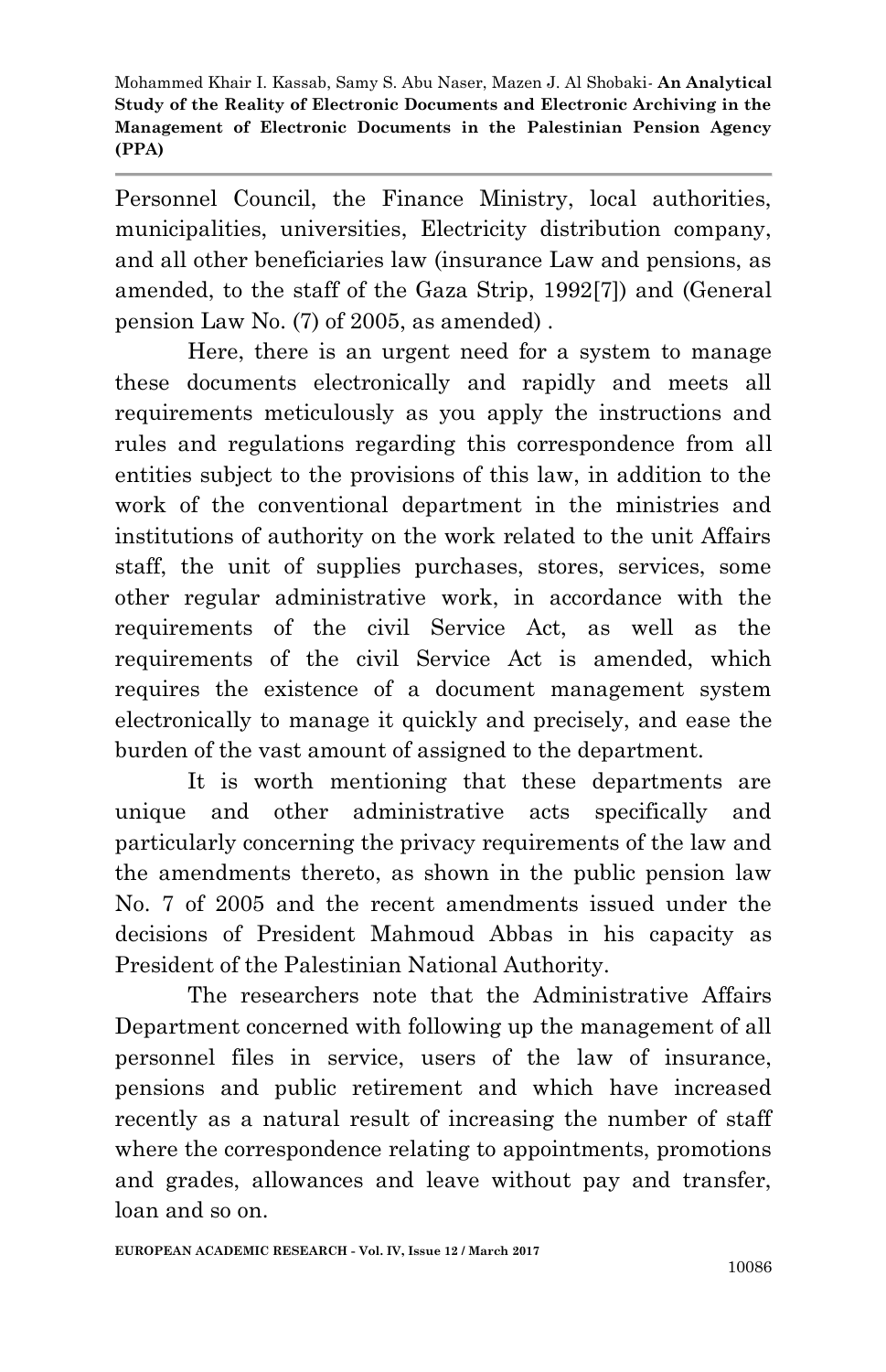It has become necessary to pursue these things in document and electronically even after the employee's termination of service (either resignation, dismissal, termination due to reaching the legal age, referral to the pension, early referral to retirement, death, or invalidity). Where follow-up and processing of files of staff that their services ended, and so by the evacuation of a party files on the same document of service on other side of the form, as follows:

### **A. Administrative Affairs:**

Where the reason of the decision to terminate his service and the date of the beneficiary's separation from service after the audit is done by specialists are checked, decisions issued in connection with the said service terminated whether violating the law and regulations or not provided that they conform to the instructions of the Council of the Palestinian pension agency, as well as the policy of senior Executive management Authority.

#### **B. Revenue:**

Where the codification of the value of the last subscription, as well the subscription of the last three years so the value from which to determine the value of maturity, as well as the differences are recorded incoming and outstanding whether received or not to claim it in accordance with the law.

### **C. Loans:**

Where the codification of all debts due from loans in installments in the mentioned custody, if any, are deducted up towards the necessary work of the said body or installments receivables as the case.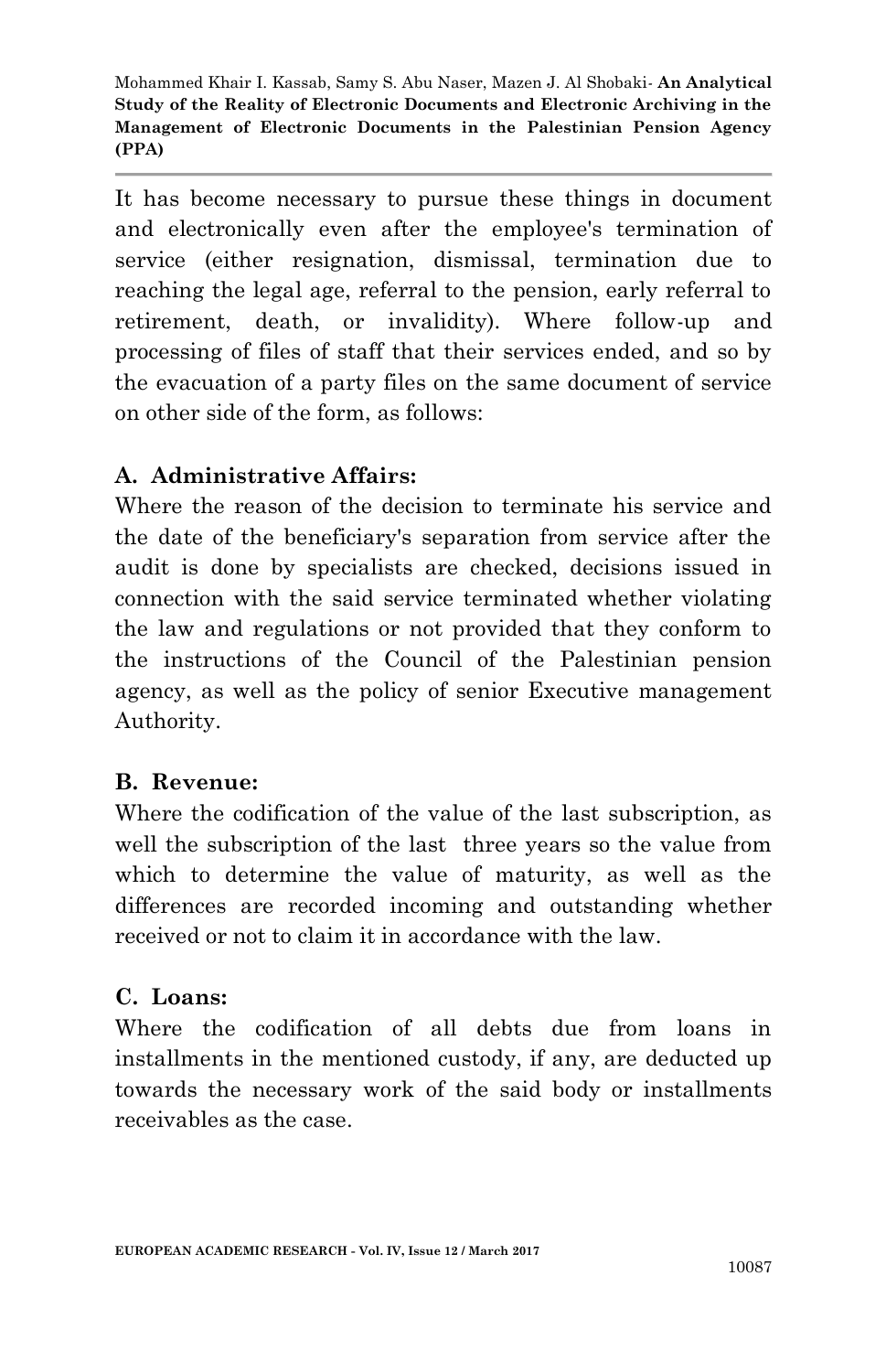#### **D. Settlement and disbursement:**

Where the file is converted after the specific documents required for the disbursement of entitlements in accordance with the requirements of the law and the demands are met, to study the file in the settlement and disbursement department to determine the maturity of response subscriptions, exchange bonuses, pension, or only a pension and a bonus for excessive length according to the case, and entitlements are determined in accordance with specific variables and taken into account (the beneficial service period, the reason for termination, other premium subscription of the last three years, age at the termination date, class, category, bonuses), through these determinants according to the amended law the civil service, according to the law of insurance and pensions No. 8 of 1964 or according the Law of the public pension No. 7 of 2005 [8], under the law of insurance and pensions for the security forces No. 16 of 2004, or according to the civil Service Retirement Act No. 34 of 1959 which defines maturity according to the law.

### **E. Accounts:**

Where the file is converted after the completion of the work done in the settlement department and the exchange rate for the implementation of financial entitlement in accordance with the settlement form and disbursement of the beneficiary to check the calculations after your payment order processing transaction, each according to his entitlement and are accounting entries in preparation for final scrutiny and processing of the required checks or transfer according to requirements of the law and building on the willingness of the beneficiary, especially with regard to beneficiaries entitlement of the provinces of the north West Bank. With a note that direct coordination with the department of retirement in the Palestinian pensions agency to link the pension.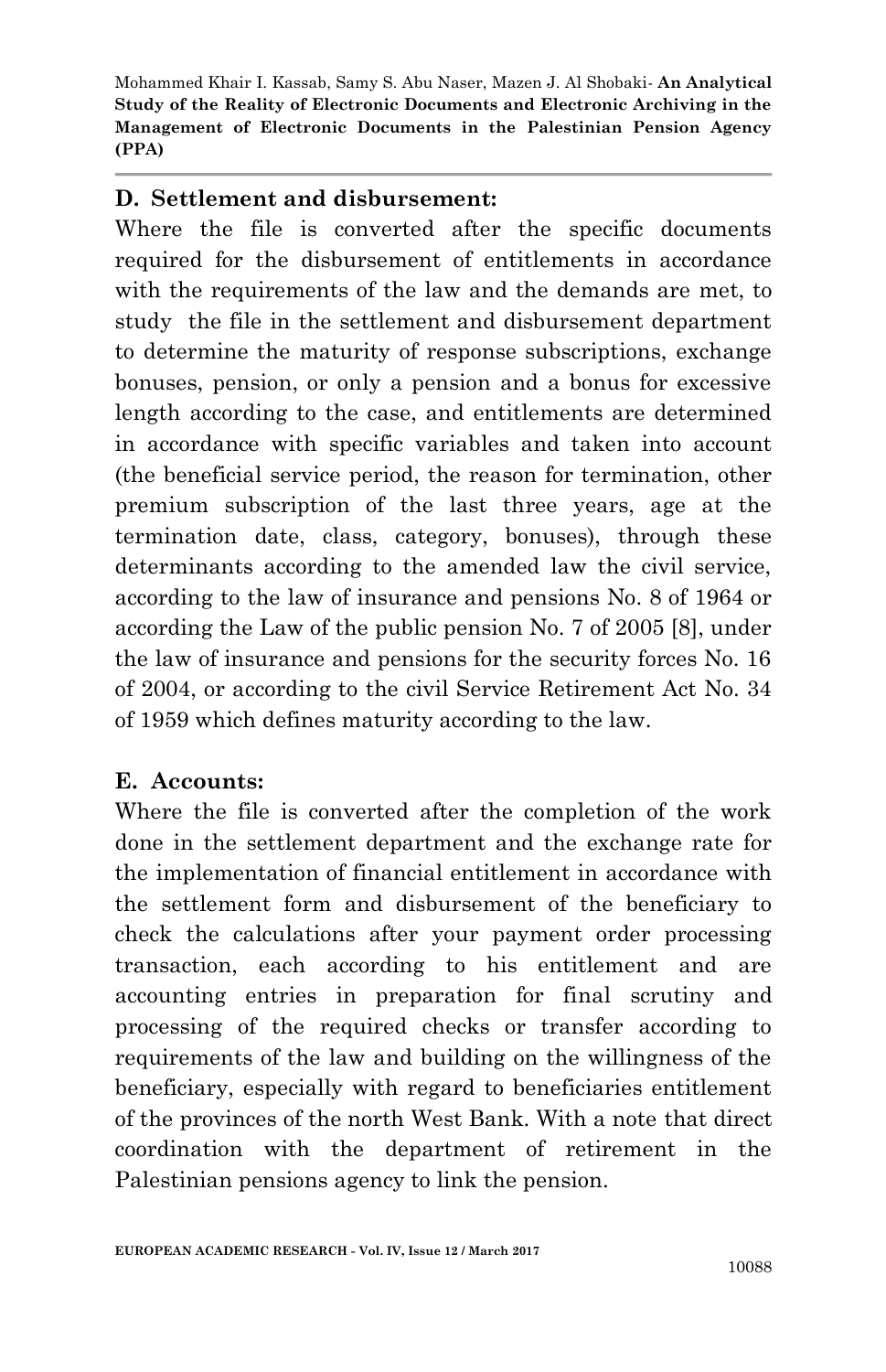

#### **Figure 3: The file movement within the competent departments of the Palestinian agency in preparation for retirement pays of the dues to the beneficiaries in accordance with law**

*Source: Designed by researchers*

Through the study, it is clear that the Palestinian retirement body needs an electronic system for document management in all departments of the agency, the increasing demand of many third parties dealing with electronic documents, they need of unified electronic archive with the presence of several archives and paper distributed geographically to 10 archives in Gaza (Archive subscribers municipalities and electricity company in the floor under the ground, a government sector subscribers in the archive under the ground floor, Archive subscribers government sector is on the fourth floor, beneficiaries of 8-1964 Archive by law in the basement, beneficiaries of 7-2005 Archive by law in the basement, beneficiaries Security forces Archive by Law 16-2004 on the first floor, archive of beneficiaries of the security forces by Law 7-2005 on the third floor, the main beneficiaries of the archive decision to retire by Law 7-2005 on the third floor, archive of financial accounts transactions on the second floor, archive of transactions Subscriptions on the first floor), and two archives in Ramallah headquarters (beneficiaries of archives of civil Service Retirement Act No. 34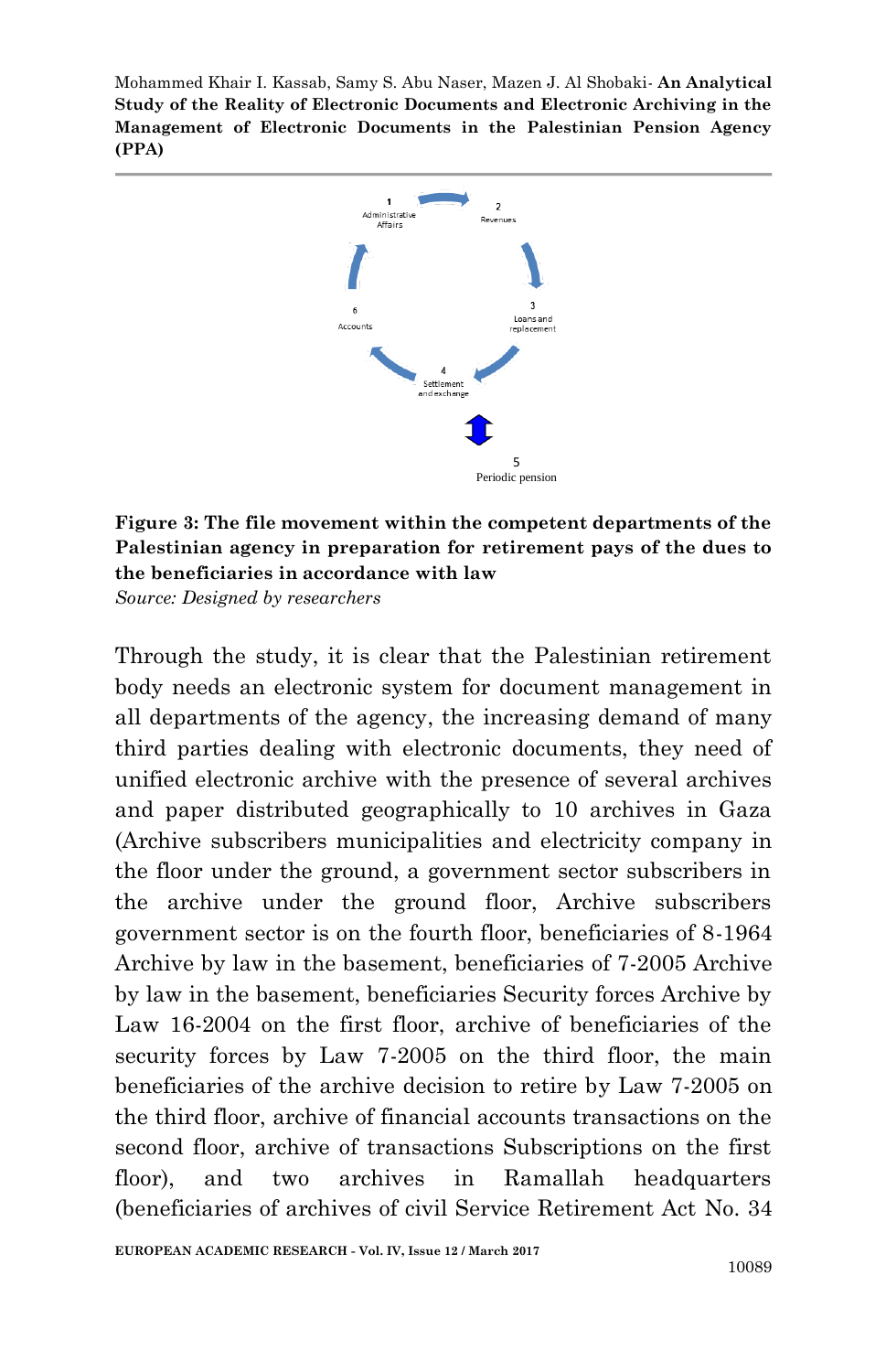of 1959 under the Ground floor, Archive of subscribers sector is a government bank in the basement) and with increasing numbers of subscribers and users has reached the number of subscribers - government sector 90,382, the number of subscribers in non-governmental sector 5364, civil beneficiaries government sector11,740, the civil beneficiaries - a nongovernmental sector 50, the beneficiaries of the security forces 9175, beneficiaries of the PLO in 1150 and users basic retirement is 1265 cases according to the president's decision in the public pension law No. 7 of 2005.

Thus the project archiving electronic documents was launched in the archives of paper in the agency. A contract with a specialized consulting firm, namely, (Pal Tech) was made for a period of six months to transfer the papers to electronic copies. More than one million, three hundred thousand civilian's paper (1,338,935) has been completed as follows:

- The number of papers that have been archived in West Bank (329.781).
- The number of papers that have been archived in Gaza (1,009,154).

Still remaining one million and two hundred thousand civilians papers, and two million military papers, which is required from Palestinian Pension agency to complete the archive of the remaining three million two hundred thousand papers. This number is increasing every day because of the daily movements on the subscriber files, where the current study met with the study of Izz al-Din [6] that the archive size increases in inflation; where each file may have around 200 document in different sizes, the slowness in dealing with the current archiving system, increased costs, and the possibility that some of its contents to be lost after using them by competent, damage is certain to some paper documents makes it more complicated to use, and the urgency of this historical paper files are concentrated in that it constitutes a system in terms of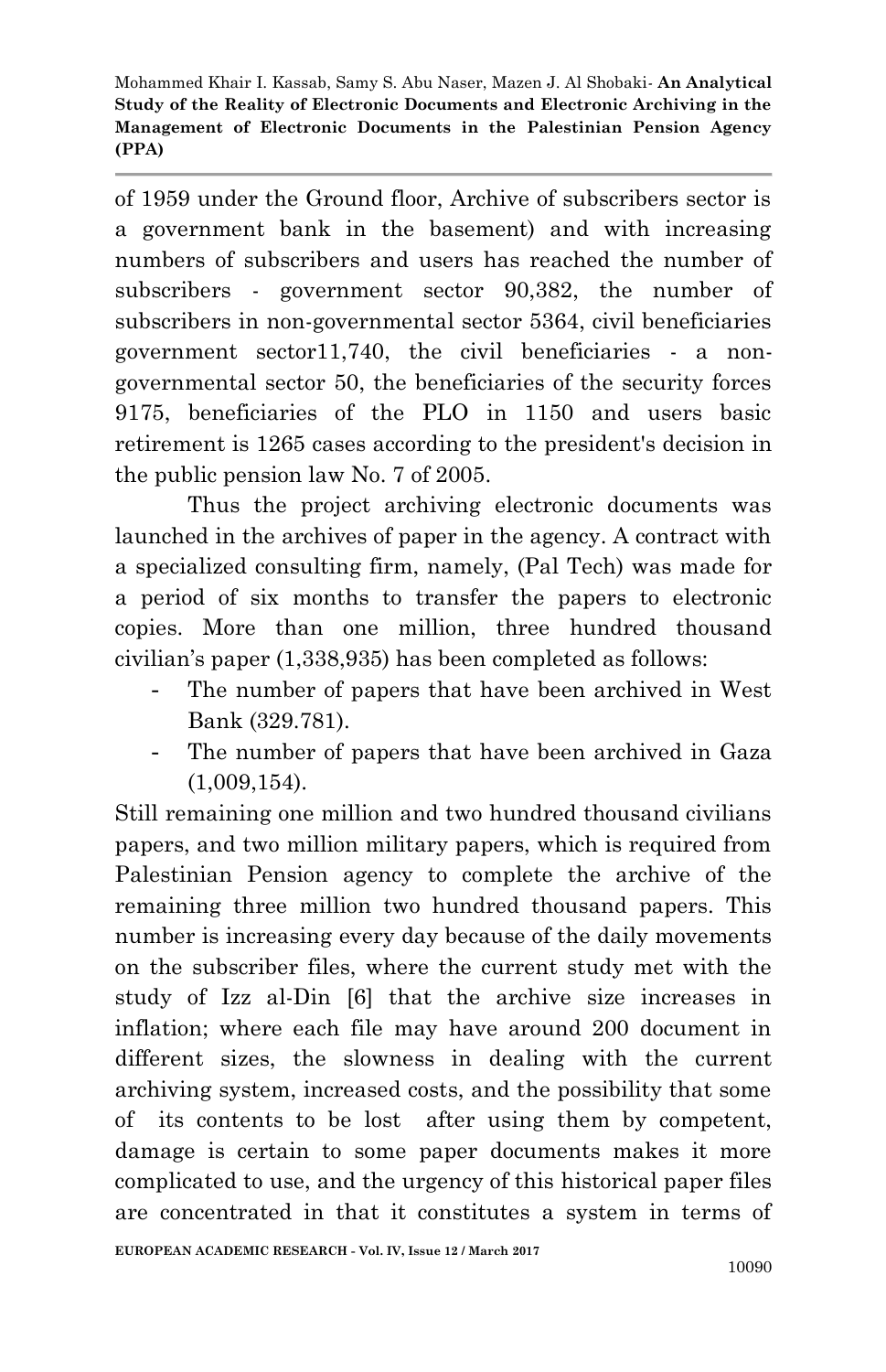information administratively, so by integrating these files with electronic records that are on the Agency database.

In parallel, the information technology department have converted the models and manual applications in public administrations to subscribers only as an electronic and adding bard code to them, developed the agency programs to integrate them with the electronic archiving system, and to date hand models in the rest of the departments has not been delivered to information technology to turn them into electronic models, add barcode to them, and incorporate them with the archiving system. This increases the problem of rising manual accumulation and not entering them into the electronic archiving system.

### **STUDY RESULTS**

Through the analytical empirical study, and interviewing the staff in the agency, the researchers conclude the following results:

1. That the reality of the current system for the management of documents in the agency is weak and suffers from many bottlenecks. After studying the system it is clear there is a lack of the following requirements: a written plan for current document management, systems, computerized document management (incoming and outgoing), a qualified archive employee who is scientifically competent to manage the archive, a unified classification system, the use of international standards ISO-15489, mechanisms for migrating documents to the Palestinian National Archive, a plan for the security of documents in the case of disasters, training in the field of documentation and archiving management; and because of the refusal of staff to Handle files and follow-up specific times between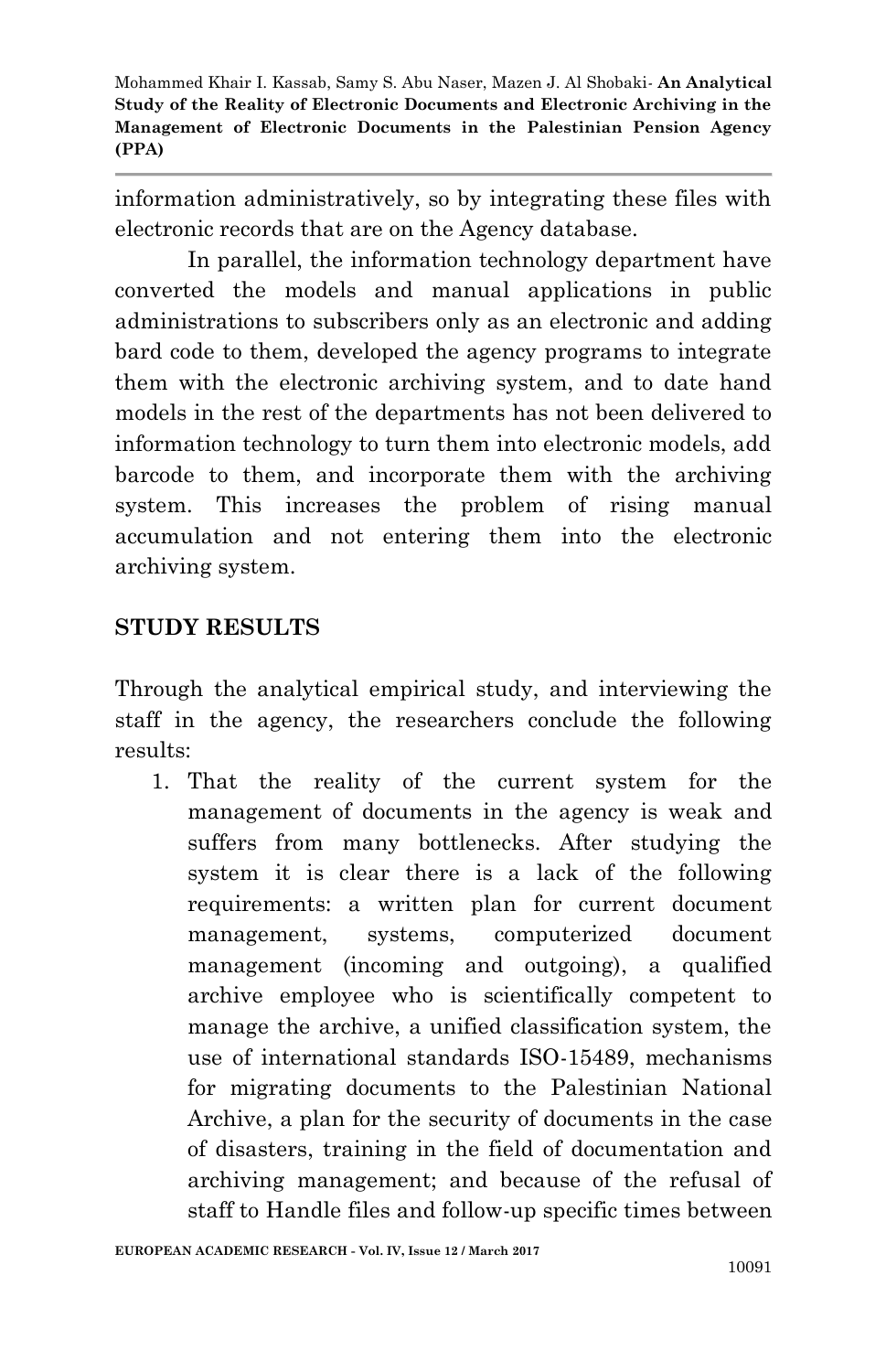> different departments easily and regularly with the absence of the role of the administrative control with the work in the agency largely dependent on document management.

- 2. There is a commitment by senior management in the development and support of electronic document management system, by providing both financial support and laws of the electronic system. Members of the community of study have a weak degree of agreement on both the deployment of the senior management of the culture of the use of electronic documents and benefits of the management system, and informing senior management on the experiences of other institutions and companies with regard to electronic document management system.
- 3. Employee in the agency understand the importance and benefits of the management of electronic documents system, where the application of electronic document management system provide important features and benefits most of which reduce the loss of documents between departments, illustrates the flow path, the speed, accuracy, transparency, and reduce the proportion of damage and destruction of files. Furthermore, the electronic documents system cost will be less than the cost of the current system and it will reduce the tasks assigned for the staff.
- 4. Provide technical background (dealing with computer and its accessories) and the level of education among the staff.
- 5. Availability of infrastructure at the agency and its ability to provide a suitable infrastructure able to adapt to the electronic document management system.
- 6. Employing the latest computer to work in the agency. This result is due to the presence of a great interest by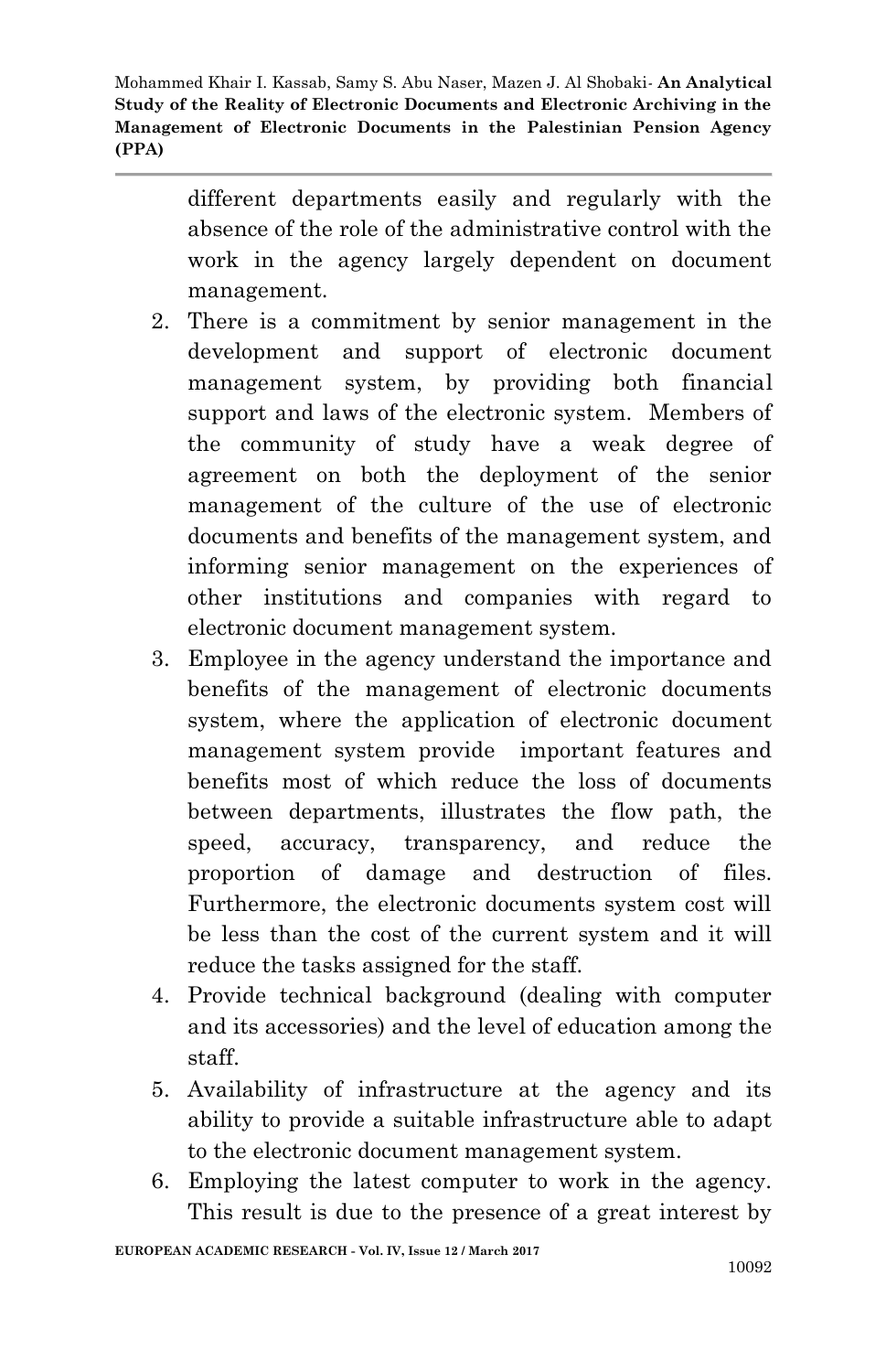> the administration in the provision and employing of computers in the agency; which contributes significantly in provide funds and technical measures for the implementation of the electronic system.

- 7. The existence of a clear adoption of the agency for the policies and procedures established for the application of electronic documents management system.
- 8. There are weak plans for training and developing of staff in the agency to raise their efficiency.

### **STUDY RECOMMENDATIONS**

Through the analytical empirical study, and interviewing the staff in the agency, the researchers conclude the following recommendations:

- 1. Increased interest and awareness of the need to implement policies, mechanisms, and procedures to ensure the success of electronic document management system through benefiting from the experiences of other organizations and the private sector.
- 2. The agency needs to focus on identifying its strategic objectives and progress and the selection of appropriate policies and methods to achieve them in a careful and thoughtful way.
- 3. The agency need to increase and develop its services for retirees in order to encourage the private sector, universities, and institutions to join the agency, and open the way for all segments of society in Gaza and West Bank and enhance its competitiveness between international social security institutions.
- 4. The need to focus its attention on developing and publishing appropriate clear plans and specific goals about management of electronic documents and the agency should be committed to apply them.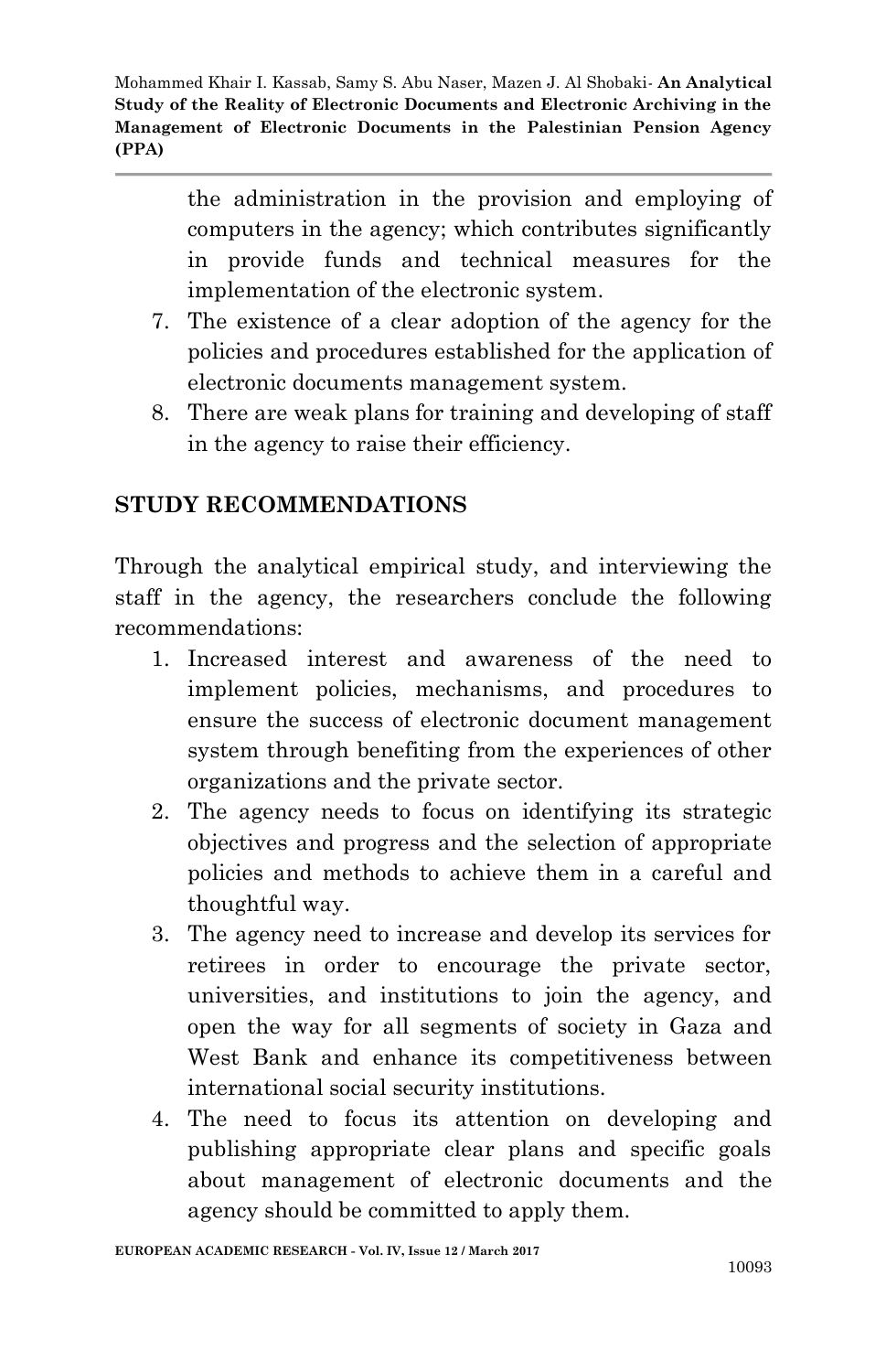- 5. The need to focus on the establishment of a public management of archiving in the structure dealing with all technical operations and having competent and qualified employees in the field of electronic document management.
- 6. Preparation of training plans for employees in the agency that is interactive within the general framework for computer literacy and to provide the necessary training for administrative development in all its branches and forms. This requires identification of training needs on a scientific basis so that appropriate training can be useful.
- 7. Enhance interest in the development of a centralized computer network linking the headquarters of the agency in Gaza Strip to the rest of the branches in the West Bank, in order to ensure the implementation of electronic document management system and the ability to hold meetings through video conference and the ability to exchange electronic copies of data.
- 8. Enhance interest in the website of the agency by activating it to be able to provide e-services; by linking it with interactive database, deployment of plans, policies, and decisions, activities, news, and set up e-mail to all employees in order to allow them to correspondence by mail, automating all transactions with the document management system.
- 9. The need to focus on the Palestinian National Archives and the follow-up with the international standards by the International Council on Archives (ICA).
- 10. The need for the attention to developing strategic plans and policies to suit the electronic government in the field of electronic document management, so that it is linked to the central computer network of the agency with its own e-government computer network in order to ensure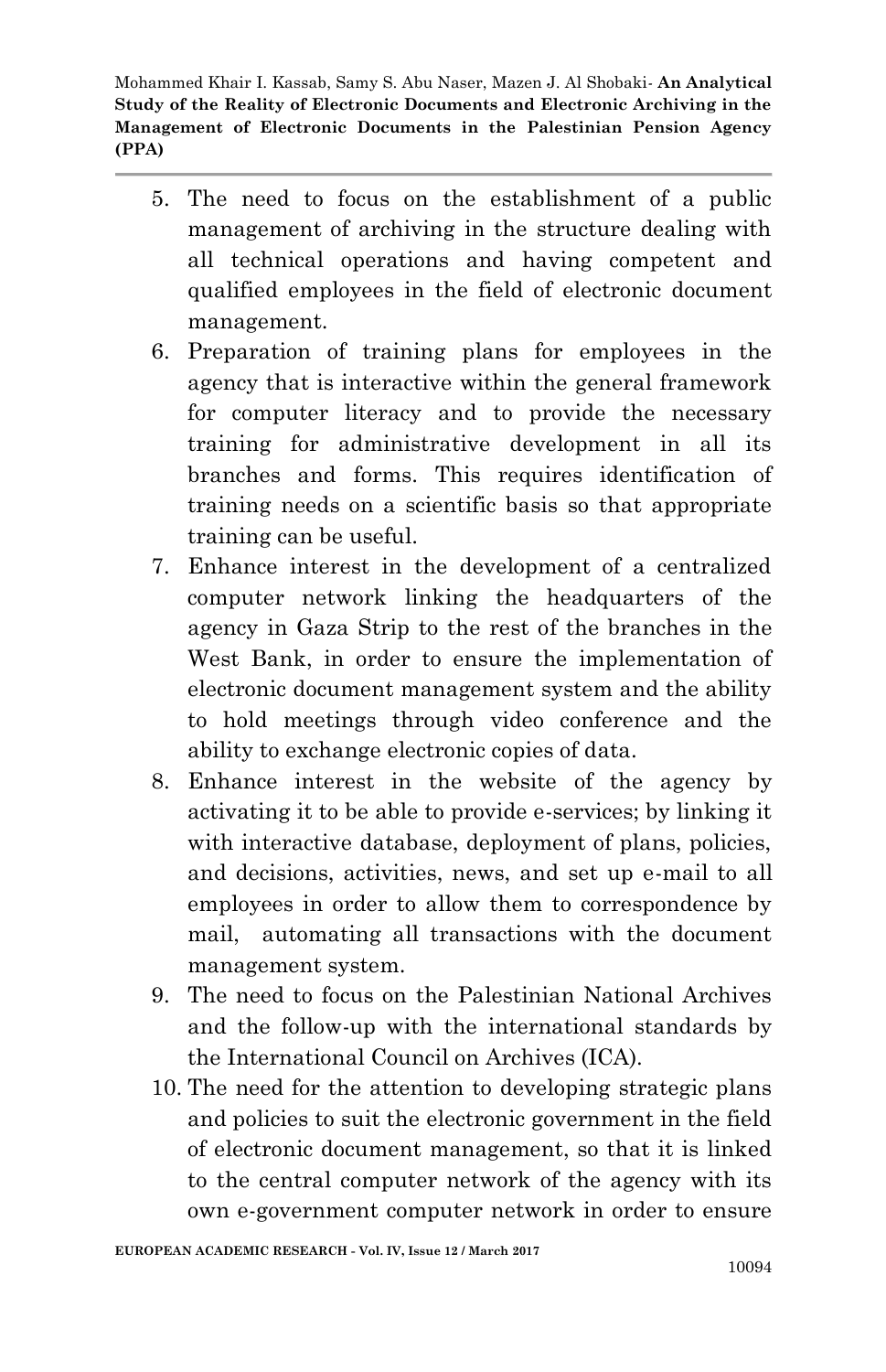> the success of the electronic communication of correspondence process incoming and outgoing between the agency and the General Personnel Council and other ministries, agencies, institutions, private sector, and universities.

#### **REFERENCES**

- 1. Al-Sherif, Ashraf, "Evaluation of archival documents," aware of the House of Culture, Cairo University, Cairo, Egypt, 2002.
- 2. Al-Agha, Bassam, "works of modern offices and secretarial," the prospects for a library, Gaza, Palestine, 2007.
- 3. Hammouda, Mahmoud, "Archive and its role in information services ", Dar ghareb for printing, publishing and distribution, Cairo, Egypt, 2003.
- 4. Al-Jimi, Nasser, "The modern system for the management of historical documents and databases," Journal of Arabic 3000, No. 3, Riyadh, Saudi Arabia, 2001.
- 5. Bjajh, Abdul Karim, "electronic documents: a guide Alorchiven (ICA)", International Council on Archives, Paris, France, 2006.
- 6. Izz al-Din, hebatoallah, "preservation and retrieval of documents and social security archives of the Ministry of Interior methods," (Master Thesis), Cairo University, Cairo, Egypt, 2004.
- 7. Insurance Act, as amended, and pensions for the staff of the Gaza Strip, issued by the Department of Insurance and Pension Fund in Gaza, 1992.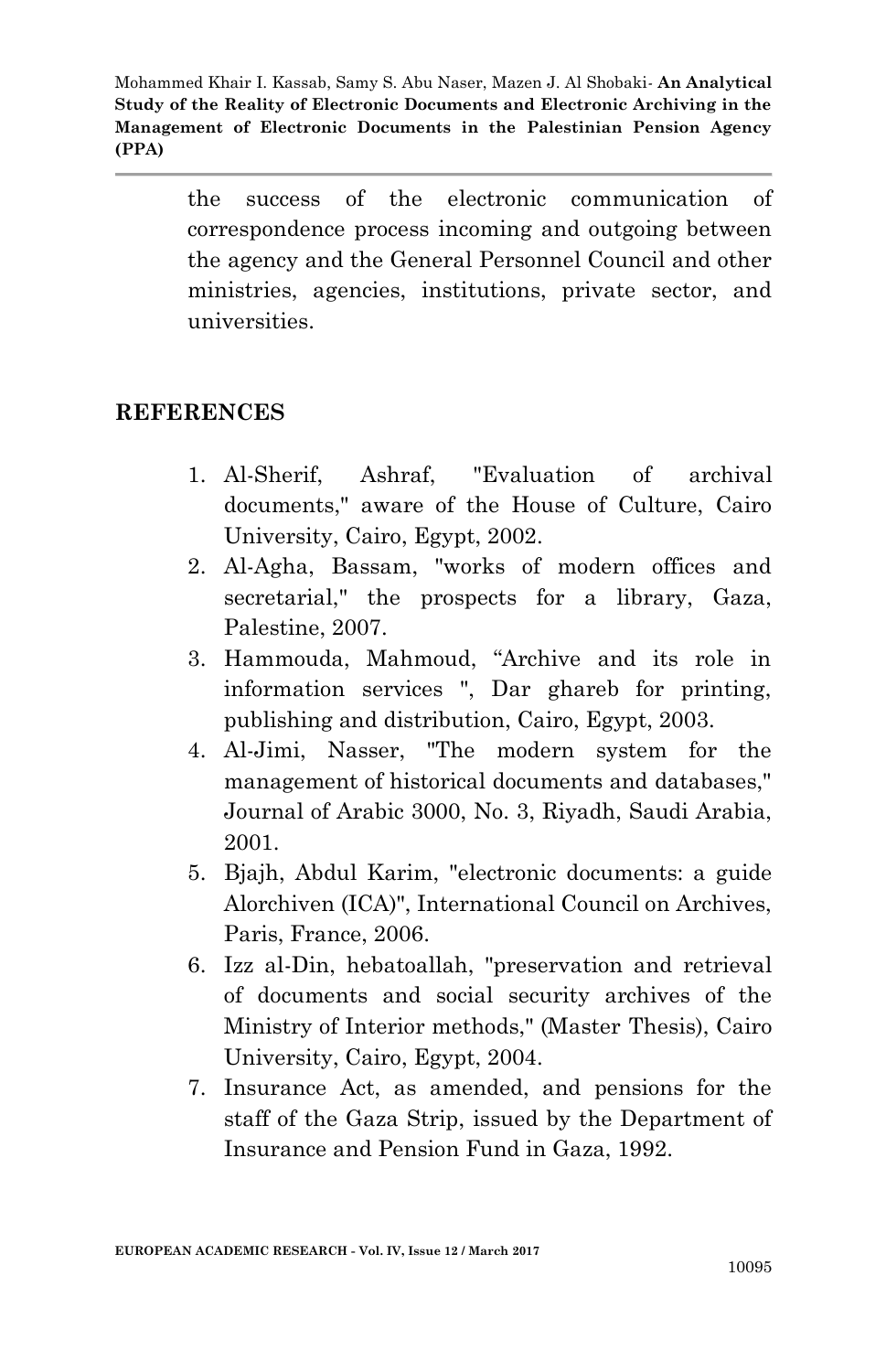- 8. Insurance Act, pensions, issued the decision-Law No. 8 of 1964, according to the latest amendments in May 1999.
- 9. http://www.e-gov.ps.
- 10. Jacquelyn K. Sundstrand,"Placing Manuscript and Archival Collections into an Automated Storage and Retrieval System at the University of Nevada, Reno", Journal of Archival Organization, 6:1-2, 71-80, oct 2008.
- 11. Simon, J., Chaney & Lillian H., "SYSTEM AND PROCEDURES FOR THE MODERN OFFICE", NJ., USA. 1998.
- 12. UK National Archives,"e-records: route map and milestones to achieve electronic records management", [Journal of the Society of Archivists,](http://www.informaworld.com/smpp/title~content=t713435767~db=all) Volume [25,](http://www.informaworld.com/smpp/title~content=t713435767~db=all~tab=issueslist~branches=25#v25) Issue [1 A](http://www.informaworld.com/smpp/title~content=g713625148~db=all)pril 2004 , pages 63 - 70. [http://www.pro.gov](http://www.pro.gov.uk/record%20management/erecords/route-map7.pdf).uk/record [management/erecords/route-map7.pdf](http://www.pro.gov.uk/record%20management/erecords/route-map7.pdf)
- 13. http://www.records.snw.gov.au/recordkeeping/dirksrecordkeeping-systems\_1783.asp
- 14. [http://www.Archives.gov](http://www.archives.gov/)
- 15. [http://www.ppag.ps](http://www.ppag.ps/).
- 16. Abdelwahed, A. S., Mahmoud, A. Y., & Bdair R. A. (2017). Information Security Policies and their Relationship with the Effectiveness of the Management Information Systems of Major Palestinian Universities in the Gaza Strip. International Journal of Information Science and Management. 15(1) 1-26.
- 17. Ahmed, Y. M., & Chefranov, A. (2011). Hill cipher modification based on pseudo-random eigen values HCM-PRE. Applied Mathematics and Information Sciences (SCI-E), 8(2), 505-516.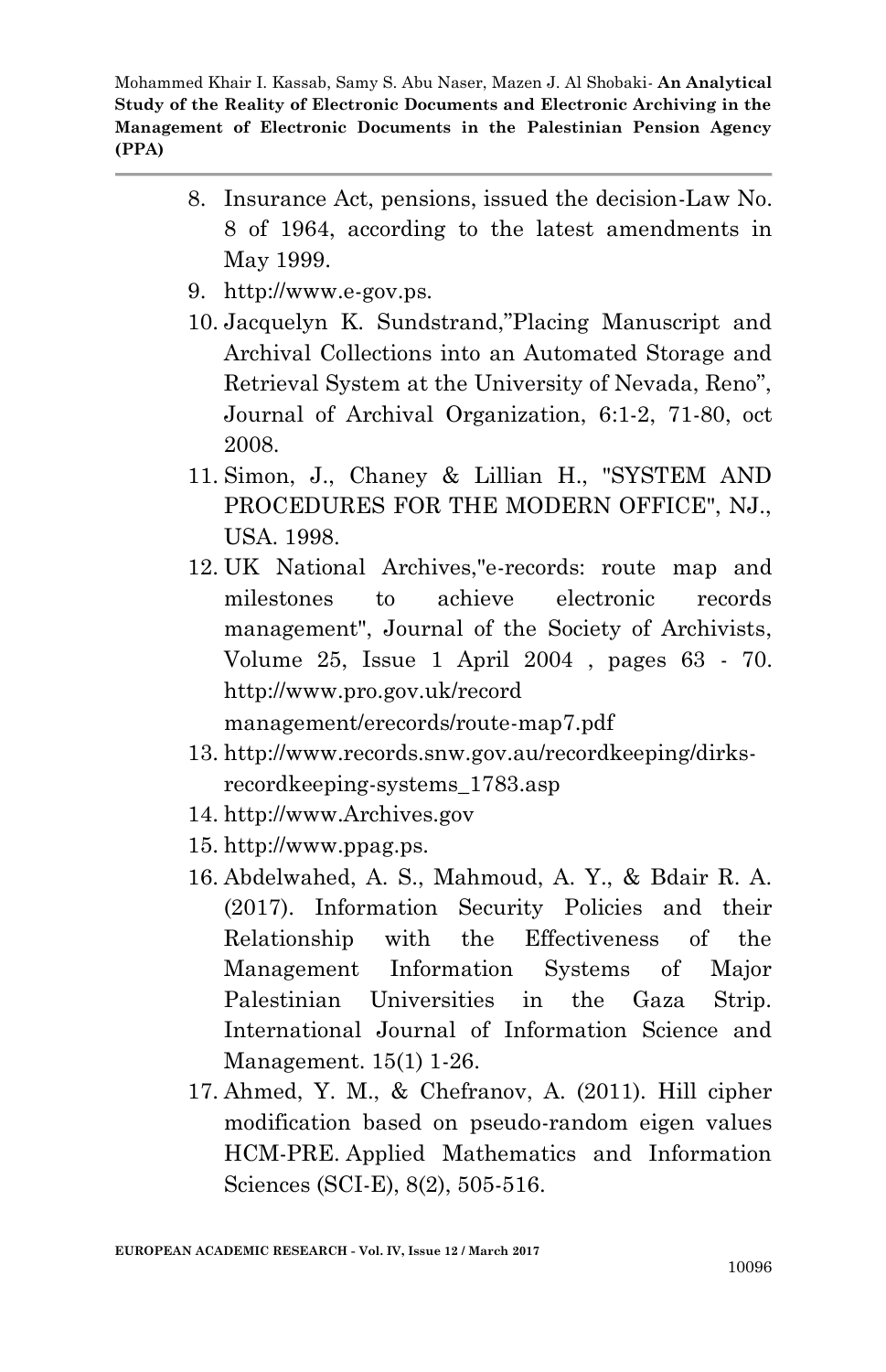- 18. Chefranov, A. G., & Mahmoud, A. Y. (2010, September). Elgamal public key cryptosystem and signature scheme in GU (m, p, n). In Proceedings of the 3rd international conference on Security of information and networks (pp. 164-167). ACM.
- 19. Doukhnitch, E., Chefranov, A. G., & Mahmoud, A. (2013). Encryption Schemes with Hyper-Complex Number Systems and Their Hardware-Oriented Implementation. Theory and Practice of Cryptography Solutions for Secure Information Systems, 110.
- 20. Mahmoud, A. Y. A. (2012). Development of Matrix Cipher Modifications and Key Exchange Protocol.
- 21. Mahmoud, A. Y., & Chefranov, A. G. (2009, October). Hill cipher modification based on eigenvalues hcm-EE. In Proceedings of the 2nd international conference on Security of information and networks (pp. 164-167). ACM.
- 22. Mahmoud, A. Y., & Chefranov, A. G. (2010, May). Secure Hill cipher modifications and key exchange protocol. In Proc of 17 th IEEE International Conference on Automation, Quality and Testing, Robotics AQTR.
- 23. Mahmoud, A. Y., & Chefranov, A. G. (2012). Secure hill cipher modification based on generalized permutation matrix SHC-GPM. Information Sciences Letters, 91-102.
- 24. Mahmoud, A. Y., & Chefranov, A. G. (2014). A Hill Cipher Modification Based on Eigenvalues Extension with Dynamic Key Size HCM-EXDKS. International Journal of Computer Network and Information Security, 6(5), 57.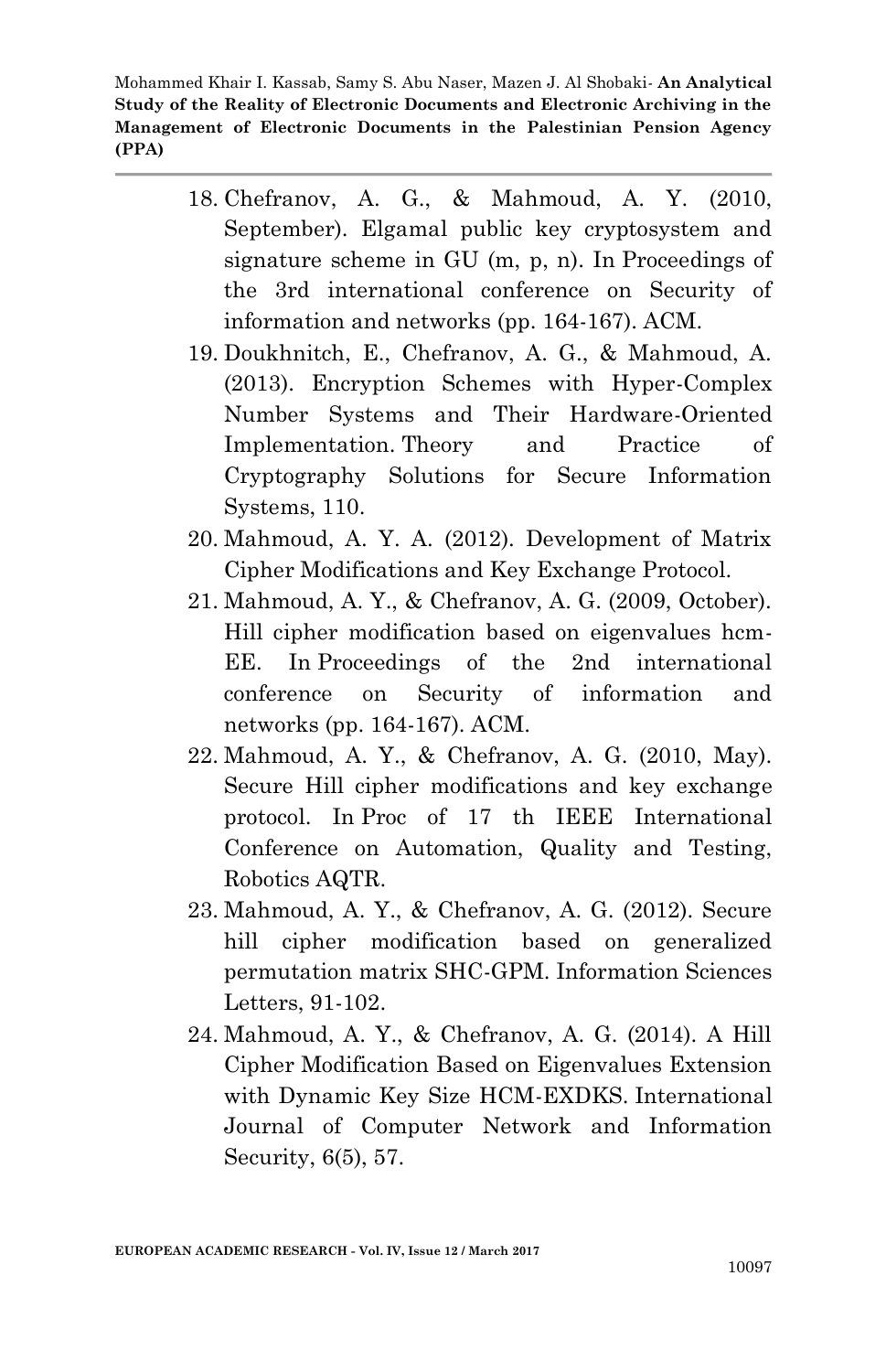- 25. Mahmoud, A. Y., & Mahdi, A. O. (2016). Comments On Multi-window Against Mobile Application Lock. Journal of Multidisciplinary Engineering Science Studies (JMESS), 2(Issue 5, May - 2016), 494-497.
- 26. Mahmoud, A., & Chefranov, A. (2014). Hill cipher modification based on pseudo-random eigenvalues. Appl. Math, 8(2), 505-516.
- 27. Naser, S. S. A. (2015). SL5 Object: Simpler Level 5 Object Expert System Language. International Journal of Soft Computing, Mathematics and Control (IJSCMC), 4(4), 25-37.
- 28. Naser, S. S. A., & Hasanein, H. A. A. (2016). Ear Diseases Diagnosis Expert System Using SL5 Object. World Wide Journal of Multidisciplinary Research and Development (WWJMRD), 2(4), 41-47.
- 29. Naser, S. S. A., & Akkila, A. N. (2008). A Proposed Expert System for Skin Diseases Diagnosis. Journal of Applied Sciences Research; www.aensiweb.com/JASR/, 4(12), 1682-1693.
- 30. Naser, S. A., & Lmursheidi, S. (2016). A Knowledge Based System for Neck Pain Diagnosis. World Wide Journal of Multidisciplinary Research and Development (WWJMRD), 2(4), 12-18.
- 31. Akkila, A. N., & Naser, S. S. A. (2016). Proposed Expert System for Calculating Inheritance in Islam. World Wide Journal of Multidisciplinary Research and Development, 2(9), 38-48.
- 32. Naser, S. S. A., & Al-Bayed, M. H. (2016). Detecting Health Problems Related to Addiction of Video Game Playing Using an Expert System. World Wide Journal of Multidisciplinary Research and Development, 2(9), 7-12.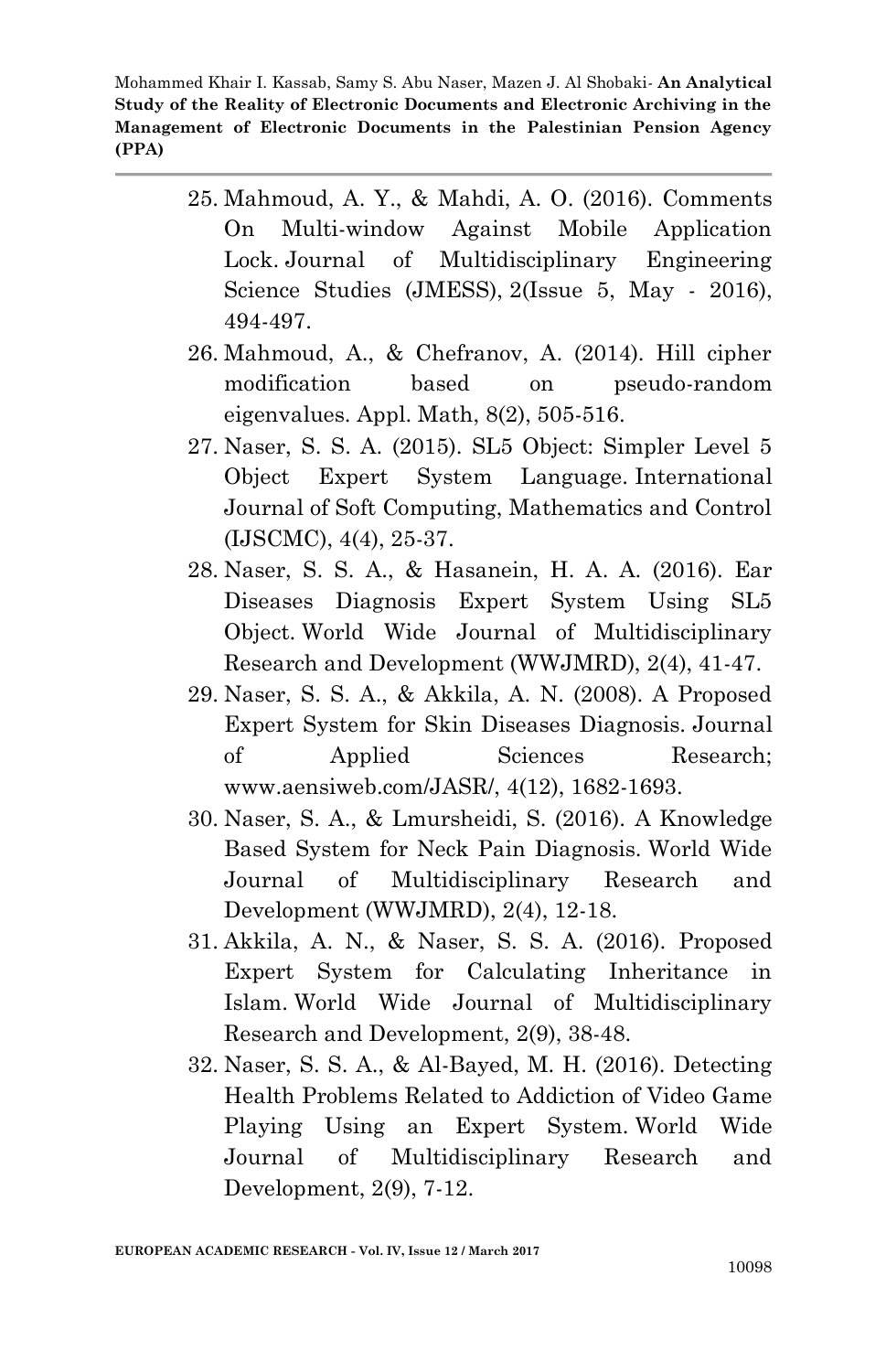- 33. Naser, S. S. A., & AlDahdooh, R. M. (2016). Lower Back Pain Expert System Diagnosis And Treatment. Journal of Multidisciplinary Engineering Science Studies (JMESS), 2(4), 441-446.
- 34. Naser, S. S. A., & Al-Hanjori, M. M. (2016). An expert system for men genital problems diagnosis and treatment. International Journal of Medicine Research, 1(2), 83-86.
- 35. Naser, S. S. A., & Bastami, B. G. (2016). A Proposed Rule Based System for Breasts Cancer Diagnosis. World Wide Journal of Multidisciplinary Research and Development, 2(5), 27-33.
- 36. Naser, S. S. A., & El-Najjar, A. E. A. (2016). An expert system for nausea and vomiting problems in infants and children. International Journal of Medicine Research, 1(2), 114-117.
- 37. Naser, S. S. A., & Haddad, I. A. E. (2016). An Expert System for Genital Problems in Infants. World Wide Journal of Multidisciplinary Research and Development, 2(5), 20-26.
- 38. Naser, S. S. A., & Hamed, M. A. (2016). An Expert System for Mouth Problems in Infants and Children. Journal of Multidisciplinary Engineering Science Studies (JMESS), 2(4), 468-476.
- 39. Naser, S. S. A., & Hilles, M. M. (2016). An expert system for shoulder problems using CLIPS. World Wide Journal of Multidisciplinary Research and Development, 2(5), 1-8.
- 40. Naser, S. S. A., & Shaath, M. Z. (2016). Expert system urination problems diagnosis. World Wide Journal of Multidisciplinary Research and Development, 2(5), 9-19.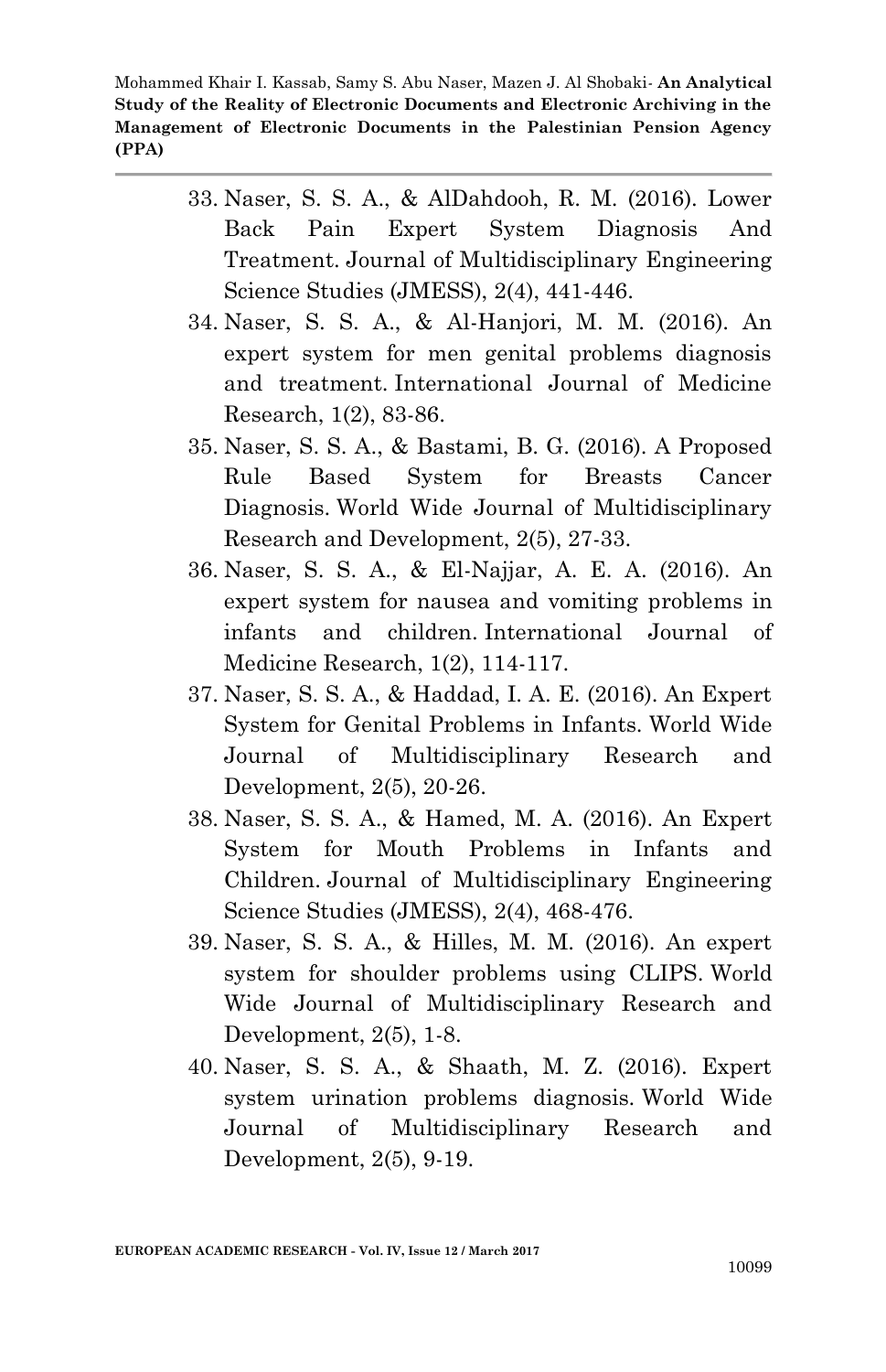- 41. Naser, S. S. A., & Zaqout, I. S. (2016). Knowledgebased systems that determine the appropriate students major: In the faculty of engineering and information technology. World Wide Journal of Multidisciplinary Research and Development, 2(10), 26-34.
- 42. Naser, S. S. A., & Shobaki, M. J. A. (2016). Enhancing the use of Decision Support Systems for Re-engineering of Operations and Business-Applied Study on the Palestinian Universities. Journal of Multidisciplinary Engineering Science Studies (JMESS), 2(5), 505-512.
- 43. Naser, S. S. A., & Shobaki, M. J. A. (2016). Requirements of using Decision Support Systems as an Entry Point for Operations of Re-engineering in the Universities (Applied study on the Palestinian universities in Gaza Strip). World Wide Journal of Multidisciplinary Research and Development, 2(4), 32-40.
- 44. Naser, S. S. A., & Shobaki, M. J. A. (2016). The Impact of Management Requirements and Operations of Computerized Management Information Systems to Improve Performance (Practical Study on the employees of the company of Gaza Electricity Distribution). In First Scientific Conference for Community Development, 5-6 November, 2016 (pp. 1-28). Al-Azhar University of Gaza, Palestine.
- 45. Al Shobaki, M. J., & Naser, S. S. A. (2016). Decision support systems and its role in developing the universities strategic management: Islamic university in Gaza as a case study. International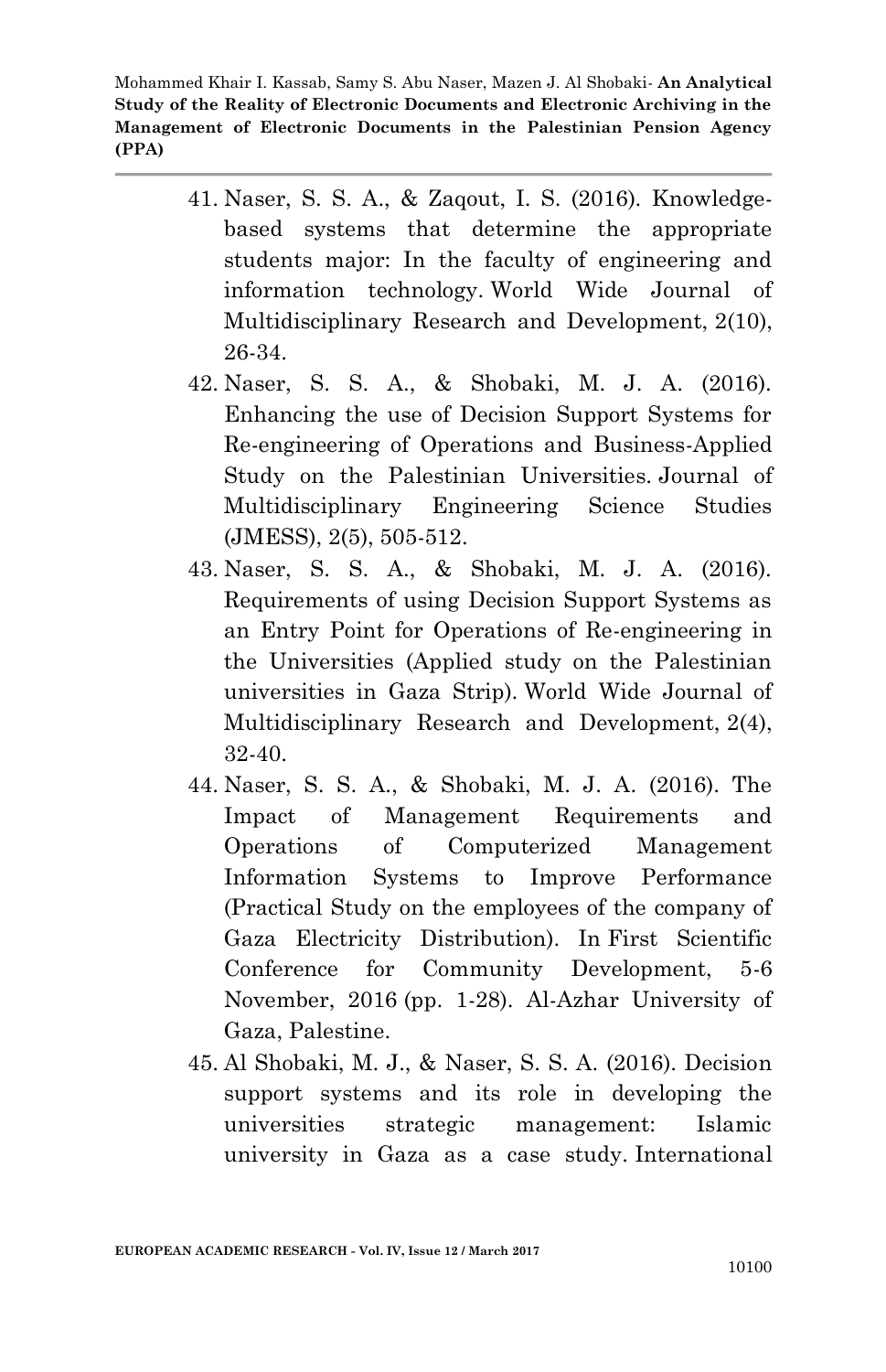> Journal of Advanced Research and Development, 1(10), 33-47.

- 46. Al Shobaki, M. J., & Naser, S. S. A. (2016). Performance development and its relationship to demographic variables among users of computerized management information systems in Gaza electricity Distribution Company. International Journal of Humanities and Social Science Research, 2(10), 21- 30.
- 47. Al Shobaki, M. J., & Naser, S. S. A. (2016). The Dimensions of Organizational Excellence in the Palestinian Higher Education Institutions From The Perspective Of The Students. Global Journal Of Multidisciplinary Studies, 5(11), 66-100.
- 48. Naser, S. S. A., & Al Shobaki, M. J. (2016). Computerized Management Information Systems Resources and their Relationship to the Development of Performance in the Electricity Distribution Company in Gaza. European Academic Research, 9(8), 6969-7002.
- 49. Al Shobaki, M. J., Amuna, Y. M. A., & Naser, S. S. A. (2017). Strategic and Operational Planning As Approach for Crises Management Field Study on UNRWA. International Journal of Information Technology and Electrical Engineering, 5(6), 43-47.
- 50. Naser, S. S. A., Baraka, M. H., & Baraka, A. (2008). "A Proposed Expert System For Guiding Freshman Students In Selecting A Major In Al-Azhar University, Gaza", Journal of Theoretical & Applied Information Technology,4(9).
- 51. Abu Naser, S. (1993). A methodology for expert systems testing and debugging. North Dakota State University, USA.